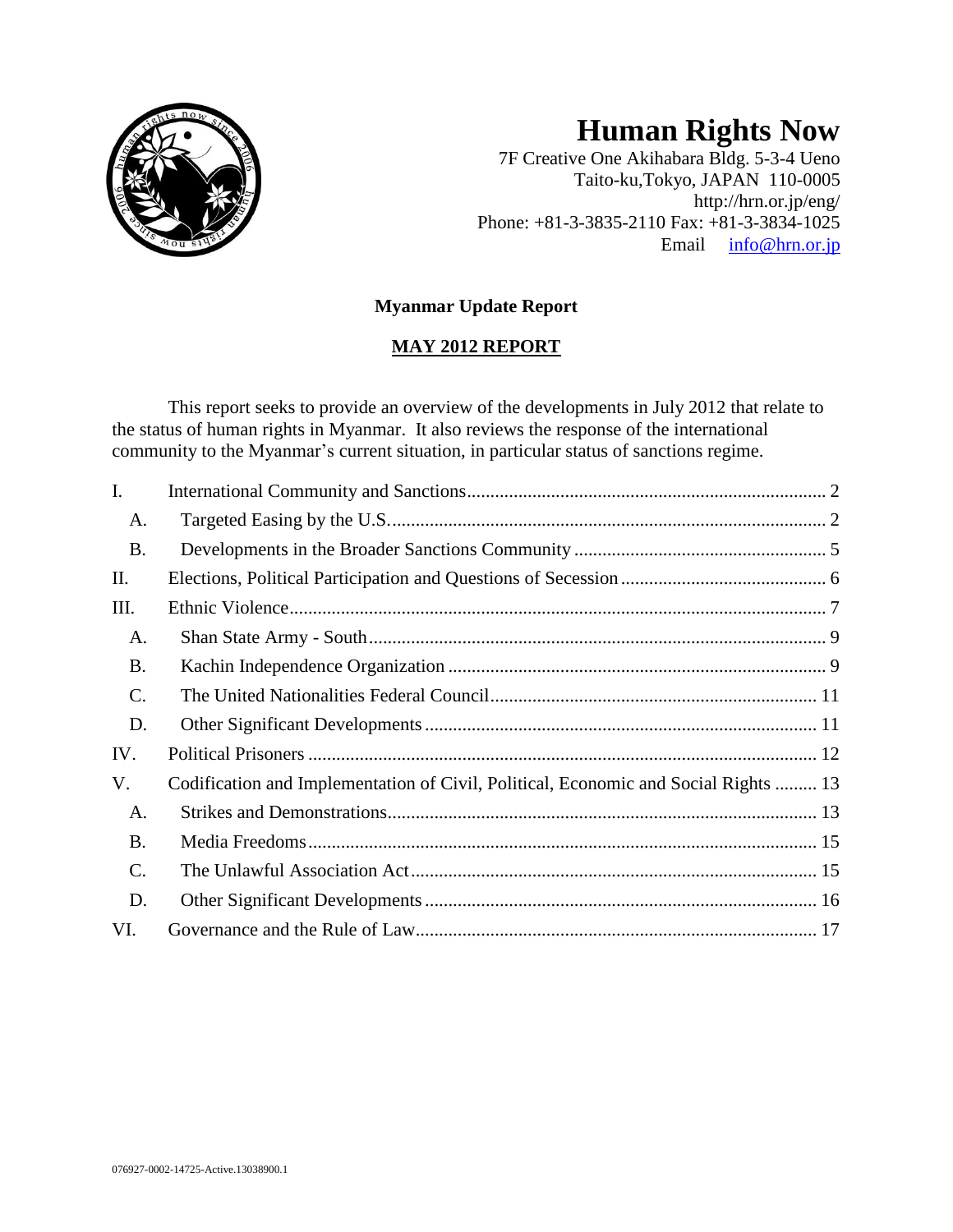#### <span id="page-1-0"></span>**I. International Community and Sanctions**

Extraordinary democratic reforms have swept across Myanmar since President Thein Sein came to power in March 2011. Remarkably, only four months after the passage of laws allowing opposition parties to participate in the political process, Myanmar held parliamentary by-elections that resulted in the election of 44 members of Myanmar's opposition pro-democracy party, the National League for Democracy (NLD). Free and fair parliamentary by-elections were a nearly universal precondition to increased engagement with Myanmar for much of the international community, and the April by-elections were generally well-received. 1

In response to Myanmar's efforts toward democratic reform, the international community has moved quickly to reward and encourage further progress.<sup>2</sup> Over the past two months, a wave of nations have eliminated or relaxed sanctions against the impoverished Southeast Asian nation, providing Myanmar an opportunity for greater diplomatic and economic engagement.

#### A. Targeted Easing by the U.S.

<span id="page-1-1"></span>On May 17, President Obama announced that the United States would ease sanctions in response to the promising steps that the Myanmar government has taken towards democracy, including the initiation of ceasefire talks with ethnic rebels, the release of hundreds of jailed political prisoners, and dialogue with the National League for Democracy (NLD), lead by Nobel Laureate Aung San Suu Kyi.<sup>3</sup> Noting the importance of greater engagement for "supporting" reformers in government and civil society, facilitating broad-based economic development, and bringing Myanmar out of isolation and into the international community," the Obama administration suspended the ban on new U.S. investments in Myanmar, as well as the ban on the exportation of financial services. 4 Restrictions on trade with Southeast Asia's fourth-smallest economy, however, remain in place.

The Obama administration has emphasized that Myanmar's "political opening is nascent, and [the U.S.] continue[s] to have concerns, including remaining political prisoners, ongoing conflict and serious human rights abuses in ethnic areas."<sup>5</sup> The U.S. government has also expressed concern about Myanmar's ties to North Korea.<sup>6</sup> Consequently, while policy makers are cautiously optimistic, the President's easing via executive order can easily be reversed should reform stall or backslide.<sup>7</sup> Despite this "insurance policy," Secretary of State Hillary Clinton has announced that the government's "commitment is to move as rapidly as [it] can to expand business and investment opportunities."<sup>8</sup> The Obama administration, which has demonstrated a preference to rescind executive orders, is unlikely to ask Congress to lift the Jade Act or other legislative sanctions while certain conditions for repeal remain unsatisfied.

While American companies will now be able to compete with their Asian, Australian, Canadian and European counterparts in industries such as mining, energy, agriculture, finance and tourism, investment into companies that are run by or maintain strong ties to the military is prohibited. However, the U.S. government will not impose any binding guidelines or standards of corporate social responsibility on companies investing in Myanmar.  $\frac{9}{9}$  Instead, the Obama administration has announced that the U.S. government "will work to establish a framework for responsible investment from the United States that encourages transparency and oversight, and helps ensure that those who abuse human rights, engage in corruption, interfere with the peace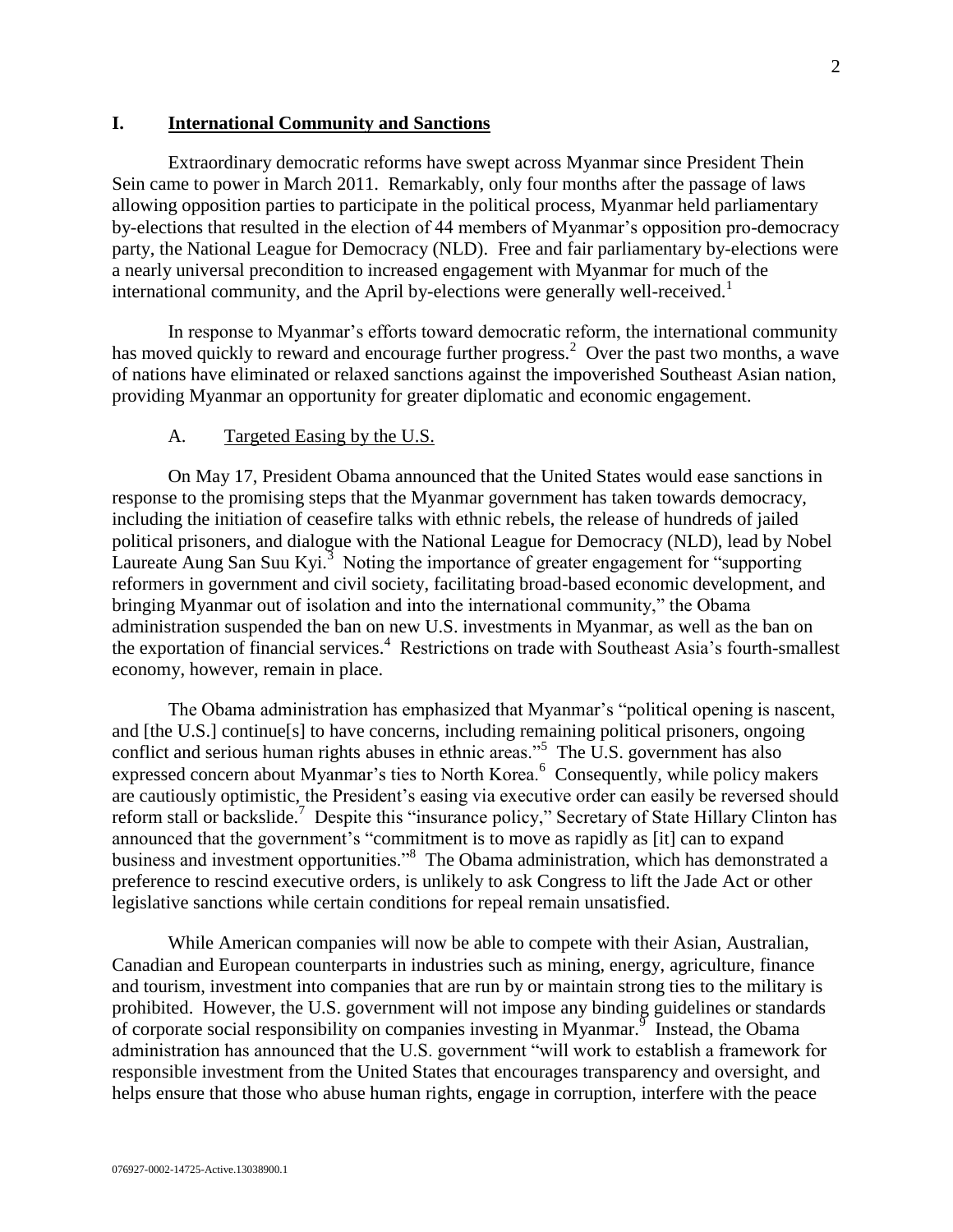process or obstruct the reform process do not benefit from increased engagement with the United States."<sup>10</sup>

The U.S. Department of the Treasury, which oversees much of the sanctions regime, will continue to maintain a list of persons with whom Americans are prohibited from dealing, known as the Specially Designated Nationals and Blocked Persons List (SDN). Senior administration officials have emphasized that the SDN list "will be regularly updated" and continuously "refined" to ensure that increased investment does not exacerbate human rights abuses or undermine recent developments.<sup>11</sup> To the dismay of many human rights activists and nongovernmental organizations, however, the SDN has not been updated in the past three years, and was not updated prior to the recent thawing of sanctions.<sup>12</sup> Despite this shortfall, the administration has asserted that "[s]anctions and prohibitions will stay in place on individuals and institutions that remain on the wrong side of [Myanmar's] historic reform efforts."<sup>13</sup>

Notably, the Obama administration's recent steps toward liberalization have received bipartisan support in the U.S. Congress. Republican Senators John McCain and Mitch McConnell issued a statement lauding the suspension as "an appropriate balance between encouraging the process of reform now unfolding in Myanmar, while maintaining sufficient leverage to continue pressing the Burmese government for additional progress."<sup>14</sup> Democratic Senator John Kerry called the thaw a "logical step forward."<sup>15</sup> Senators Jim Webb (Democrat) and James Inhofe (Republican) also demonstrated support for the recent measures.<sup>16</sup> Nevertheless, Senator Webb, who has visited Myanmar three times during the last three years, urged the United States to "be more proactive" and called on President Obama to "lift all economic sanctions" against Myanmar.<sup>17</sup> Senator McCain, a powerful voice on the issue of sanctions, has demonstrated support for the suspension of all sanctions except the arms embargo and provisions targeting actors that obstruct Myanmar's democratization efforts.<sup>18</sup>

Despite bipartisan support from some of Congress' most powerful voices, not all have supported the United States' recent policy changes. Republican House Representative Ileana Ros-Lehtinen expressed concern amid the fact that "serious questions remain about Myanmar's journey toward democracy, as hundreds of political prisoners remain jailed and repression still exists."<sup>19</sup> House Representative Joe Crowley has lauded the U.S.'s decision to respond to political change in Myanmar, but spoke out against eliminating the sanctions regime.<sup>20</sup> His main concerns are that "[f]ar too many political prisoners are still locked behind bars, violence continues against ethnic minorities and the military dominates not only the composition but the structure of the government." $^{21}$ 

Aung San Suu Kyi, who went from house arrest to parliamentary opposition leader in less than two years, expressed support for recent U.S. decision-making. However, she warned that Myanmar's progress was not "irreversible" and that the United States must proceed cautiously.<sup>22</sup> Though Suu Kyi said she would not oppose a freeze on sanctions in their entirety, she admitted that she "sometimes feel[s] that people are too optimistic about the scene in Myanmar.<sup>223</sup>

Most human rights groups, including the U.S. Campaign for Burma and United to End Genocide, have expressed dismay at easing sanctions vis-à-vis continuing human rights abuses, such as the imprisonment of political dissidents and ethnic violence.<sup>24</sup> Human Rights Watch (HRW) and other organizations have raised concerns such as the "weak rule of law and a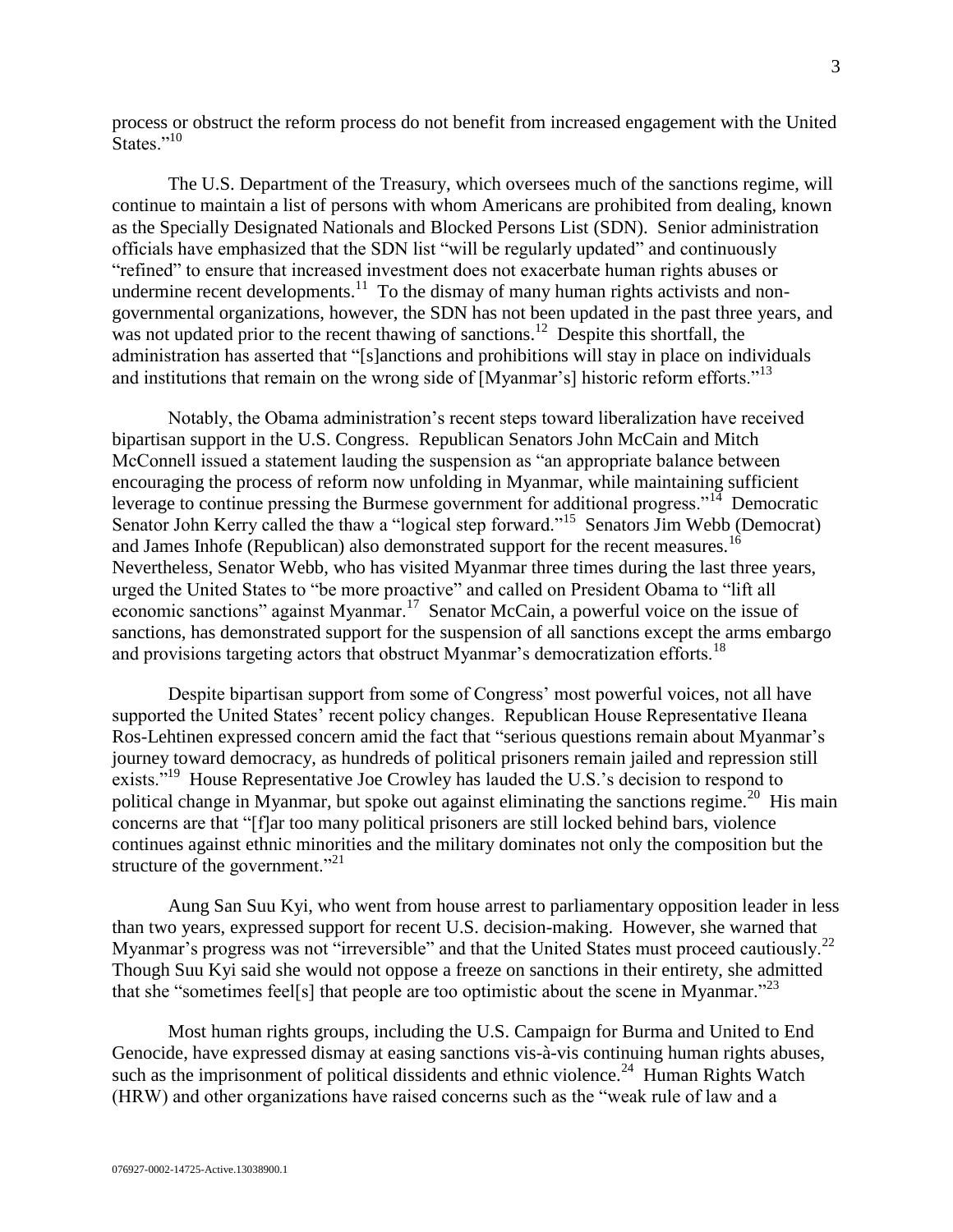judiciary lacking independence, the military's extensive involvement in the economy as well as its use of forced labor and other abusive practices in connection with providing security for business operations, poor regulation and enforcement of labor and environmental laws, widespread corruption and the mismanagement of public funds."<sup>25</sup> The Conflict Risk Network recently published a paper, *Not Open for Business*, warning potential investors of the high risks posed by Myanmar's economic and political landscape.<sup>26</sup>

Human rights groups are also wary of the impact that a flood of foreign investment will have on Myanmar's stability and development, particularly in light of the fact that the United States shows no desire to impose binding rules of social responsibility on companies planning to invest.<sup>27</sup> John Sifton, Asia Advocacy Director at HRW, has warned that "[h]uman rights problems in Myanmar are way too serious for self-regulation," arguing that it is too soon in the reform process to reward the government with "an unregulated business bonanza."<sup>28</sup> Similarly, Tom Malinowski, HRW Director, expressed concern that Myanmar's "gold rush" would occur without the necessary institutional reform.<sup>29</sup> The ASEAN Inter-Parliamentary Myanmar Caucus (AIPMC) articulated similar sentiments in early May, calling on the U.S. to maintain sanctions and warning that "a gold rush in the Southeast Asian nation could fuel further human rights abuses, risk fragile ceasefires and arrest ongoing democratic reforms rather than bolster them."<sup>30</sup>

On the other hand, the International Crisis Group has supported the elimination of sanctions, noting in April that maintaining sanctions could "undermin[e] reformers and embolden[] more conservative elements, rather than keeping up the pressure for further change."<sup>31</sup> United Nations Secretary-General Ban Ki-Moon, who visited Myanmar in late April, also encouraged the suspension and elimination of sanctions.<sup>32</sup> Most U.S. business interests, active in encouraging the administration to lift economic sanctions, are undoubtedly pleased.<sup>33</sup> Businesses such as General Electric, Co. and Caterpillar, Inc. are already engaged with the Myanmar government.<sup>34</sup> However, not all businesses supported the Obama administration's recent decision. In a May 11 letter to President Obama, a group of investors and businesses urged the U.S. to retain economic sanctions, noting that "Myanmar presents a context where investment can exacerbate human rights problems and undermine broad-based development, especially considering that the most attractive areas for investment are precisely the areas in which rights violations are ongoing."<sup>35</sup>

In addition to easing various sanctions via executive orders, the Obama administration recently appointed Derek Mitchell as ambassador to Myanmar.<sup>36</sup> Mitchell's appointment signals significant political reengagement with the once isolated nation. There has not been an American ambassador to Myanmar in 22 years. $37$  In response, Myanmar has appointed Than Swe, its permanent representative to the United Nations in New York, as Myanmar's U.S. ambassador.<sup>38</sup>

The U.S. government has also begun to permit visits by certain government officials. In May, Foreign Minister Wunna Maung Lwin visited Washington. At a joint press conference— "a scene unthinkable a year ago"— U.S. Secretary of State Hillary Clinton pledged political, diplomatic and economic support.<sup>39</sup> In response, Wunna Maung Lwin emphasized Myanmar's commitment to reform and the continued release of political prisoners.<sup>40</sup>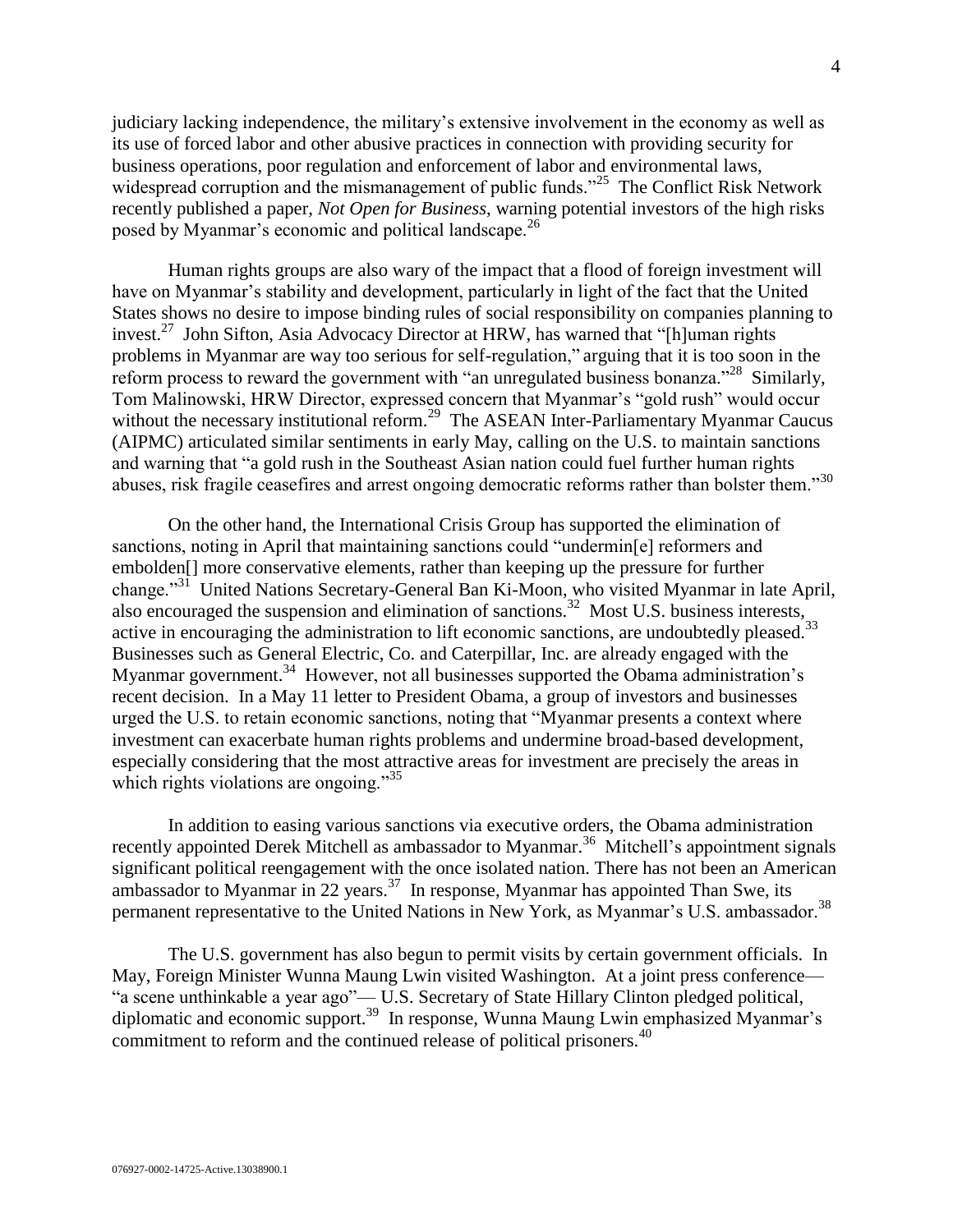Additionally, the U.S. government recently announced its intention to allow more aid and non-profit groups to operate in the country, and to increase the number of people-to-people exchanges*.* 41

#### B. Developments in the Broader Sanctions Community

<span id="page-4-0"></span>Shortly after the April 1 by-elections, the European Union announced a one-year suspension of sanctions, with the exception of its arms embargo.<sup>42</sup> Canada and Switzerland followed suit, while also maintaining a ban on arms deals.<sup>43</sup> Also in April, Australia removed economic sanctions on Myanmar, while Foreign Minister Bob Carr and Trade Minister Craig Emerson announced that the country would normalize bilateral trade relations.<sup>44</sup>

In May, Myanmar parliamentarians made their first visit to the European Parliament, highlighting Myanmar's increasing engagement with the international community.<sup>45</sup> Martin Schulz, President of the European Parliament, recognized that "[t]he recent impressive democratic opening of the country gives [parliamentarians] much hope and optimism."<sup>46</sup>

In another sign of improving foreign relations, South Korean President Lee Myung-bak travelled to Nay Pyi Taw to meet with President Thein Sein this month. Lee praised Thein Sein's efforts to democratize, and pledged to increase financial assistance and lending to the impoverished Southeast Asian nation.<sup>47</sup> Lee also "agreed to help Myanmar develop human resources, build a think tank and invite Burmese students to South Korea in an effort to share its successful experience of economic development."<sup>48</sup>

During their meeting, Thein Sein admitted that Myanmar had, over the past twenty years, purchased conventional weapons from North Korea and assured Lee that Myanmar would no longer engage in such transactions.<sup>49</sup> Although many suspect nuclear cooperation between the two ostracized nations, Thein Sein denied these allegations during his meeting with Lee.<sup>50</sup> The United Nations is currently investigating potential weapons-related deals executed between Myanmar and North Korea.<sup>51</sup>

On May 10, the Japanese Ministry of Foreign Affairs issued a press release describing a call from Khin Aung Myint, the Speaker of Myanmar's Upper House of Parliament, to Prime Minister Yoshihiko Noda. On the call, Noda welcomed recent democratization efforts, economic reform, and national reconciliation, while expressing hope for further progress in Myanmar.<sup>52</sup> The Japanese Prime Minister reiterated his country's ongoing support through Japan's new assistance policy, which Noda announced in April.<sup>53</sup> Under the plan, Japan will forgive Myanmar's 303.5 billion yen (\$3.7 billion) debt and resume aid to the underdeveloped nation, including a pledge to finance ports, bridges and roads.<sup>54</sup> This month, Japan donated \$10.6 million to U.N. efforts to fight hunger in Myanmar.<sup>55</sup> Japan is currently negotiating an investment agreement with Myanmar that would grant Japan most-favored nation status.<sup>56</sup>

On May 28, Myanmar signed a \$500 million credit deal with India, Myanmar's fourth largest trading partner, as well as eleven other bilateral agreements.<sup>57</sup> The credit deal aims to strengthen economic ties and development in the Myanmar-India border areas.<sup>58</sup> Thein Sein and Indian Prime Minister Manmohan Singh also signed a Memorandum of Understanding outlining several development projects along the border, including schools, health centers and trade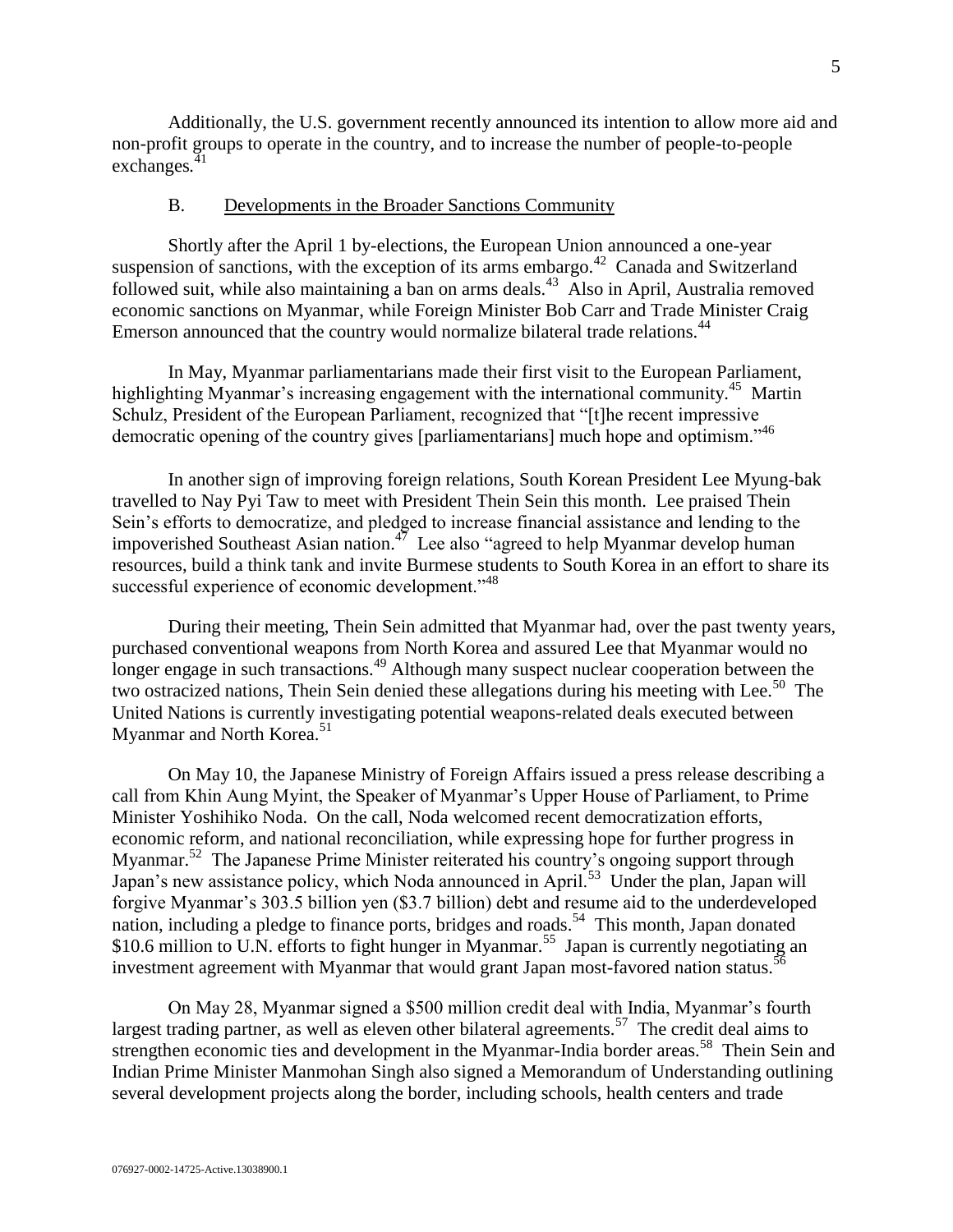complexes.<sup>59</sup> On May 29, Singh met with NLD leaders, including Suu Kyi.<sup>60</sup> Singh extended an invitation for Suu Kyi to visit India and to give the next Jawaharlal Nehru memorial lecture.<sup>61</sup>

Another significant development is Norway's recent pledge of roughly \$66 million to rehabilitate parts of eastern Myanmar ravaged by ethnic conflict, relocate civilians to safer areas, create community development committees, assist the opening of liaison offices and prepare for the return of internally displaced persons.<sup>62</sup> A pilot program of the Norwegian Peace Support Initiative (NPSI) is underway in Karen State, and will soon expand to other parts of eastern Myanmar.<sup>63</sup> Norway, which eliminated sanctions against Myanmar last month, is financing the program through government-approved NGOs and civil society groups, instead of official channels.<sup>64</sup> Norway's Deputy Foreign Affairs Minister, Torgeir Larsen, is meeting with KNU leaders during the last week of May. $65$ 

Also of note this month, the IMF completed its annual assessment of the Myanmar economy, entitled *Myanmar Set for Economic Takeoff with Right Policies*, which the government agreed to make public for the first time.<sup>66</sup> The report notes that GDP has grown in the past year and predicts "strong growth if [Myanmar] pursues the necessary reforms to take advantage of its rich natural resources, young labor force, and proximity to some of the world's most dynamic economies."<sup>67</sup> The IMF concludes that, amid recent reform and the country's current trajectory, "Myanmar's new government faces an historic opportunity to jump-start economic development, and lift living standards."<sup>68</sup>

The leaders of the G-8 recently praised Myanmar's reform efforts during their Camp David summit, while pledging their support.<sup>69</sup> The G-8 leaders "stress[ed] the need to cooperate to further enhance aid coordination among international development partners of Burma/Myanmar and conduct investment in a manner beneficial to the people of Burma/Myanmar."<sup>70</sup>

## <span id="page-5-0"></span>**II. Elections, Political Participation and Questions of Secession**

The impact of the April 2012 elections was mainly symbolic, as fewer than 10% of the seats in Myanmar's parliament were up for re-election. Although the results did not affect the existing balance of power, the opposition NLD can now engage in parliamentary debate, as well as national and international dialogue.<sup>71</sup> Although some worry that the recent elections will legitimize the government, the newly elected parliamentarians have not shied away from controversial issues.<sup>72</sup> Suu Kyi and other NLD members have remained critical of the government in many respects, including their brief refusal to participate in the swearing-in oath because it required them to uphold the existing constitution.<sup>73</sup> Furthermore, though the balance of power has not shifted, the NLD's landslide victory foreshadows the 2015 election. Consequently, the ruling party and ethnic parties, which perceive the NLD as "a party of the Burman elite," have become concerned about their own chances of increasing representation.<sup>74</sup>

Recent events in Myanmar have also raised questions about the health of President Thein Sein, who is 67 years old and suffers from a heart condition. The president was seen by military doctors in mid-May and, although specific details were not released and a leader's health is not typically discussed in any official manner, presidential advisor Ko Ko Hlaing told journalists that "[t]he president's health condition is not critical and there is nothing to worry about."<sup>75</sup> In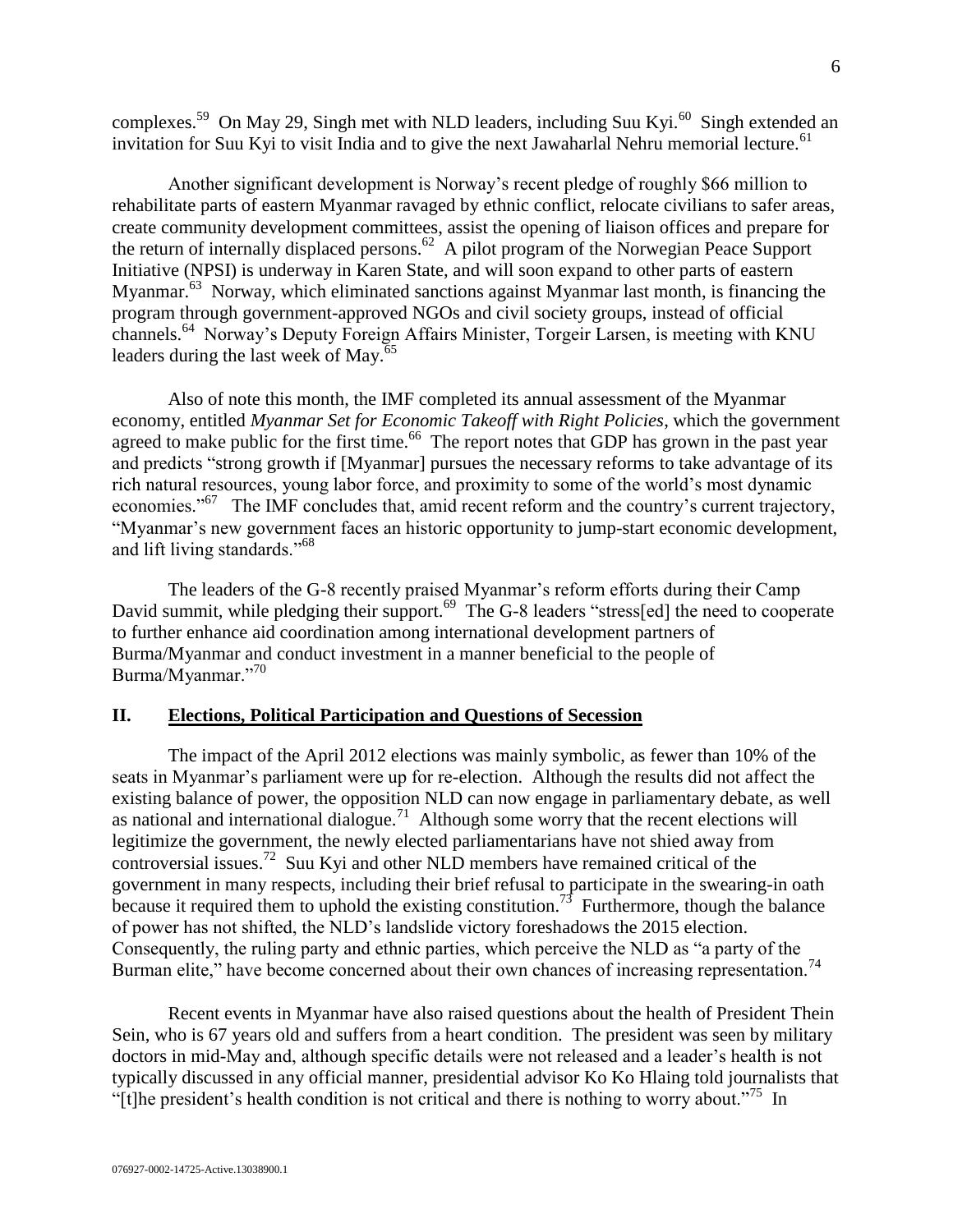addition to concerns about his health, a top political advisor to the president has acknowledged that Thein Sein may step down in 2015, a move that would complicate the 2015 elections.<sup>76</sup>

The recent by-elections have also engendered discussion about the health of Suu Kyi and the impact of her "vast clout" on the NLD.<sup>77</sup> The founders of the party are aging—Suu Kyi is 66, Win Tin is 83, and Tin Oo is 85—and the health of Suu Kyi, who last month temporarily suspended her campaigning because she felt weak, may be in decline.<sup>78</sup> This raises concerns about how the NLD would function without Suu Kyi, who is often critical to consensus building.<sup>79</sup> The NLD, moreover, has had trouble recruiting bright young leaders. Although young politicians were recruited to run in the recent by-election, many lack the necessary education and professional training.<sup>80</sup> The NLD has been unable to attract young academics and technocrats who "in the face of the party's ossified structure and operations…have preferred to undertake social and political activities independently.<sup>81</sup>

#### <span id="page-6-0"></span>**III. Ethnic Violence**

The most difficult challenge for the government remains overcoming Myanmar's longstanding ethnic divides. Since August 2011, peace talks have taken place between the government and eleven armed ethnic groups, including the Karen National Union, Kachin Independence Organization, Karenni National Progressive Party, New Mon State Party, Chin National Front, Democratic Karen Buddhist Army, and two armed Shan groups.<sup>82</sup> Nevertheless, many challenges remain, including Thein Sein's lack of authority over the military, the continuing violence in Kachin State, the extreme fragility of ceasefire agreements and the importance of satiating underlying political grievances.<sup>83</sup>

Interestingly, some human rights organizations and minority ethnic groups have raised concerns that the recent easing of international sanctions against Myanmar may negatively impact the fragile ceasefire agreements that the government has reached with various ethnic groups and may ultimately remove an important source of U.S. leverage.<sup>84</sup> Specifically, human rights groups are concerned about the impact that new economic policies will have on ethnic conflict, as many of the ethnic communities are located in resource-rich areas. At the United Nationalities Federal Council meeting in early May, ethnic minority groups requested "the international community not to suspend or lift the remaining political, military, financial and economic sanctions but to wait and see if the [military] does not stop its transgression and military offensives in Kachin State by June 10, 2012.<sup>85</sup> A recent report released by the Ta'ang Students and Youth Organization (TSYO), *Catalyst for Conflict*, highlights the link between foreign investment projects and the perpetuation of conflict and human rights abuses in resourcerich areas of Myanmar. 86

Despite these concerns, the government has continued to pursue its existing three-phase peace plan. The first phase involves negotiating preliminary cease-fires, which allow both parties to set up liaison offices and travel unarmed through each other's territory. $87$  All but one of the ethnic armed groups have signed "stage 1" preliminary ceasefires with the government.<sup>88</sup> The second phase encompasses broader discussions oriented toward building confidence and addressing regional development tasks such as education, health and communication.<sup>89</sup> The government has reported that six groups are currently in the second stage.<sup>90</sup> The third phase is to sign an agreement "at the legislature." $\frac{3}{1}$  This stage, which has not yet commenced, is intended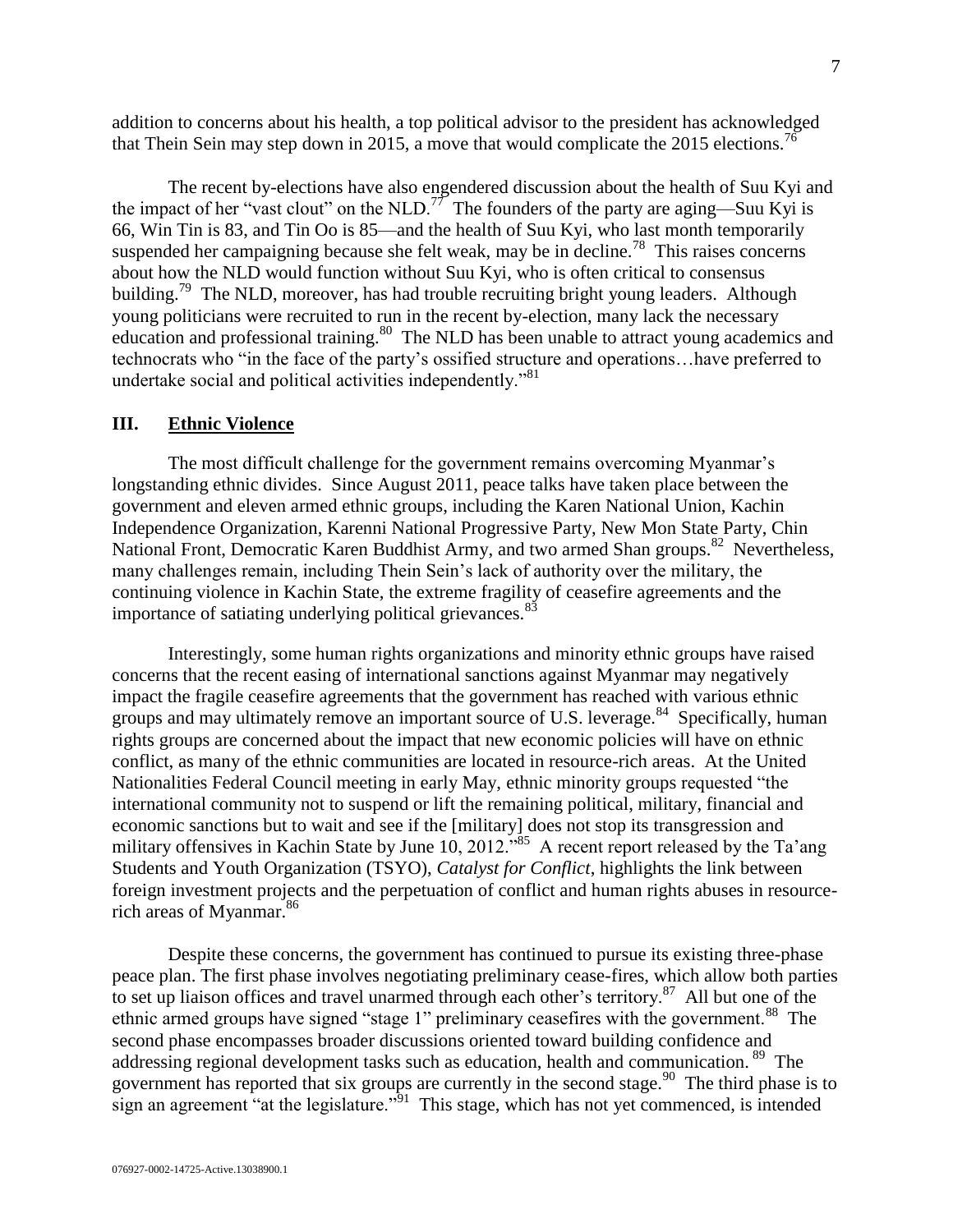to bring together representatives of all armed groups and other stakeholders to discuss the shape of a lasting political agreement on ethnic issues.<sup>92</sup> This would include issues such as constitutional change to provide greater autonomy, provisions for greater resource sharing with ethnic communities, and the future integration/demobilization of members of armed groups.<sup>93</sup>

Some have expressed concern that the new agenda is remarkably similar to the government's previous position, which faltered during past negotiations.<sup>94</sup> Specifically, the peace plan has been criticized for emphasizing economic development over political resolution.<sup>95</sup> The Kachin Development Network Group report, *Lessons from the Kachin "Development" Experience*, highlights the consequences of emphasizing economic progress over political solutions.<sup>96</sup> In Kachin State, economic development projects have benefited foreign companies and the Myanmar military, corrupt politicians and businessmen, while undermining ethnic Kachin society and destroying the environmental integrity of the region.<sup>97</sup> The report, released in May, stresses that "the Kachin experience should serve as a warning to other ethnic groups attempting peace through a similar process."<sup>98</sup>

The intractability of government demands with what ethnic groups are striving to achieve threatens to negate the negotiation and ceasefire process.<sup>99</sup> Whereas the government expects "the rebels to lay down their arms in a gradual approach under terms stipulated by central authorities," ethnic rebels are fighting for federalism, ethnic rights, and more regional autonomy.<sup>100</sup> For instance, only humanitarian concerns and existing laws are referenced in the recent 12-point agreement between the Myanmar government and Shan State, while the issue of autonomy is noticeably absent.<sup>101</sup> Similarly, Karen rebels were promised economic opportunities—but not constitutional reform—in exchange for peace.<sup>102</sup> Many assert that the government is "following the same dead-end pattern seen in the now failed Kachin ceasefire," warning that other ceasefires will eventually break down as ethnic groups confront issues critical to long-term peace, such as federalism and ethnic autonomy, that were not addressed by the peace process.<sup>103</sup>

The 2008 constitution, which prioritizes development and does not recognize federalism, serves as a central source of contention between the government and Myanmar's various ethnic groups.<sup>104</sup> Consequently, resolving the political issues that surround the 2008 constitution is critical for lasting compromise.<sup>105</sup> However, amending the constitution in any meaningful way requires support from at least 75 percent of the parliament.<sup>106</sup> Because at least 25 percent of the parliamentary seats are held by the military, constitutional change, such as increased regional autonomy or recognition of a federal system, is nearly impossible.<sup>107</sup> This complicated legislative process, combined with the government's three-step peace plan, threatens to dismantle any progress made vis-à-vis ethnic peace.<sup>108</sup>

In early May, Thein Sein announced a reorganization of Myanmar's peacemaking team, designed to establish permanent peace deals with ethnic armed groups before 2015.<sup>109</sup> The peace team is now divided into the Union Peacemaking Central Committee and the Union Peacemaking Working Committee.<sup>110</sup> President Thein Sein chairs the central committee, made up of twelve members, including Shwe Mann, Speaker of the Lower House of Parliament.<sup>111</sup> Vice President Sai Mauk Kham chairs the working committee, which has 52 members, including regional military commanders in Kachin and Shan.<sup>112</sup> Several senior government officials serve as working committee vice-chairmen.<sup>113</sup>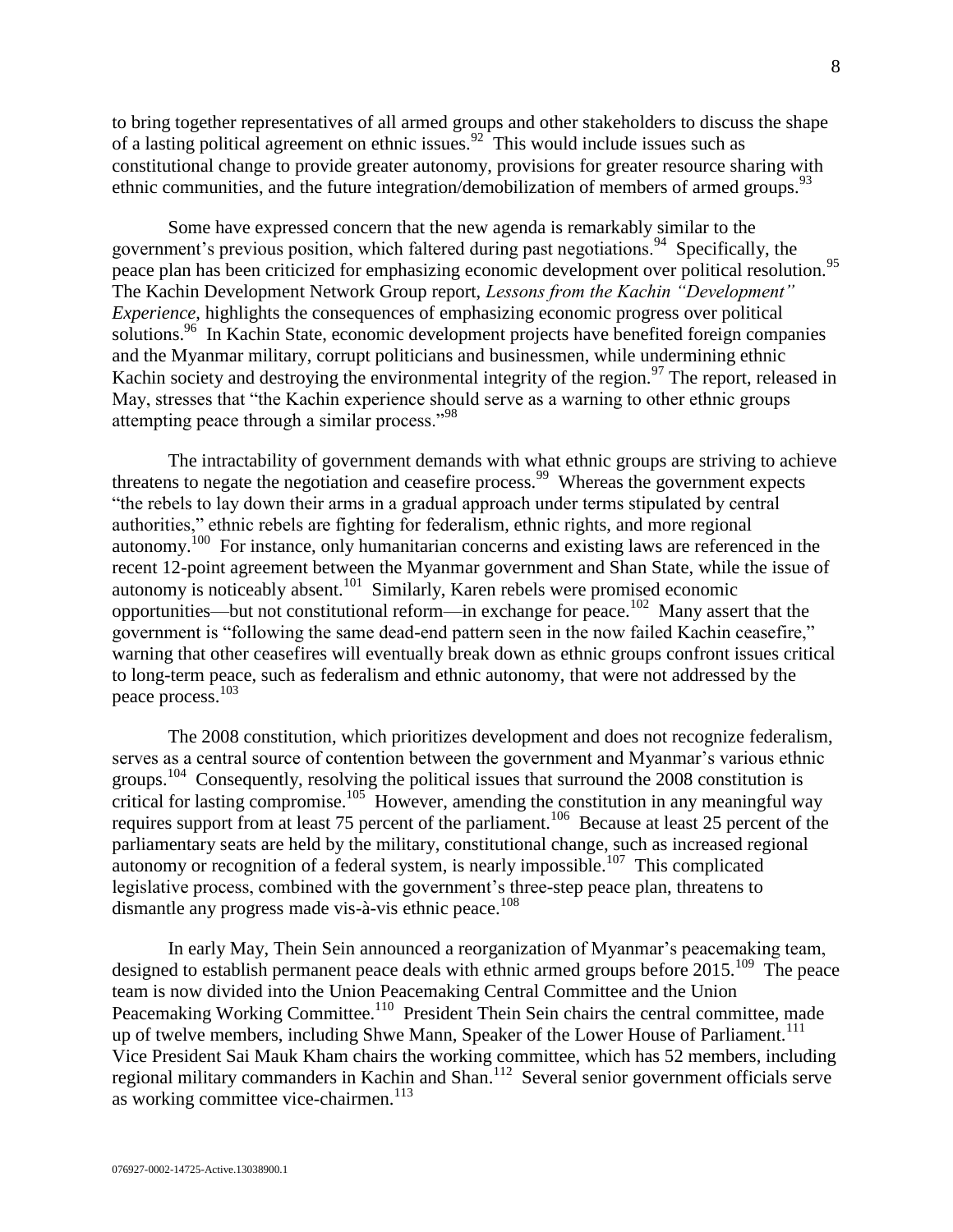Notably, many current negotiators were excluded from the new committees, including Aung Thaung.<sup>114</sup> While there is speculation that he was excluded because he failed to secure a ceasefire with the Kachin Independence Organization (KIO), the government announced that a health condition prevents him from serving.<sup>115</sup> Myanmar's new arrangement replaces the "union-level peace discussion group," which successfully negotiated ceasefire agreements with the Karen, Shan, Mon, Karenni and Chin rebels, among others.<sup>116</sup> The impetus for this structural shift is purportedly the inability of Thein Sein, who is not Myanmar's commander-in-chief, to "rein in Myanmar's armed forces."<sup>117</sup>

Some have expressed concern that these changes are superficial, while others express hope that prospects for peace, particularly in Kachin State, have improved because Thein Sein is chairing the peace committee with other senior Myanmar officials.<sup>118</sup> The United Nationalities Federal Council (UNFC) welcomed the government's decision to create "one powerful peace negotiation team."<sup>119</sup> The UNFC had previously criticized the existence of two separate peace negotiation groups, which could result in varied outcomes.<sup>120</sup>

#### A. Shan State Army - South

<span id="page-8-0"></span>On May 19, representatives from the Restoration Council of Shan State (RCSS) and the Shan State Army-South (SSA-S), the political and military apparatuses of the Shan, met with government representatives to negotiate the consolidation of a recently negotiated ceasefire  $\alpha$  arrangement signed last January.<sup>121</sup> The government delegation included leading members of the Myanmar army, which signified a new step in negotiations between the rebel fighting group and the government.<sup>122</sup> In all past negotiations, high-level officials were absent.<sup>123</sup> Since January, there have been 17 reported firefights between government troops and rebels, and the negotiations this month aimed to end this violence.<sup>124</sup> As a result of negotiations, the two sides agreed to territorial demarcations, safe areas for internally displaced persons (IDPs), a plan to eradicate narcotics, and a pledge by the government to prevent further fighting with the SSA-S.<sup>125</sup> Aung Min also reportedly encouraged the SSA to form a political party and participate in the 2015 elections.<sup>126</sup> The two sides agreed to continue meeting, as many topics, including RCSS autonomy, were not addressed.<sup>127</sup>

The Shan State Army, which enlists about 5,000 men, fights using guerrilla attacks, and controls only small pockets near Thailand, welcomed the arrangement.<sup>128</sup> Colonel Yawd Serk, Chairman of the RCSS, said that after "having the deputy commander-in-chief and the three regional commanders involved in the talks, the SSA-S and RCSS are confident that there will be no more clashes."<sup>129</sup> While many sectors were absent from the meeting, most notably women and the government's leading ethnic Shan officials, many journalists and observers attended.<sup>130</sup>

On May 23, gunfire broke out between the SSA-S and Myanmar army. The Myanmar army purportedly entered SSA-S territory while chasing after deserters and later described the fighting as the result of a breakdown of communication between superiors and their soldiers.<sup>131</sup>

### B. Kachin Independence Organization

<span id="page-8-1"></span>Despite multiple rounds of talks between the Kachin Independence Organization (KIO) and Myanmar government, no resolution has been reached. In April, the KIO rejected an offer to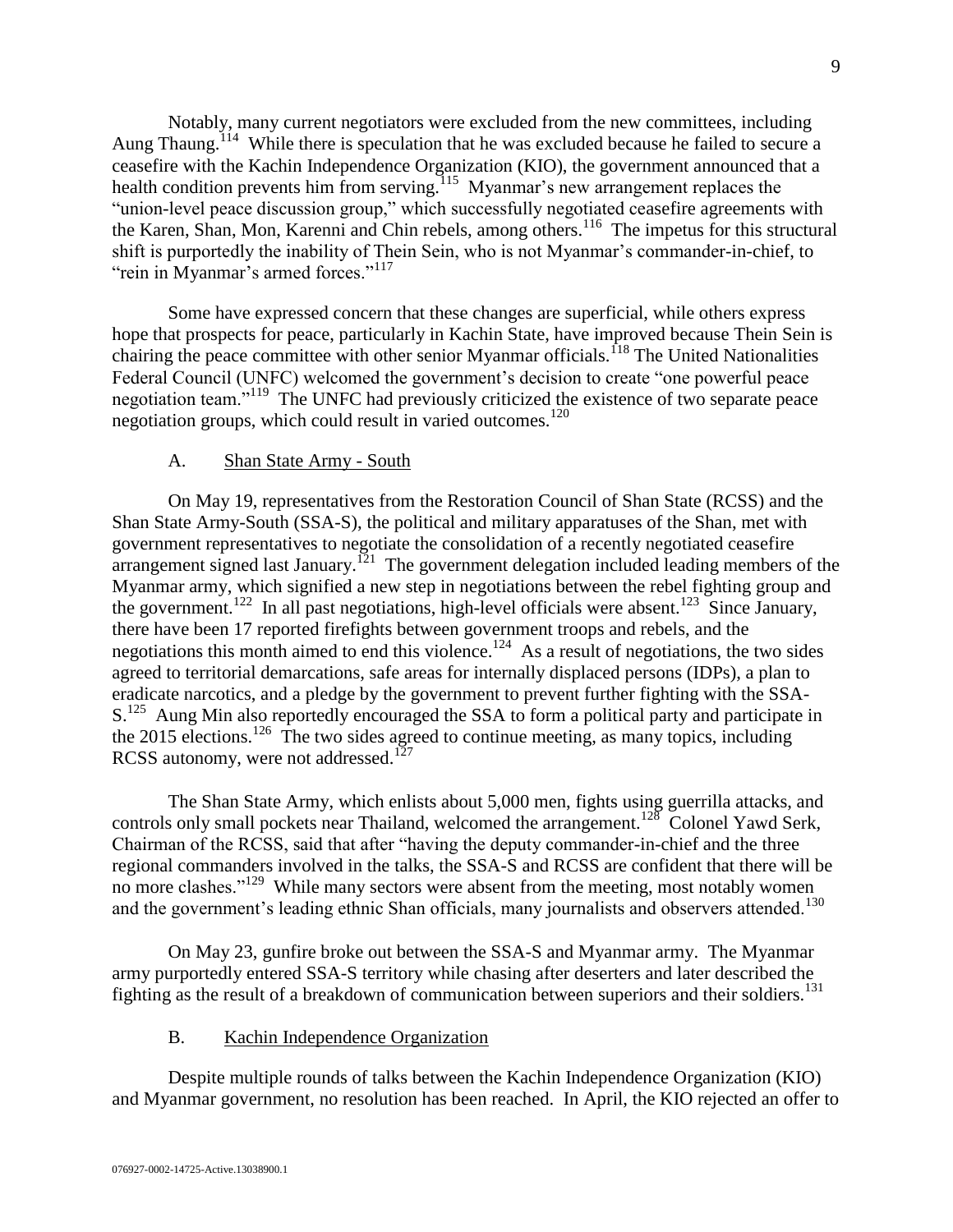engage in a fourth round of peace talks.<sup>132</sup> However, on May 21, Aung Min, a vice chairman of the newly created working committee, met with Major-General Sumlut Gun Maw, a Kachin Independence Army (KIA) vice chief of staff, for an informal discussion about the ongoing conflict in Kachin.<sup>133</sup> Although little progress towards a resolution seems to have been made, Aung Min will meet with Sumlut Gun Maw again on June 1 to address the possibility of reaching an agreement.<sup>134</sup> While fighting continues to intensify, the frequency of meetings between the government and KIA is viewed as a substantial step towards resolution.<sup>135</sup>

One major challenge is that the KIO wants political change before a ceasefire agreement, while the government wants the opposite.<sup>136</sup> Moreover, the KIO, concerned that the army wants to eradicate Kachin's largely Christian population, wants international monitors to oversee the peace process.<sup>137</sup> Amid these adamant demands, however, are reports that suggest KIA morale is faltering.<sup>138</sup>

Furthermore, the government continues to throw rhetorical punches at the KIO. In early May, state-run newspapers reported that that it targeted civilians, an accusation it adamantly denied.<sup>139</sup> Most recently, state forces have blamed power shortages on the Kachin, who reportedly destroyed a portion of Myanmar's electricity grid while fighting.<sup>140</sup> While the KIA has denied these accusations,<sup>141</sup> there is no doubt that violence between the KIA and the Myanmar government is escalating. Mortar shells can now be heard throughout the night, the Myanmar army has seized three key positions and fighting is now less than six miles from KIO headquarters.<sup>142</sup> Recent reports indicate that the fighting has spread to Hpakant, a jade mining center.<sup>143</sup> While the government has alleged that the fighting is the result of a "breakdown of communication to remote areas," many describe the violence as the result of a larger divide between reformers and the military.<sup>144</sup>

Since fighting broke out last June after a 17-year ceasefire, over 75,000 ethnic Kachins have been displaced.<sup>145</sup> While many of the refugees are believed to have fled into western China to escape the ongoing violence, an estimated 45,000 have fled to 30 makeshift camps in KIAcontrolled territory along the Myanmar-China border, where government authorities have denied access to international humanitarian aid.<sup>146</sup> On May 28, the U.N. announced that the Myanmar government gave aid workers clearance to enter Laiza.<sup>147</sup> However, the government has not given the U.N. permission to visit any other camps in Kachin State.<sup>148</sup>

The Chinese government, which has repeatedly deemphasized the violence and denied the existence of refugees in China, finally shifted its foreign policy position this month. For the first time, China has begun discussions with the KIO refugee committee about accepting refugees and relocating IDPs near Yinjiang.<sup>149</sup> The current proximity of the fighting to the Laiza camp has raised concerns that, if the fighting continues to encroach upon the camp, the only option for IDPs will be to cross into China.<sup>150</sup> There are already an estimated 7,000 to 10,000 refugees in China.<sup>151</sup>

There have also been reports that Chinese trafficking gangs, who abduct women and bring them to China, and trafficking agents, who dupe women to come to China by offering a dowry, have been operating in Kachin camps.<sup>152</sup> Because of funding shortages and the difficulty of resolving trafficking cases, many non-governmental and humanitarian organizations are unable to assist. $153$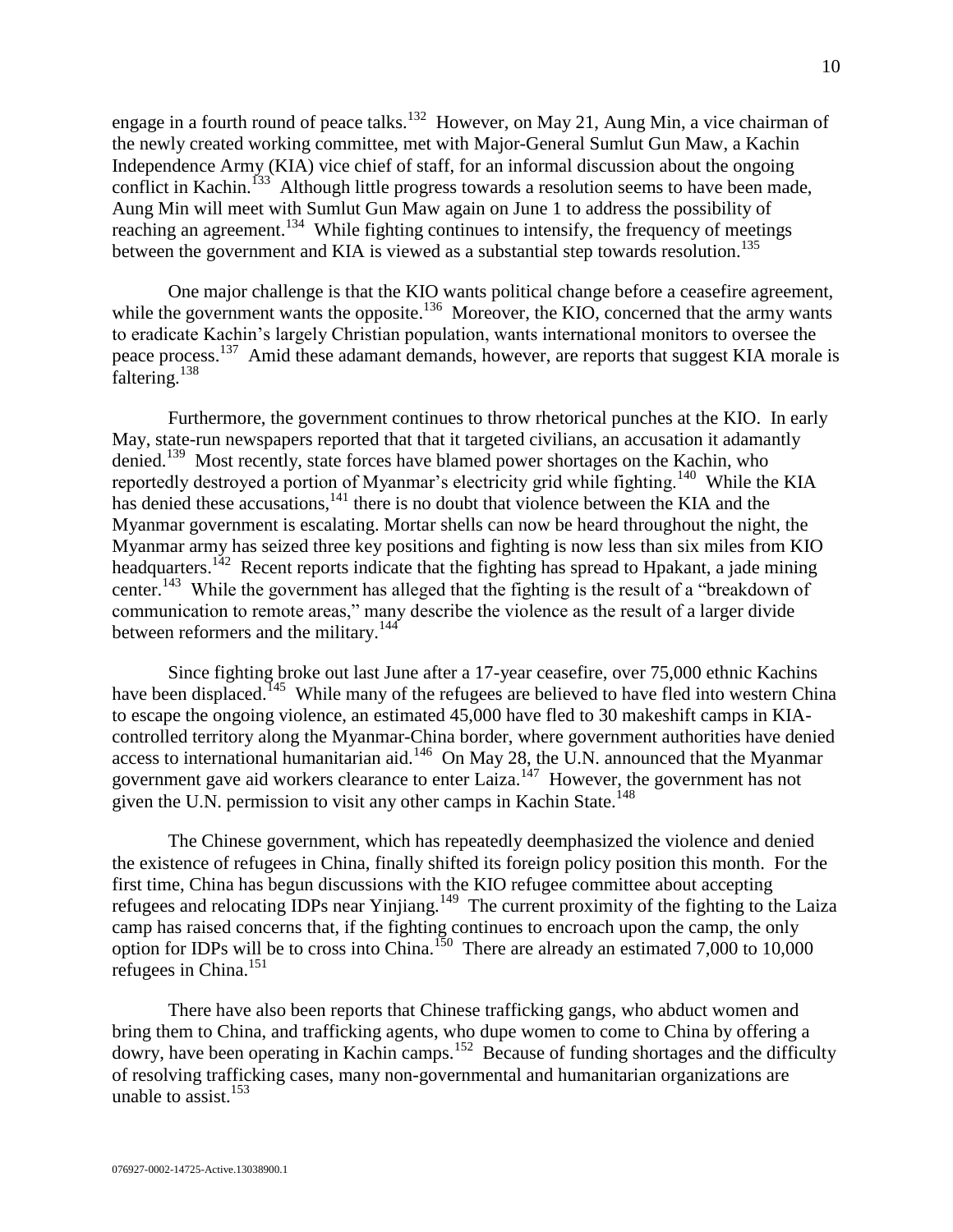The United Nationalities Federal Council (UNFC) supports the KIO, declaring in May that it "view[s] as correct the action of the Kachin Independence Army (KIA) and the Kachin people's militia and their allied forces, which inevitably have to resist transgression of the hostile [state] forces."<sup>154</sup>

U.N. Secretary-General Ban Ki Moon has described the Kachin conflict as "inconsistent" with Myanmar's efforts to democratize.<sup>155</sup>

### C. The United Nationalities Federal Council

<span id="page-10-0"></span>The United Nationalities Federal Council (UNFC), an association of eleven ethnic groups aiming to establish a federal union, met in March 2012 to prepare a unified stance on peace talks.<sup>156</sup> At this meeting, the UNFC emphasized political change and asserted that "[i]f political dialogue cannot be held or [there is a] failure to hold political dialogue [it] shall be taken as abrogation of the ceasefire.<sup> $5157$ </sup> At a follow-up meeting in May, the UNFC issued a statement that encouraged the NLD, ethnic politicians, citizens and the international community to join their struggle through means of "rejection and opposition."<sup>158</sup> The UNFC, which is largely controlled by members of the KIO and other ethnic hardliners, has been criticized for promoting positions that do not readily align with other ethnic political parties or the NLD.<sup>159</sup> In a recent policy paper, the Burma Centre for Ethnic Studies asserted that this misalignment puts the UNFC at a disadvantage and that "[t]he UNFC, if it wishes to remain relevant, needs to openly embrace other ethnic political actors in a reformed strategy and incorporate their ideas."<sup>160</sup>

The UNFC, which emphasizes political change over ethnic development, has rejected the Myanmar government's three-step peace plan. The UNFC criticizes the government's three-step process, particularly its emphasis on economic development, characterized as "big businesses that lay waste to the environment and the people's livelihood."<sup>161</sup> In April, however, the UNFC announced that it was ready to meet with Aung Min, who reached out to the UNFC last December.<sup>162</sup> The UNFC has proposed an alternative plan to President Thein Sein's three-step process that emphasizes dialogue outside of government channels and prioritizes political change.<sup>163</sup> In May, the UNFC declared that "it is impossible for us to accept President U Thein Sein's proposal calling for the armed ethnic forces to set up political parties, contest the elections and carry out changes in the parliament according to majority decision and law, as it is not in the way of fair dialogue and negotiation."<sup>164</sup> The UNFC continues to support an alternative solution to lasting peace that is negotiated outside of government channels and prioritizes political resolution.<sup>165</sup>

# D. Other Significant Developments

<span id="page-10-1"></span>In April, a ceasefire agreement between the Karen National Union (KNU) and the government was signed. In May, the KNU announced that it would open a new liaison branch office to facilitate cooperation with the Myanmar army to implement ceasefire arrangement.<sup>166</sup>

However, in a recent interview with The Nation, General Htay Maung, chairman of the KNU, expressed concern about recent developments in Myanmar, particularly increasing foreign investment.<sup>167</sup> Htay Maung criticized the government's efforts to "take all the natural resources of all our countries rather than allow other minority groups to rule themselves."<sup>168</sup> The Karen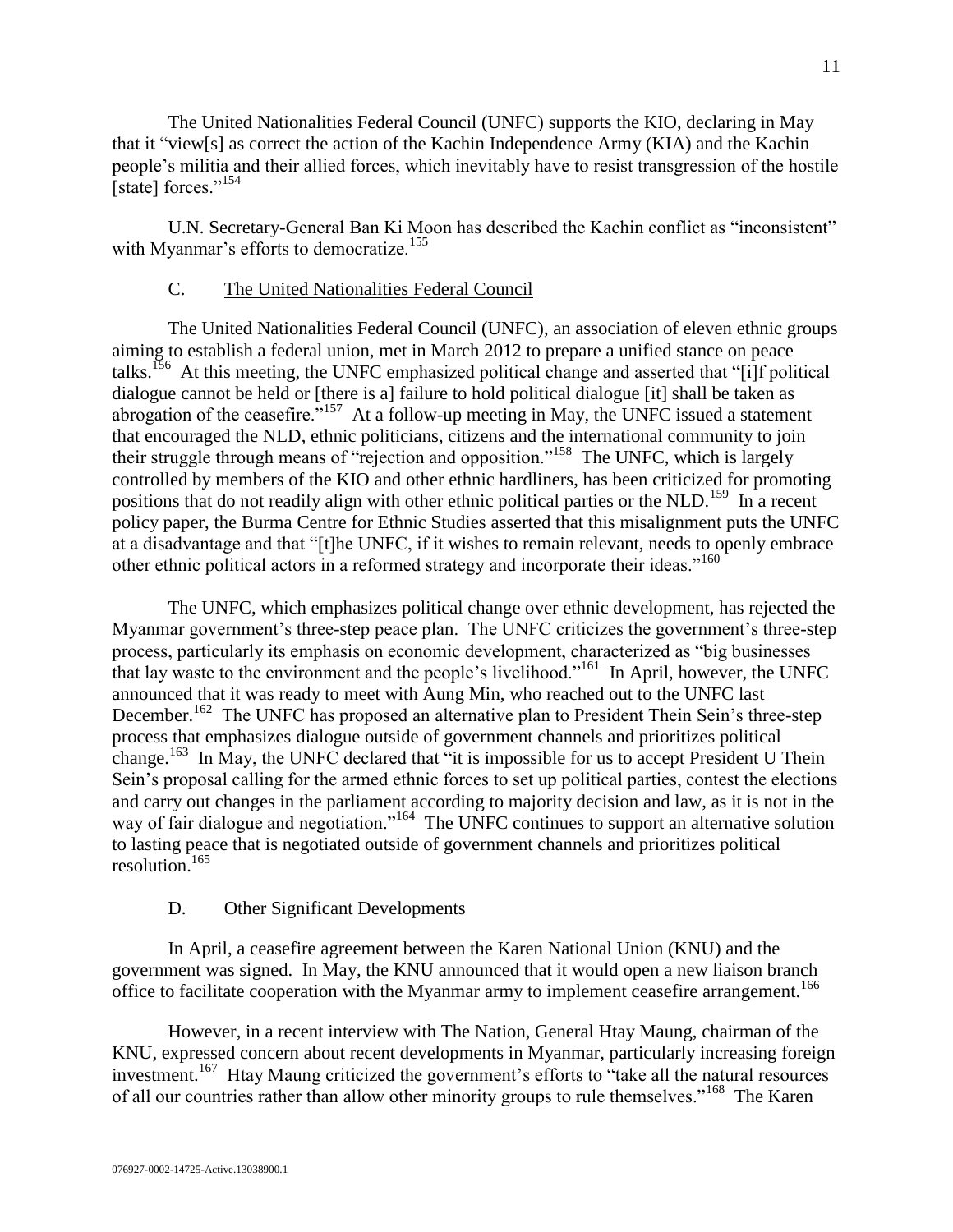region is itself rich in diamonds and ores.<sup>169</sup> He also urged the government to stop the fighting in Kachin, which is particularly rich in jade and gold.<sup>170</sup> Others have blamed economic interests in resource-rich Kachin as a major impetus for the ongoing conflict.<sup>171</sup> Additionally, Htay Maung deflected recent accusations by the Thai government that a leader of an armed Karen group is involved in the drug trade, asserting that the Karen do not support any narcotics activities.<sup>172</sup>

Earlier this month, in preparation for Indian Prime Minister Singh's visit, the Myanmar army issued an order demanding that armed rebels in Manipur close their approximately 12 to 15 camps and training facilities by June  $10^{173}$  The activity of these insurgents destabilizes the northeast border between India and Myanmar.<sup>174</sup>

During April and May, international NGOs and refugee advocacy groups, including the United Nations High Commissioner for Refugees (UNHCR), the United Nations Children's Fund (UNICEF), and the International Committee of the Red Cross (ICRC), met with Burmese officials to discuss IDP resettlement and refugee repatriation.<sup>175</sup> Other developments, such as the construction of three camps in Karen State to house repatriated refugees from Thailand and resettlement workshops, are ongoing.<sup>176</sup> While some voluntary repatriation has already occurred, human rights groups are adamant that repatriation remain voluntary, even as relations between the KNU and the central government improve.<sup>177</sup>

As we reported last month, hundreds of Rohingya men, women and children from Myanmar were living virtually on the doorstep of the United Nations High Commissioner for Refugees (UNHCR) at Vasant Vihar, India, seeking refugee status.<sup>178</sup> In mid-May, India refused the Rohingya refugee status, but did agree to grant long-term visas.<sup>179</sup> These visas permit the Rohingyas to stay in India until 2015 and allow Rohingya children to participate in public education.<sup>180</sup>

In late May, Amnesty International published an annual report on Myanmar that accused the government of committing crimes against humanity and war crimes vis-à-vis conflicts in Karen, Shan, and Kachin States, as well as smaller conflicts in Karenni and Mon States.<sup>181</sup> The human rights group, Network for Human Rights Documentation-Burma, or ND-Burma, recently reported 60 cases of forced labor, 86 cases of torture and 32 killings, among other documented human rights violations, between May 2011 and May  $2012$ .<sup>182</sup>

#### <span id="page-11-0"></span>**IV. Political Prisoners**

Since President Thein Sein announced the first of four prisoner amnesties in May 2011, approximately 659 political prisoners have been released.<sup>183</sup> Released prisoners have been able to lead relatively normal lives, and have generally not been subject to post-release intimidation or harassment.<sup>184</sup> Some have even resumed political activities, such as participating in the recent by-elections.<sup>185</sup> The State Department, in its Country Reports on Human Rights Practices for 2011, praised the release of political prisoners as a significant development for Myanmar.<sup>186</sup> However, the problem of political prisoners is far from resolved. In a press conference with Myanmar Foreign Minister Wunna Maung Lwin on May 17, Secretary Clinton noted that "[the U.S.] would like to see the release of any continued political prisoners."<sup>187</sup> European Commission President José Manuel Barroso expressed a similar sentiment in his May 11 meeting with the Speaker of Myanmar's Lower House of Parliament.<sup>188</sup>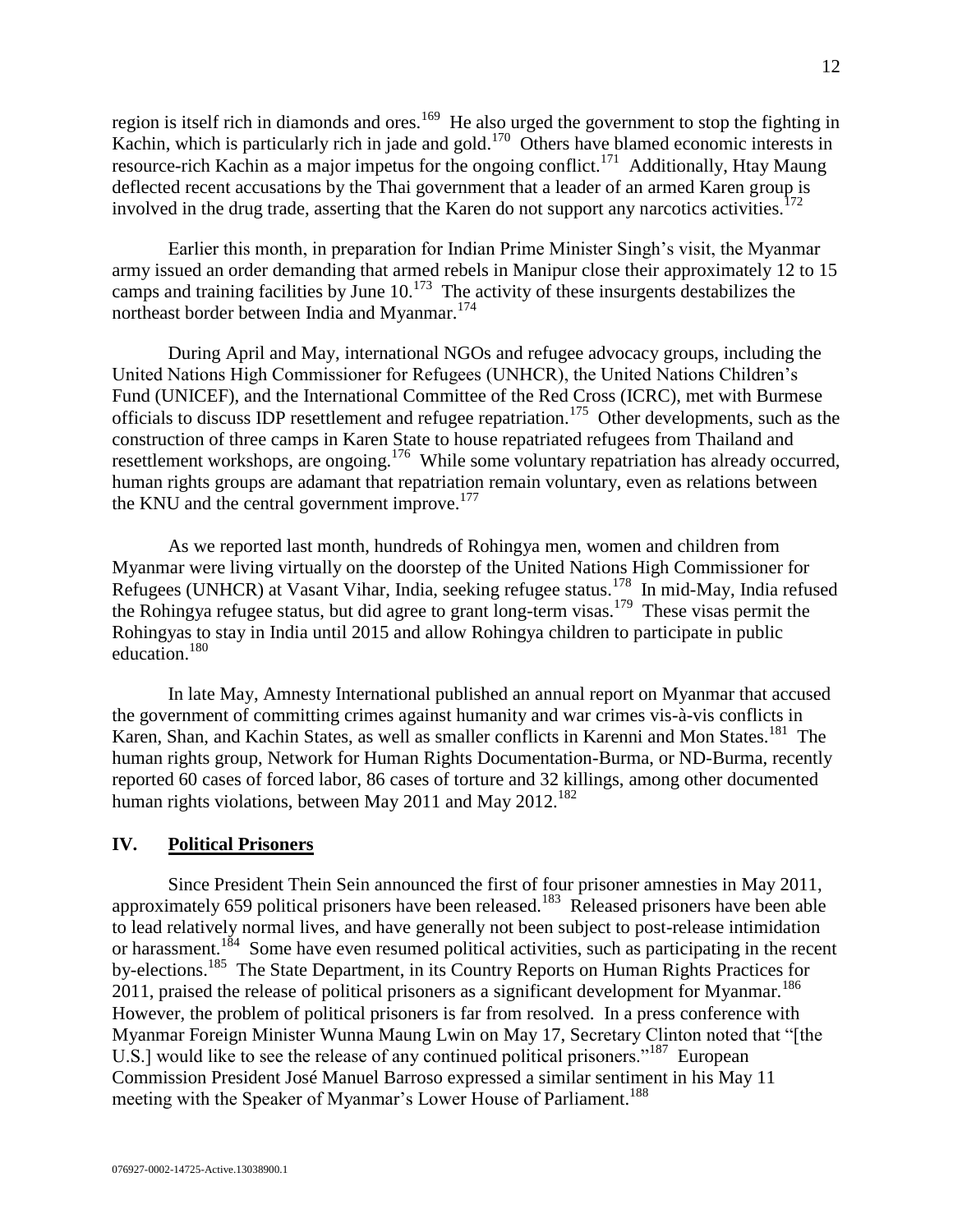The exact number of detained political prisoners is uncertain, with estimates ranging from 100 to 1000 prisoners.<sup>189</sup> Myanmar's government contends that the 125 political prisoners currently detained committed security offenses and violated immigration laws and, therefore, deserve to serve full prison sentences.<sup>190</sup> According to the newly created political prisoner list from Aung San Suu Kyi's National League for Democracy (NLD), however, there are approximately 280 political prisoners detained unjustifiably.<sup>191</sup>

Human rights organizations estimate that many more political prisoners remain in detention. The Assistance Association for Political Prisoners-Burma (AAPP), comprised of former prisoners living in exile, has confirmed that 471 political prisoners are currently detained.<sup>192</sup> Another 465 potential detainees are in the process of being verified.<sup>193</sup> A list by the Former Prisoners Network in Yangon, a human rights organization founded by former political prisoners, includes 445 political prisoners.<sup>194</sup>

Some activists remain wary of the Myanmar government's intention to release political prisoners. Zoya Phan, a political asylee and activist, believes that "[t]he government in Myanmar is very much worried about their international image. Although the government has released some political prisoners, they are only interested in international legitimacy and in removing economic sanctions."<sup>195</sup> Min Ko Naing, a leader of the 1988 student movement, similarly believes that government authorities' primary desire is to use prisoners as "bargaining chips" to convince the West to lift sanctions.<sup>196</sup>

On May 23, 2012, the AAPP issued a statement calling for the Myanmar government's release of three gravely ill political prisoners on humanitarian grounds; Phyo Wai Aung has advanced liver cancer, while Sunny and Mira Mauth suffer from diabetes and hypertension.<sup>197</sup>

# <span id="page-12-0"></span>**V. Codification and Implementation of Civil, Political, Economic and Social Rights**

In May, demonstrations and strikes in Myanmar tested the government's capacity to withstand the effects of democratic reforms, while local land disputes and media freedoms received significant international attention.

# A. Strikes and Demonstrations

<span id="page-12-1"></span>As part of the recent wave of reforms, President Thein Sein signed the "Law Relating to Peaceful Gathering and Peaceful Procession" on December 2, 2011. Although the new law provides citizens with the right to peaceful assembly, demonstrators must seek permission five days in advance with their local police station or face criminal penalties for unauthorized assembly.<sup>198</sup> Human rights organizations have criticized the new law for dampening citizens' rights and breaching standards of international human rights.<sup>199</sup>

The government's commitment to abide by the new law has been tested in recent weeks, as rallies protesting chronic electricity shortages have spread throughout the country.<sup>200</sup> Approximately 75 percent of the Myanmar population lacks access to electricity and much of Myanmar's energy supplies are sold to neighboring China, engendering extreme discontentment.<sup>201</sup> While the government did not initially request that protesters register with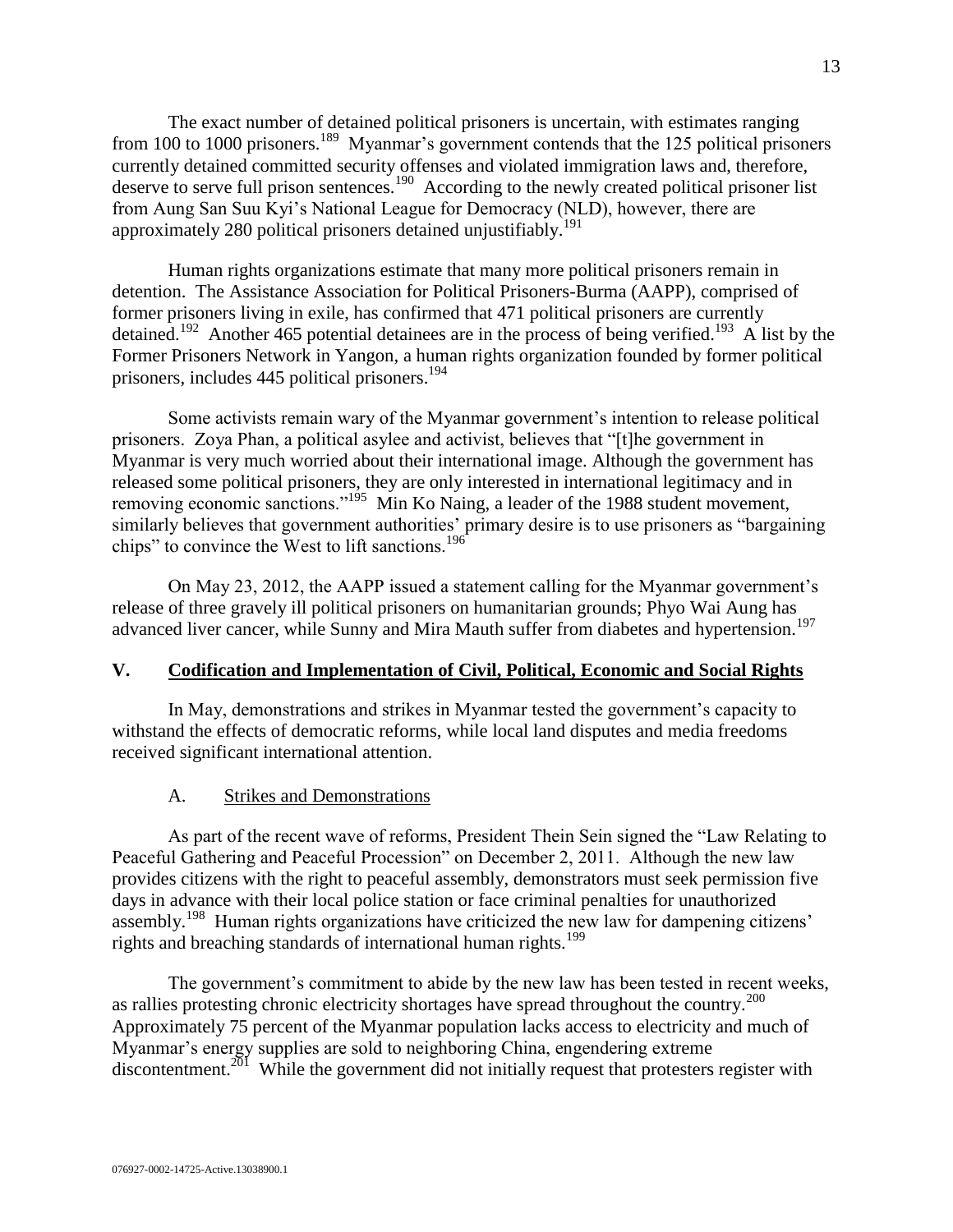local police, government officials have begun urging protestors to seek permission or risk spending up to one year in jail. $^{202}$ 

Demonstrations, which were first organized on May 20 in Yangon and Mandalay, have spread across the country and now involve thousands of protesters and onlookers.<sup>203</sup> These protests are the largest demonstrations since a 2007 pro-democracy demonstration by Buddhist monks was crushed by government forces, resulting in the deaths of dozens of protesters and the arrests of hundreds.<sup>204</sup> Consequently, ongoing demonstrations are a serious test of the government's strength as a budding democracy. Fortunately, neither the police nor the military have made major moves to violently restrain protesters.<sup>205</sup> Nevertheless, government officials have waivered. The police reaction in one town was described as "a heavy-handed response reminiscent of the military junta."<sup>206</sup> Presidential adviser Ko Ko Hlaing offended many in the country by suggesting that the protestors should use the candles they were lighting to light their homes on fire. $207$  And, as protests have intensified, there have been reports of arrests, detainments, beatings and police interrogations.<sup>208</sup> Protestors detained for questioning in cities such as Mandalay and Pyiwere, including several NLD party members, have been released unharmed. $^{209}$ 

While Suu Kyi has demonstrated her support for the protests, she has also cautioned protestors to be "pragmatic" and to "protest within the law."<sup>210</sup> Suu Kyi has emphasized that "[t]he power blackouts today are the result of decades of mismanagement" and cannot be solved overnight.<sup>211</sup> On May 22, in response to protests, Myanmar's Electric Power Ministry issued a "Plea to the Public," explaining the reasons behind the shortages and blaming the KIA for disrupting the energy grid.<sup>212</sup> The statement, which was featured in three state-run newspapers, appealed for cooperation.<sup>213</sup>

On May 23, the Burmese government announced emergency measures to increase electricity supplies, and promised to rush in generators and gas turbines bought from Caterpillar, Inc. and General Electric Co.<sup>214</sup> These investments were made possible by the recent easing of sanctions by the Obama administration. Meanwhile, the Secretary-General of ASEAN has urged Myanmar authorities to "stay the course and resist any temptation to suppress dissent."<sup>215</sup> ASEAN has pledged to help Myanmar supplement shortages of water, food, and transportation.<sup>216</sup>

Though some expect that protests will subside when the rainy season begins and the hydroelectric dams fill up (within the next two weeks), others worry that discontentment in other areas will perpetuate the demonstrations.<sup>217</sup> In recent weeks, laborers in various factories in Yangon have gone on strike to demand better wages and working conditions. While most of the labor strikes have been small in scale and resolved relatively quickly, there are indications that factory strikes will continue and even grow.<sup>218</sup> The government has not yet issued any orders that permit force against the laborers on strike. Instead, the government, in its desire for stability, has strong-armed factory owners into meeting laborer demands because "[t]hey want to keep a lid on protests and end them as quickly as possible."<sup>219</sup> Steve Marshall, the ILO's liaison officer in Myanmar, has noted that "[i]t's the very early days of a new industrial environment. People are coming to grips with it, understanding new rights and responsibilities.…We will likely see some industrial disruption and that is part of the learning process."<sup>220</sup>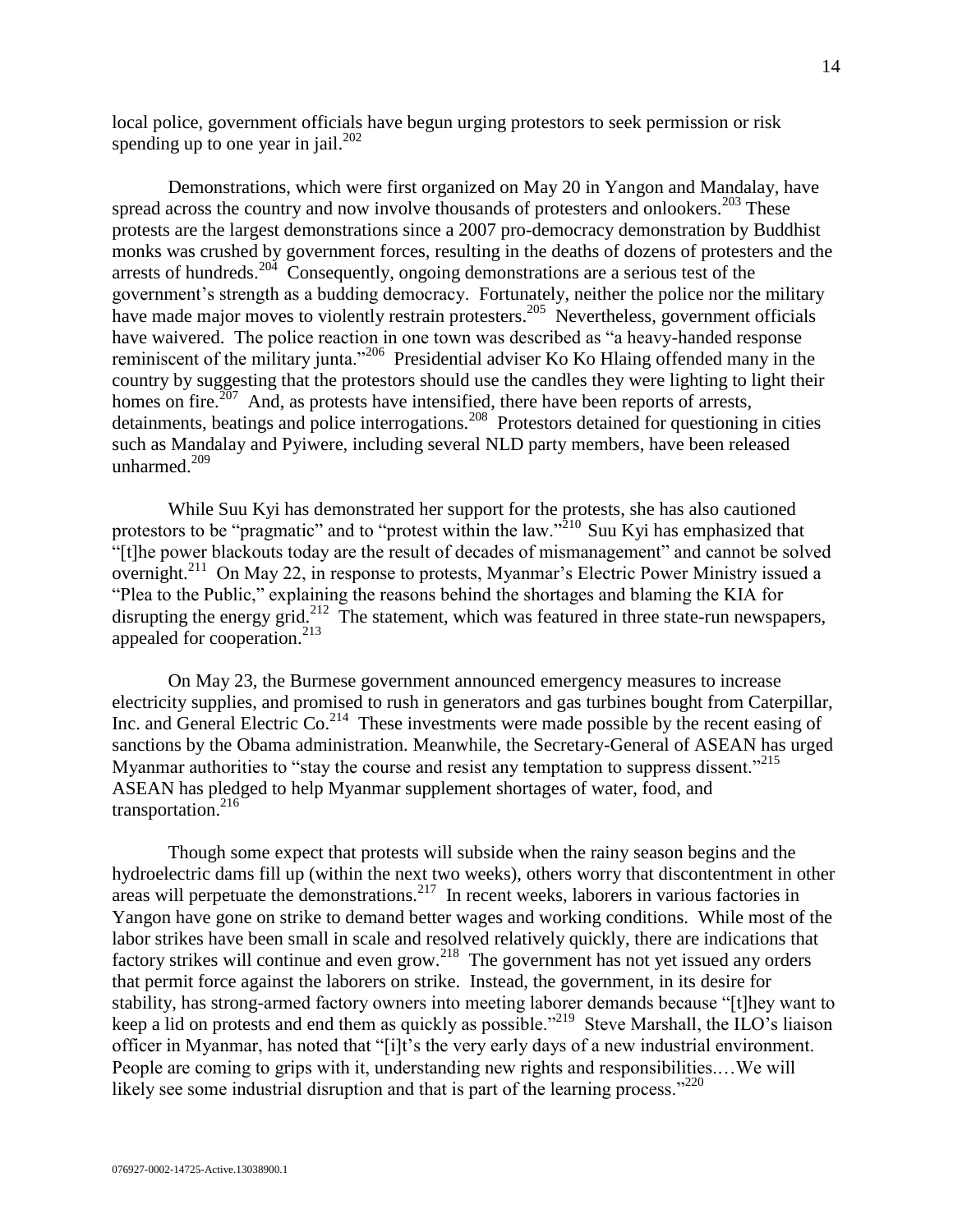In spite of the protests, the government allowed the recently passed "Labor Organization Law" to take effect on March 9. The law provides laborers with the right to strike, as well as the right to form independent trade unions and employers' organizations. The bill was drafted in consultation with the International Labor Organization (ILO) and is considered one of the most progressive of its kind in Asia. $^{221}$ 

#### B. Media Freedoms

<span id="page-14-0"></span>Myanmar has made small strides in media freedom, as demonstrated by domestic and international coverage of last month's elections and this month's demonstrations. The Mandalay protests, which led to demonstrations across the country, were reportedly mobilized online.<sup>222</sup> Social networking sites have facilitated communication among protestors, while continued relaxation of media control by Myanmar's Press Scrutiny and Censorship Board has led to wider coverage on the protestors' activities and the government's evolving reaction to the demonstrations.<sup>223</sup> As highlighted in this report, reporters were also invited to cover some of the recent peace process activities.

However, codification of the freedom of expression and press will have to wait. The publication of a new media law, expected for May, has been postponed until July.<sup>224</sup> Amnesty International has noted that "[w]hile the government did meet with international experts and local journalists and the law's thematic chapter headings were disclosed earlier this year, the law itself has not yet been made public."

In June, the Myanmar Press Council will be formed, conditional on Thein Sein's approval. As a result, print publications may be published without clearance by a censorship board.<sup>225</sup> However, some are concerned that the proposed press council looks "disturbingly" similar to the outgoing pre-publication censorship board."<sup>226</sup> Others, including Reporters Without Borders, think the proposed council is neither a significant nor satisfactory overhaul of strict media laws.<sup>227</sup>

Myanmar, which was ranked 169 of 179 countries in Reporters Without Borders 2011- 2012 Press Freedom Index, also faces structural hurdles to disseminating news.<sup>228</sup> The Asian Development Bank estimated in March that less than one percent of people in Myanmar have internet connections and only one in 30 people have a mobile phone.<sup>229</sup>

# C. The Unlawful Association Act

<span id="page-14-1"></span>Section 17(1) of the Unlawful Association Act holds that "[w]hoever is member of an unlawful association, or takes part in meetings of any such association, or contributes or receives or solicits any contribution for the purpose of any such association, or in any way assists the operations of any such association," may be imprisoned and fined.<sup>230</sup> In the past, the Myanmar government has labeled political parties, lawyers, ethnic opposition groups, media outlets, and other staples of democratic society as unlawful associations.<sup>231</sup> Though the law is incompatible with international human rights standards and incongruous with Myanmar's recent reform efforts, the Unlawful Association Act has not been amended or repealed.<sup>232</sup> In March 2012, a KNU leader and member of the United Nationalities Federal Council (UNFC), Mahn Nyein Maung, received a three year sentence under Section 17(1) of the act.<sup>233</sup> This sentence came as a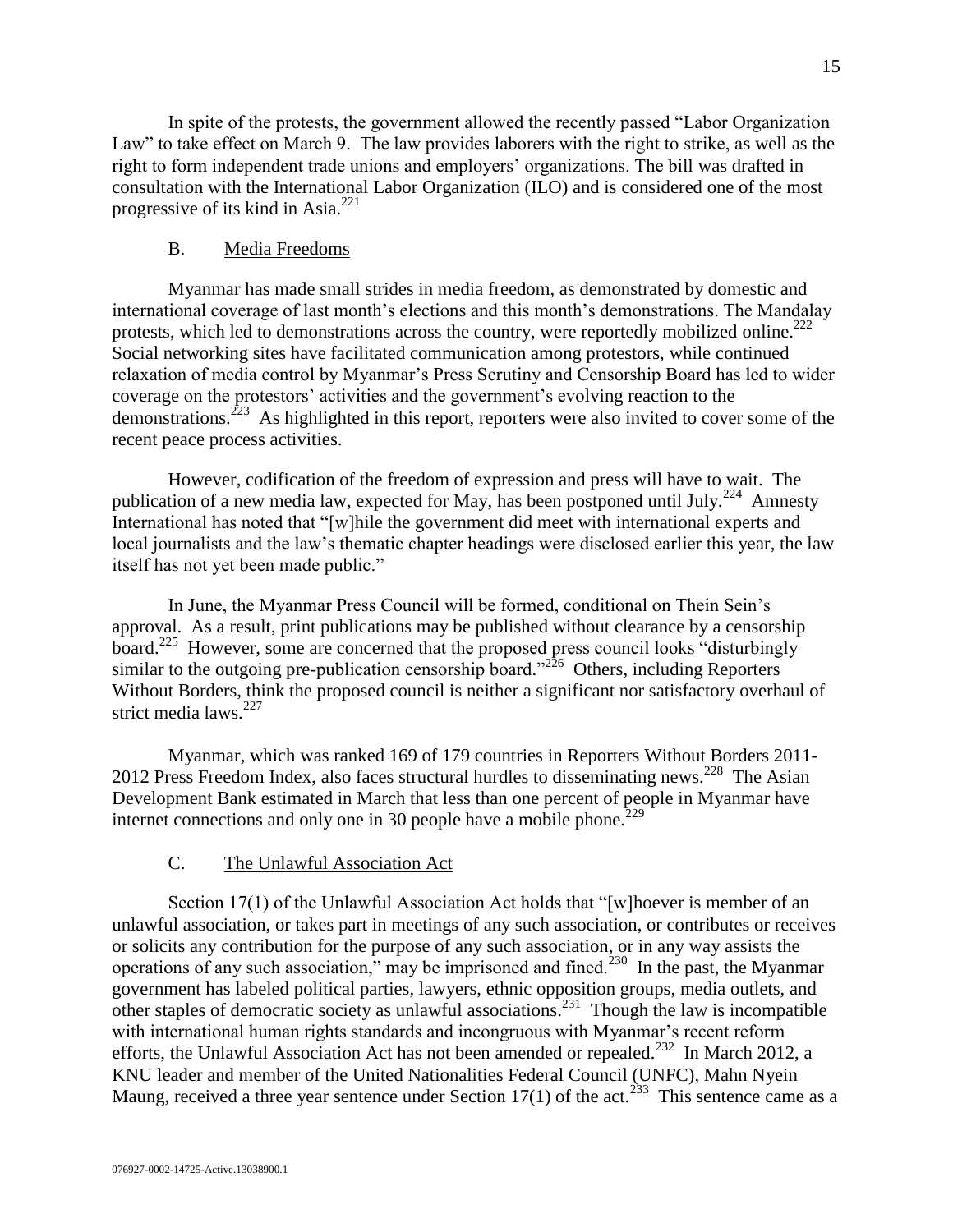surprise to many because government negotiators had previously promised to release Mahn Nyein Maung as part of the reconciliation process.<sup>234</sup>

Ethnic rebel groups once branded as illegal organizations continue to operate under the illegal organization label.<sup>235</sup> In April, Aung San Suu Kyi met with Karen rebels and declared that ethnic reconciliation would be facilitated by a repeal of the law on banned organizations.<sup>236</sup> The Karen National Union submitted a proposal to the Myanmar government to operate legally in early April.<sup>237</sup> In response, President Thein Sein affirmed his commitment to remove the KNU from a list of outlawed organizations.<sup>238</sup> Nevertheless, KNU's removal from the list has not been reported.<sup>239</sup> The Shan State also remains on the list, although the 12-point agreement recently reached between Shan State and the Myanmar government states that "[t]he two sides will continue to build up mutual trust to enable the RCSS/SSA to be totally withdrawn from the list of unlawful associations."<sup>240</sup> No removal of any ethnic opposition group has been reported.

The Burma Lawyers' Council (BLC) was declared unlawful in April 2009, and there is no indication the Thailand-based organization has been legalized.<sup>241</sup> The BLC continues to call for the repeal of the Unlawful Association Act.<sup>242</sup>

In March 2012, the United Nations Human Rights Council's progress report on Myanmar criticized the "lack of progress on the review and reform of the laws previously identified as not in full compliance with international human rights standards," including the Unlawful Association Act.<sup>243</sup> The Human Rights Council noted that this law has been "systemically applied against prisoners and those opposed to the Government."<sup>244</sup> Moreover, the report stated that while the Attorney-General assured the Special Rapporteur that Myanmar "was taking serious and gradual steps to reform these laws," no target dates for repeal or reform had been set. $245$ 

#### D. Other Significant Developments

<span id="page-15-0"></span>As countries begin to ease investment sanctions, Myanmar's small farmers have become increasingly vulnerable to land confiscation by politically connected domestic companies.<sup>246</sup> The lack of a clear legal regime to protect traditional land ownership rights has had a particularly negative effect on Myanmar's precarious political and economic landscape.<sup>247</sup> Land confiscation is of special concern near the south coast, in the Yangon region, around Mandalay and in northern areas close to the border with China.<sup>248</sup>

In early May, the Union of Myanmar Economic Holdings (UMEH), a firm with close ties to the military, is believed to have confiscated 7,500 acres of farmland illegally in the Sagaing Division as part of preparations for a copper mining project.<sup>249</sup>

On May 10, Zay Kabar, an industrial firm owned by Parliamentarian Khin Shwe, allegedly ignored a stop order by the local Mingalardon government and bulldozed land which the previous owners contend was acquired illegally.<sup>250</sup>

Some farmers have begun to take legal action against land confiscators. In early May, three farmers in Mandalay's Pyin Oo Lwin township took steps to file a lawsuit against High Tech Concrete, which is owned by military-linked businessman Aik Tun.<sup>251</sup> The farmers claim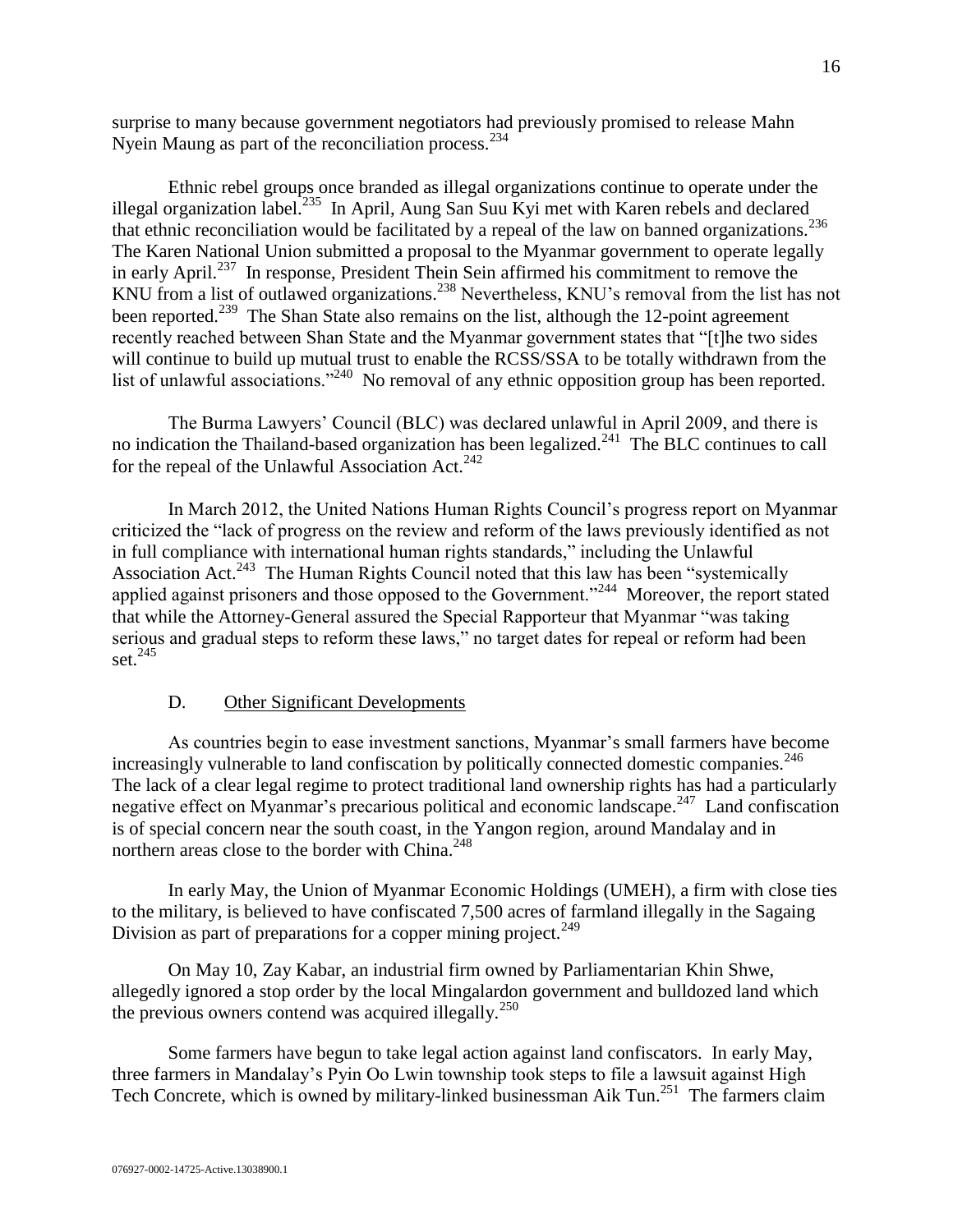that High Tech Concrete, along with the Bureau of Air Defense, illegally confiscated 39 acres of their land last year.<sup>252</sup> The farmers wish to recover their land and obtain compensation.<sup>253</sup>

Those who have brought legal claims are believed to face the risk of retribution. On May 17, 2012, five farmers in the Magwe Division who had sued UMEH and the Htoo Trading Company for confiscating their land to build a soda factory received prison sentences of 8 to 12 years for allegedly offensive comments, trespass and "violation" of the law.<sup>254</sup> These convictions arose from a successful countersuit pursued by  $UMEH<sup>.255</sup>$ 

Reform of current land laws is ongoing. Two proposals, the Farmland Law and the Vacant, Fallow and Virgin Lands Management Bill, remain on the table. However, activists and academics note that these proposals, at least in their current form, do not sufficiently protect the traditional land ownership rights of small farmers. According to a January report published by academics at the Harvard Kennedy School, "[t]he proposed Farmland Law, along with the proposed Vacant, Fallow and Virgin Lands Management Bill, would legalize and extend many of these land acquisitions (or 'grabs' as critics call them) and create a large class of rural landless, both in lowland Myanmar and in upland areas of the country."<sup>256</sup>

# <span id="page-16-0"></span>**VI. Governance and the Rule of Law**

Weak rule of law continues to plague Myanmar and hinder the legal reform process. In a press release for its Myanmar Country Risk Report, published on May 18, 2012, Maplecroft, a global business risk and strategy consultancy, stated that "combined with Myanmar's corrupt, inefficient and politicized system of public administration, the government is likely to find its ability to implement many of its reforms substantially hampered by a lack of institutional capacity." Maplecroft noted that the situation is worse when public officials have a personal interest in maintaining the status quo. Further, risk assessors concluded that, in the short and medium term, "excessive state bureaucracy and uneven legal enforcement, as well as endemic corruption and a weak rule of law" are to be expected.<sup>257</sup>

As we have previously reported, the lack of judicial independence in Myanmar is of particular concern. While lawmakers in Myanmar's Lower House of Parliament voted in April to bestow the Judicial Committee with the right to investigate bribery and corruption in the judiciary, an effective date for the vote has not been determined.<sup>258</sup> In a recent interview, NLD leader Suu Kyi noted, "[y]ou cannot have genuine reforms without judicial reforms, it is no use introducing [reforms] if we don't have a good judicial system to make sure the laws are properly applied. I think without an established rule of law, there can be no real progress."<sup>259</sup>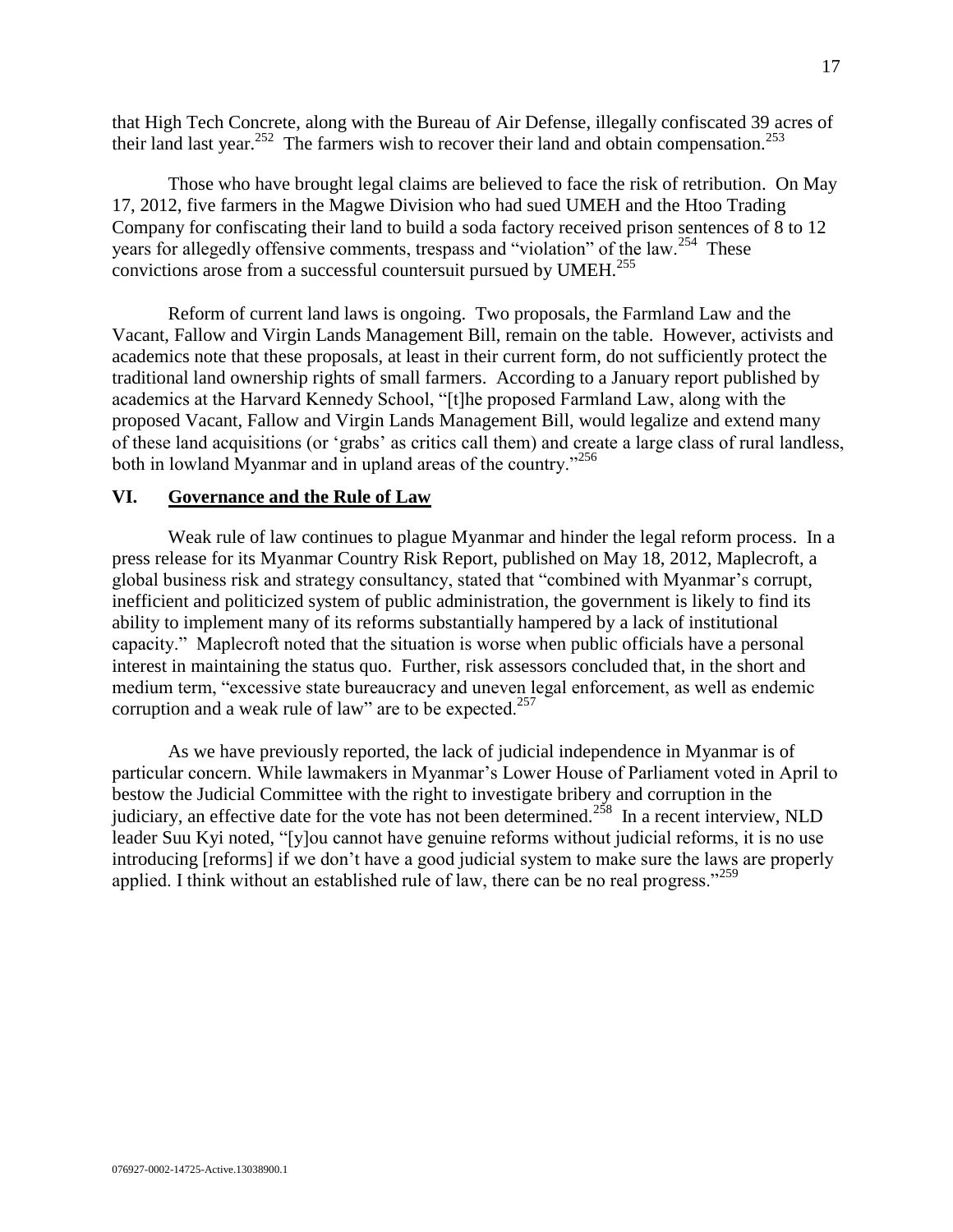$\overline{a}$ <sup>1</sup> ASEAN Welcomes Myanmar's Fair and Orderly Elections, and Calls for Lifting of Sanctions, April 3, 2012: <http://www.aseansec.org/26837.htm>

BBC News, April 3, 2012:<http://www.bbc.co.uk/news/world-asia-17599929>

Office of the White House Press Secretary, Foreign Secretary Statement on Burma By-elections, April 2, 2012: <http://www.whitehouse.gov/the-press-office/2012/04/02/statement-press-secretary-elections-burma>

Reuters, April 1, 2012[: http://www.reuters.com/article/2012/04/01/us-myanmar-clinton-idUSBRE8300BD20120401](http://www.reuters.com/article/2012/04/01/us-myanmar-clinton-idUSBRE8300BD20120401)

Statement Attributable to the Spokesperson for the Secretary General on Myanmar By-elections, April 2, 2012: <http://www.un.org/sg/statements/index.asp?nid=5969>

Statement by European Union High Representative Catherine Ashton, April 2, 2012: [http://www.consilium.europa.eu/uedocs/cms\\_Data/docs/pressdata/EN/foraff/129387.pdf](http://www.consilium.europa.eu/uedocs/cms_Data/docs/pressdata/EN/foraff/129387.pdf)

UK Foreign and Commonwealth Office, April 2, 2012: <http://ukun.fco.gov.uk/en/news/?view=News&id=749510082>

<sup>2</sup> Financial Times, April 4, 2012: [http://www.ft.com/cms/s/0/28f72a96-7e40-11e1-b20a-](http://www.ft.com/cms/s/0/28f72a96-7e40-11e1-b20a-00144feab49a.html#ixzz1rA9VuMdA)[00144feab49a.html#ixzz1rA9VuMdA](http://www.ft.com/cms/s/0/28f72a96-7e40-11e1-b20a-00144feab49a.html#ixzz1rA9VuMdA)

 $3$  The White House, Statement by the President on Burma, May 17, 2012: [www.whitehouse.gov/the-press](http://www.whitehouse.gov/the-press-office/2012/05/17/statement-president-burma)[office/2012/05/17/statement-president-burma](http://www.whitehouse.gov/the-press-office/2012/05/17/statement-president-burma) 

The White House, Message – Continuation of the National Emergency With Respect to Burma, May 17, 2012: <http://www.whitehouse.gov/the-press-office/2012/05/17/message-continuation-national-emergency-respect-burma>

<sup>4</sup> The White House, Statement by the President on Burma, May 17, 2012: [www.whitehouse.gov/the-press](http://www.whitehouse.gov/the-press-office/2012/05/17/statement-president-burma)[office/2012/05/17/statement-president-burma](http://www.whitehouse.gov/the-press-office/2012/05/17/statement-president-burma)

 $5$  The White House, Message – Continuation of the National Emergency With Respect to Burma, May 17, 2012: <http://www.whitehouse.gov/the-press-office/2012/05/17/message-continuation-national-emergency-respect-burma>

 $6$  The White House, Statement by the President on Burma, May 17, 2012: [www.whitehouse.gov/the-press](http://www.whitehouse.gov/the-press-office/2012/05/17/statement-president-burma)[office/2012/05/17/statement-president-burma](http://www.whitehouse.gov/the-press-office/2012/05/17/statement-president-burma)

<sup>7</sup> Bangkok Post, May 21, 2012[: http://www.bangkokpost.com/breakingnews/294461/clinton-myanmar-sanctions-to](http://www.bangkokpost.com/breakingnews/294461/clinton-myanmar-sanctions-to-stay)[stay](http://www.bangkokpost.com/breakingnews/294461/clinton-myanmar-sanctions-to-stay)

The White House, Message – Continuation of the National Emergency With Respect to Burma, May 17, 2012: <http://www.whitehouse.gov/the-press-office/2012/05/17/message-continuation-national-emergency-respect-burma>

<sup>8</sup> BBC News, May 17, 2012:<http://www.bbc.co.uk/news/world-asia-18112380>

<sup>9</sup> U.S. Department of State, Background Briefing on Burma, May 17, 2012: <http://www.state.gov/r/pa/prs/ps/2012/05/190271.htm>

 $10$  The White House, Statement by the President on Burma, May 17, 2012: [www.whitehouse.gov/the-press](http://www.whitehouse.gov/the-press-office/2012/05/17/statement-president-burma)[office/2012/05/17/statement-president-burma](http://www.whitehouse.gov/the-press-office/2012/05/17/statement-president-burma)

 $11$  U.S. Department of State, Background Briefing on Burma, May 17, 2012: <http://www.state.gov/r/pa/prs/ps/2012/05/190271.htm>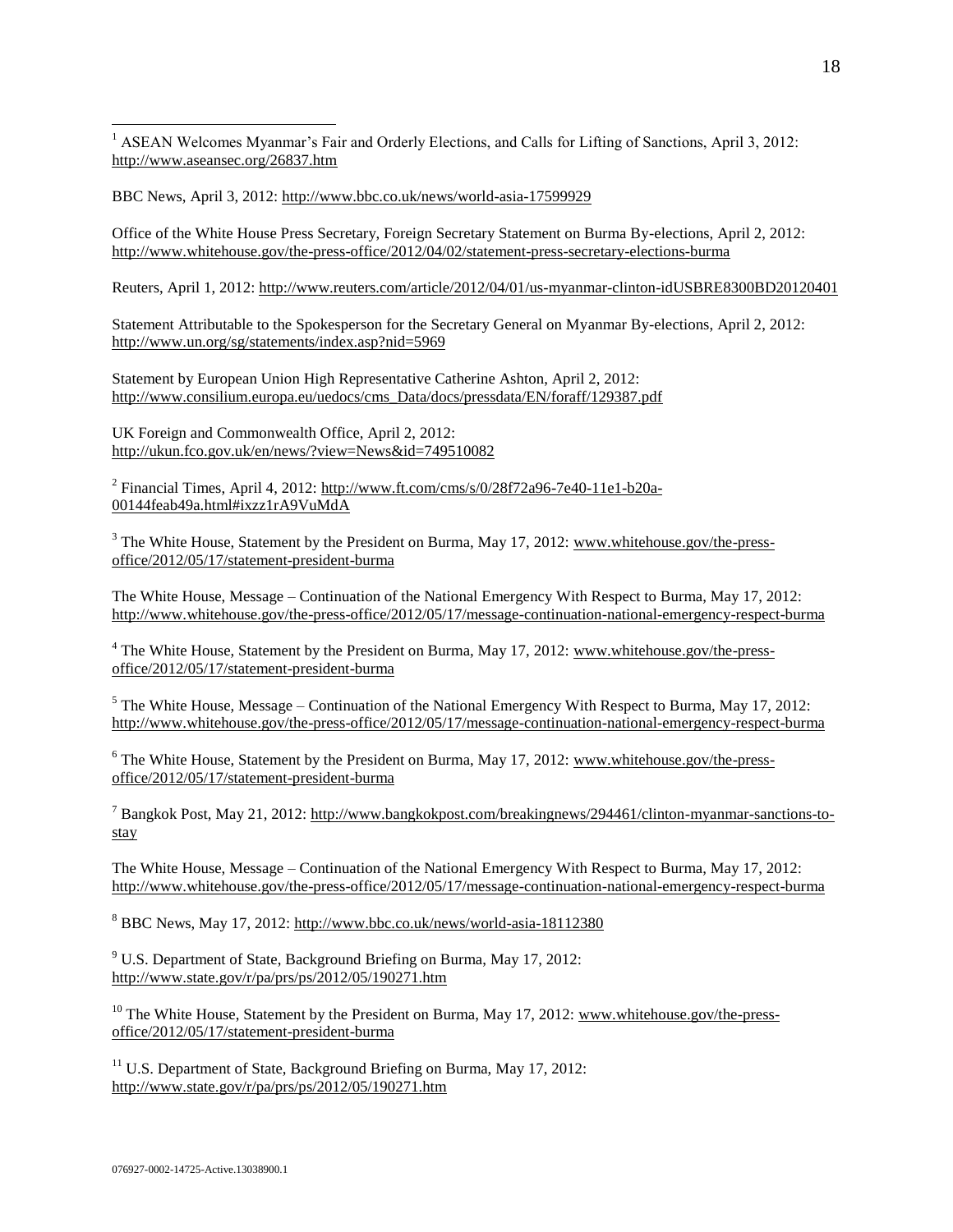<sup>12</sup> Human Rights Watch, May 15, 2012: [http://www.hrw.org/news/2012/05/15/usburma-don-t-lift-sanctions-too](http://www.hrw.org/news/2012/05/15/usburma-don-t-lift-sanctions-too-soon)[soon](http://www.hrw.org/news/2012/05/15/usburma-don-t-lift-sanctions-too-soon)

Washington Post, May 22, 2012: [http://www.washingtonpost.com/blogs/fact-checker/post/a-missing-fact-in-the](http://www.washingtonpost.com/blogs/fact-checker/post/a-missing-fact-in-the-suspension-of-sanctions-on-burma/2012/05/22/gIQAgQIBhU_blog.html)[suspension-of-sanctions-on-burma/2012/05/22/gIQAgQIBhU\\_blog.html](http://www.washingtonpost.com/blogs/fact-checker/post/a-missing-fact-in-the-suspension-of-sanctions-on-burma/2012/05/22/gIQAgQIBhU_blog.html)

<sup>13</sup> U.S. Department of State, Recognizing and Supporting Burma's Democratic Reforms, April 4, 2012: <http://www.state.gov/secretary/rm/2012/04/187439.htm>

<sup>14</sup> N.Y. Times, May 17, 2012: [http://www.nytimes.com/2012/05/18/world/asia/united-states-rewards-myanmar](http://www.nytimes.com/2012/05/18/world/asia/united-states-rewards-myanmar-easing-ban-on-investments.html?_r=1)easing-ban-on-investments.html?  $r=1$ 

<sup>15</sup> The Guardian, May 18, 2012:<http://www.guardian.co.uk/world/feedarticle/10248075>

<sup>16</sup> Webb Press Release, May 4, 2012:<http://webb.senate.gov/newsroom/pressreleases/2012-05-04.cfm>

<sup>17</sup> Webb Press Release, May 4, 2012:<http://webb.senate.gov/newsroom/pressreleases/2012-05-04.cfm>

<sup>18</sup> Bloomberg, May 17, 2012: [http://www.bloomberg.com/news/2012-05-17/obama-extends-myanmar-sanctions-to](http://www.bloomberg.com/news/2012-05-17/obama-extends-myanmar-sanctions-to-keep-pressure-for-democracy.html)[keep-pressure-for-democracy.html](http://www.bloomberg.com/news/2012-05-17/obama-extends-myanmar-sanctions-to-keep-pressure-for-democracy.html) 

<sup>19</sup> Wall Street Journal, May 17, 2012: <http://online.wsj.com/article/SB10001424052702303879604577410634291016706.html>

<sup>20</sup> Irrawaddy, May 22, 2012:<http://www.irrawaddy.org/archives/4772>

 $^{21}$  Democratic Voice of Burma, April 2, 2012: [http://www.dvb.no/uncategorized/us-lawmaker-warns-against](http://www.dvb.no/uncategorized/us-lawmaker-warns-against-premature-easing-of-sanctions/21262)[premature-easing-of-sanctions/21262](http://www.dvb.no/uncategorized/us-lawmaker-warns-against-premature-easing-of-sanctions/21262)

<sup>22</sup> Bangkok Post, May 16, 2012:<http://m.bangkokpost.com/news/293563>

Radio Free Asia, May 15, 2012:<http://www.unhcr.org/refworld/country,,,,MMR,,4fbc8e03c,0.html>

<sup>23</sup> Bangkok Post, May 16, 2012:<http://m.bangkokpost.com/news/293563>

Radio Free Asia, May 15, 2012:<http://www.unhcr.org/refworld/country,,,,MMR,,4fbc8e03c,0.html>

 $^{24}$  N.Y. Times, May 17, 2012: [http://www.nytimes.com/2012/05/18/world/asia/united-states-rewards-myanmar](http://www.nytimes.com/2012/05/18/world/asia/united-states-rewards-myanmar-easing-ban-on-investments.html?_r=1)easing-ban-on-investments.html?  $r=1$ 

<sup>25</sup> Human Rights Watch, May 15, 2012: [http://www.hrw.org/news/2012/05/15/usburma-don-t-lift-sanctions-too](http://www.hrw.org/news/2012/05/15/usburma-don-t-lift-sanctions-too-soon)[soon](http://www.hrw.org/news/2012/05/15/usburma-don-t-lift-sanctions-too-soon)

<sup>26</sup> The Corporate Social Responsibility Newswire, May 14, 2012: [http://www.csrwire.com/press\\_releases/34158-](http://www.csrwire.com/press_releases/34158-Investors-Urge-Administration-to-Take-Cautious-Approach-to-Lifting-Sanctions-on-Burma) [Investors-Urge-Administration-to-Take-Cautious-Approach-to-Lifting-Sanctions-on-Burma](http://www.csrwire.com/press_releases/34158-Investors-Urge-Administration-to-Take-Cautious-Approach-to-Lifting-Sanctions-on-Burma)

<sup>27</sup> Asia Times, May 5, 2012: [http://www.atimes.com/atimes/Southeast\\_Asia/NE05Ae01.html](http://www.atimes.com/atimes/Southeast_Asia/NE05Ae01.html)

International Crisis Group, Asia Briefing N°136, April 11, 2012: [http://www.crisisgroup.org/~/media/Files/asia/south-east-asia/burma-myanmar/b136-reform-in-myanmar-one-year](http://www.crisisgroup.org/~/media/Files/asia/south-east-asia/burma-myanmar/b136-reform-in-myanmar-one-year-on.pdf)[on.pdf](http://www.crisisgroup.org/~/media/Files/asia/south-east-asia/burma-myanmar/b136-reform-in-myanmar-one-year-on.pdf)

<sup>28</sup> Boston Globe, May 18, 2012: [http://articles.boston.com/2012-05-18/news/31767841\\_1\\_myanmar-economy](http://articles.boston.com/2012-05-18/news/31767841_1_myanmar-economy-wunna-maung-lwin-democratic-reforms/3)[wunna-maung-lwin-democratic-reforms/3](http://articles.boston.com/2012-05-18/news/31767841_1_myanmar-economy-wunna-maung-lwin-democratic-reforms/3)

 $\overline{a}$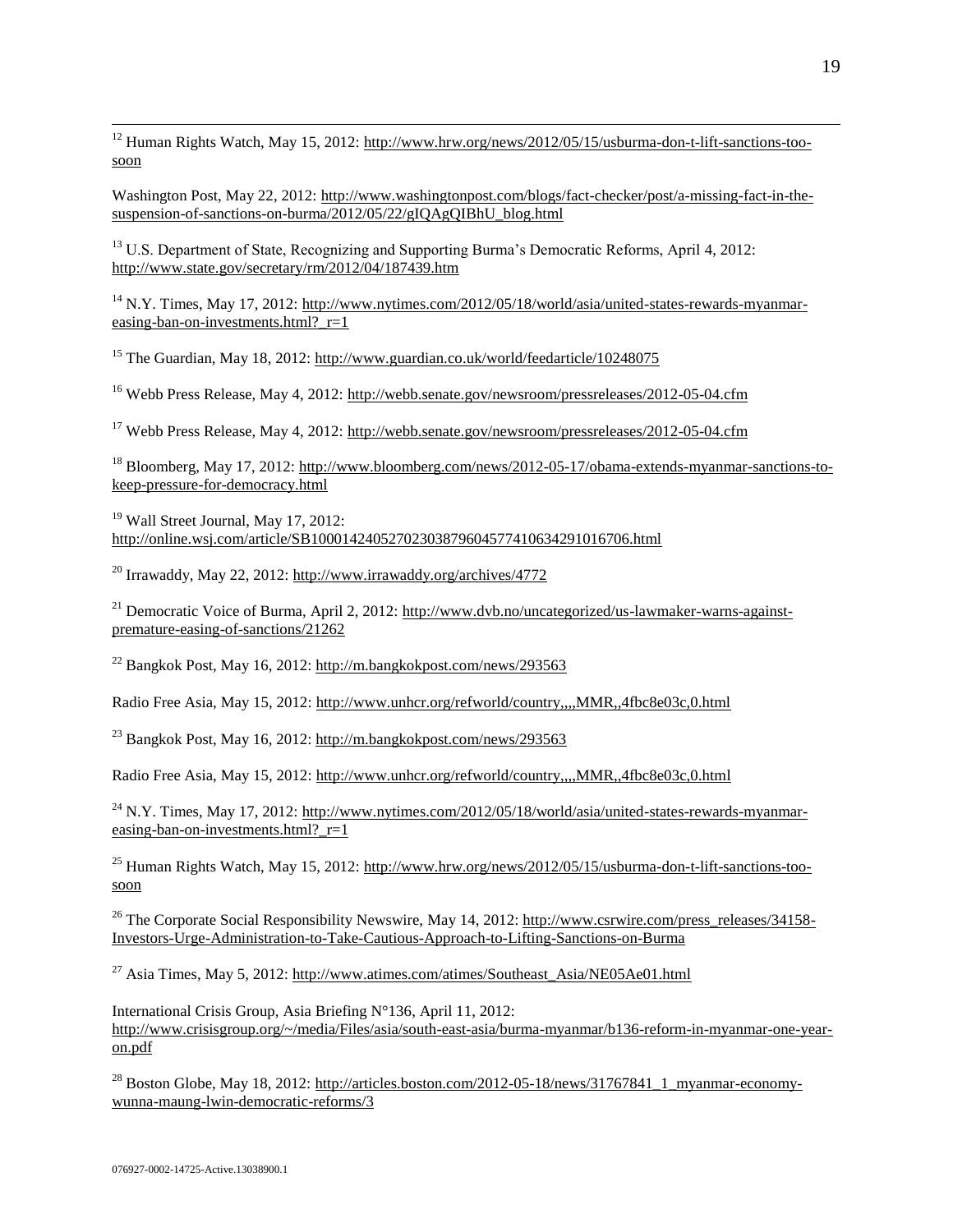Human Rights Watch, May 15, 2012:<http://www.hrw.org/news/2012/05/15/usburma-don-t-lift-sanctions-too-soon>

 $^{29}$  Taipei Times, May 13, 2012:<http://www.taipeitimes.com/News/world/archives/2012/05/13/2003532718>

<sup>30</sup> Irrawaddy, May 21, 2012:<http://www.irrawaddy.org/archives/4619>

 $\overline{a}$ 

<sup>31</sup> International Crisis Group, Asia Briefing  $N^{\circ}$ 136, April 11, 2012: [http://www.crisisgroup.org/~/media/Files/asia/south-east-asia/burma-myanmar/b136-reform-in-myanmar-one-year](http://www.crisisgroup.org/~/media/Files/asia/south-east-asia/burma-myanmar/b136-reform-in-myanmar-one-year-on.pdf)[on.pdf](http://www.crisisgroup.org/~/media/Files/asia/south-east-asia/burma-myanmar/b136-reform-in-myanmar-one-year-on.pdf)

 $32$  Council on Foreign Relations, May 1, 2012:<http://blogs.cfr.org/asia/2012/05/01/ban-ki-moons-trip-to-myanmar/>

Xingua, April 30, 2012: [http://news.xinhuanet.com/english/world/2012-04/30/c\\_131560954.htm](http://news.xinhuanet.com/english/world/2012-04/30/c_131560954.htm)

<sup>33</sup> Asia Times, May 5, 2012: [http://www.atimes.com/atimes/Southeast\\_Asia/NE05Ae01.html](http://www.atimes.com/atimes/Southeast_Asia/NE05Ae01.html)

<sup>34</sup> Chicago Tribune, May 18, 2012[: http://articles.chicagotribune.com/2012-05-18/news/sns-rt-us-usa-myanmar](http://articles.chicagotribune.com/2012-05-18/news/sns-rt-us-usa-myanmar-sanctionsbre84g0xq-20120517_1_myanmar-government-healthcare-and-energy-sectors-infrastructure-projects-and-opportunities)[sanctionsbre84g0xq-20120517\\_1\\_myanmar-government-healthcare-and-energy-sectors-infrastructure-projects-and](http://articles.chicagotribune.com/2012-05-18/news/sns-rt-us-usa-myanmar-sanctionsbre84g0xq-20120517_1_myanmar-government-healthcare-and-energy-sectors-infrastructure-projects-and-opportunities)[opportunities](http://articles.chicagotribune.com/2012-05-18/news/sns-rt-us-usa-myanmar-sanctionsbre84g0xq-20120517_1_myanmar-government-healthcare-and-energy-sectors-infrastructure-projects-and-opportunities) 

<sup>35</sup> Investor Letter on Burma to President Obama, May 11, 2012: [http://blog.endgenocide.org/wp](http://blog.endgenocide.org/wp-content/uploads/2012/05/Investor-Letter-Burma-5.11.2012.pdf)[content/uploads/2012/05/Investor-Letter-Burma-5.11.2012.pdf](http://blog.endgenocide.org/wp-content/uploads/2012/05/Investor-Letter-Burma-5.11.2012.pdf)

<sup>36</sup> Huffington Post, May 17, 2012: [http://www.huffingtonpost.com/2012/05/17/derek-mitchell](http://www.huffingtonpost.com/2012/05/17/derek-mitchell-myanmar_n_1525081.html)[myanmar\\_n\\_1525081.html](http://www.huffingtonpost.com/2012/05/17/derek-mitchell-myanmar_n_1525081.html) 

<sup>37</sup> Financial Times, April 6, 2012[: http://www.bloomberglaw.com/document/M232F53RXUKG](http://www.bloomberglaw.com/document/M232F53RXUKG)

Huffington Post, May 17, 2012: [http://www.huffingtonpost.com/2012/05/17/derek-mitchell](http://www.huffingtonpost.com/2012/05/17/derek-mitchell-myanmar_n_1525081.html)[myanmar\\_n\\_1525081.html](http://www.huffingtonpost.com/2012/05/17/derek-mitchell-myanmar_n_1525081.html) 

<sup>38</sup> Irrawaddy May 18, 2012[: http://www.irrawaddy.org/archives/4475](http://www.irrawaddy.org/archives/4475)

<sup>39</sup> N.Y. Times, May 17, 2012: [http://www.nytimes.com/2012/05/18/world/asia/united-states-rewards-myanmar](http://www.nytimes.com/2012/05/18/world/asia/united-states-rewards-myanmar-easing-ban-on-investments.html?_r=1)easing-ban-on-investments.html? $r=1$ 

<sup>40</sup> Wall Street Journal, May 17, 2012: <http://online.wsj.com/article/SB10001424052702303879604577410634291016706.html>

<sup>41</sup> U.S. Department of State, People-to-People Exchanges with Burma, May 17, 2012: <http://www.state.gov/r/pa/prs/ps/2012/05/190226.htm>

<sup>42</sup> Radio Free Asia, May 15, 2012:<http://www.unhcr.org/refworld/country,,,,MMR,,4fbc8e03c,0.html>

<sup>43</sup> Reuters, April 24, 2012: [http://www.reuters.com/article/2012/04/24/us-myanmar-sanctions](http://www.reuters.com/article/2012/04/24/us-myanmar-sanctions-idUSBRE83N11320120424)[idUSBRE83N11320120424](http://www.reuters.com/article/2012/04/24/us-myanmar-sanctions-idUSBRE83N11320120424)

SwissInfo, April 26, 2012:

[http://www.swissinfo.ch/eng/politics/foreign\\_affairs/Most\\_trade\\_sanctions\\_against\\_Myanmar\\_lifted.html?cid=3255](http://www.swissinfo.ch/eng/politics/foreign_affairs/Most_trade_sanctions_against_Myanmar_lifted.html?cid=32557826) [7826](http://www.swissinfo.ch/eng/politics/foreign_affairs/Most_trade_sanctions_against_Myanmar_lifted.html?cid=32557826)

<sup>44</sup> Wall Street Journal, April 16, 2012: <http://online.wsj.com/article/SB10001424052702304299304577346570095628952.html>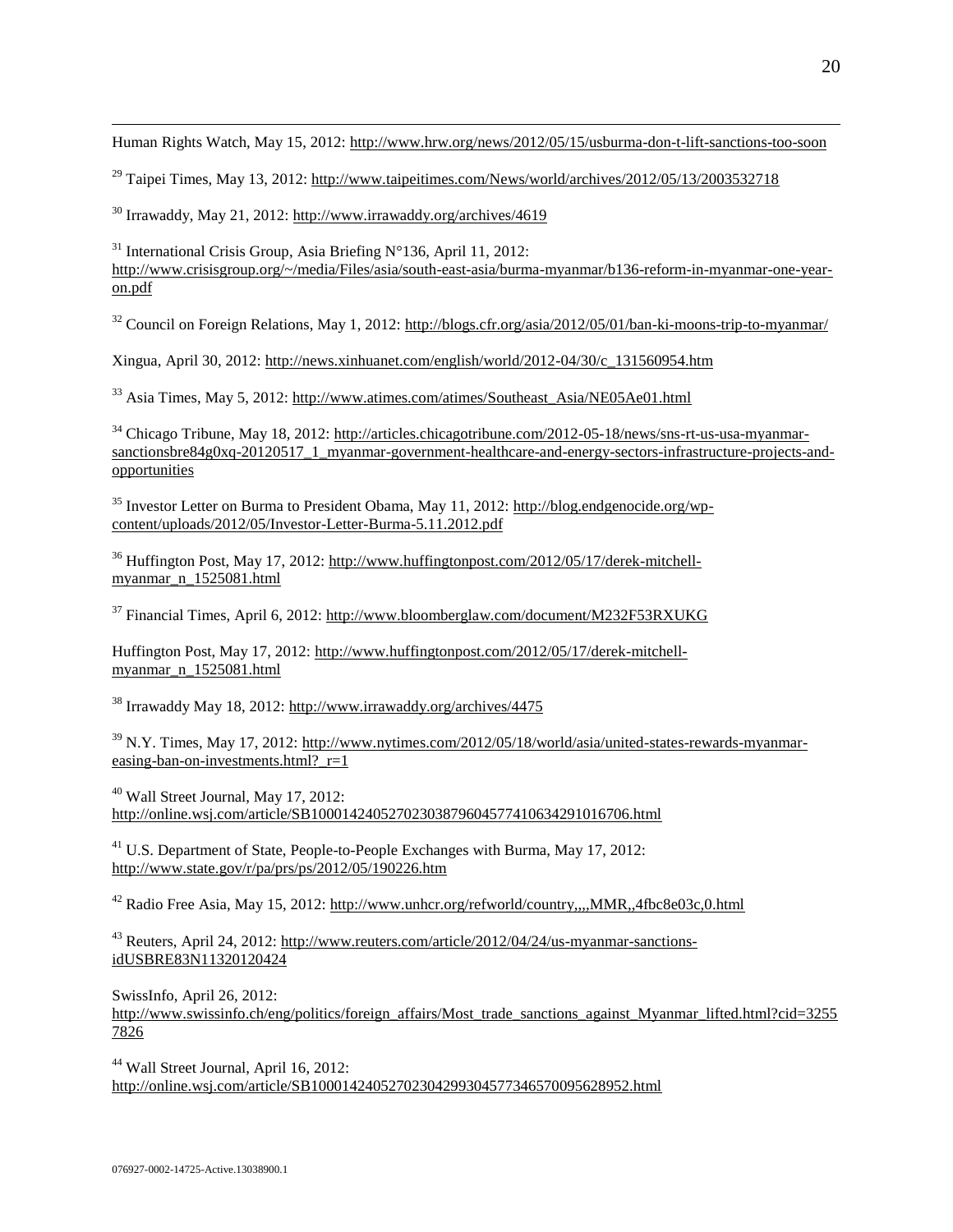$\overline{a}$ <sup>45</sup> EU Business, May 10, 2012: <http://www.eubusiness.com/news-eu/myanmar-politics.gff>

<sup>46</sup> Democratic Voice of Burma, May 11, 2012[: http://www.dvb.no/news/burmese-lawmakers-visit-eu](http://www.dvb.no/news/burmese-lawmakers-visit-eu-parliament/21982)[parliament/21982](http://www.dvb.no/news/burmese-lawmakers-visit-eu-parliament/21982)

 $47$  Boston Globe, May 15, 2012: [http://mobile.boston.com/art/26/news/world/asia/articles/2012/05/15/seoul\\_myanmar\\_halts\\_arms\\_buys\\_from\\_pyong](http://mobile.boston.com/art/26/news/world/asia/articles/2012/05/15/seoul_myanmar_halts_arms_buys_from_pyongyang/;jsessionid=ED5168176E20F96ED9999911F6644E97?single=1&p=2) [yang/;jsessionid=ED5168176E20F96ED9999911F6644E97?single=1&p=2](http://mobile.boston.com/art/26/news/world/asia/articles/2012/05/15/seoul_myanmar_halts_arms_buys_from_pyongyang/;jsessionid=ED5168176E20F96ED9999911F6644E97?single=1&p=2) 

 $48$  Boston Globe, May 15, 2012: [http://mobile.boston.com/art/26/news/world/asia/articles/2012/05/15/seoul\\_myanmar\\_halts\\_arms\\_buys\\_from\\_pyong](http://mobile.boston.com/art/26/news/world/asia/articles/2012/05/15/seoul_myanmar_halts_arms_buys_from_pyongyang/;jsessionid=ED5168176E20F96ED9999911F6644E97?single=1&p=2) [yang/;jsessionid=ED5168176E20F96ED9999911F6644E97?single=1&p=2](http://mobile.boston.com/art/26/news/world/asia/articles/2012/05/15/seoul_myanmar_halts_arms_buys_from_pyongyang/;jsessionid=ED5168176E20F96ED9999911F6644E97?single=1&p=2)

 $49$  Boston Globe, May 15, 2012: [http://mobile.boston.com/art/26/news/world/asia/articles/2012/05/15/seoul\\_myanmar\\_halts\\_arms\\_buys\\_from\\_pyong](http://mobile.boston.com/art/26/news/world/asia/articles/2012/05/15/seoul_myanmar_halts_arms_buys_from_pyongyang/;jsessionid=ED5168176E20F96ED9999911F6644E97?single=1&p=2) [yang/;jsessionid=ED5168176E20F96ED9999911F6644E97?single=1&p=2](http://mobile.boston.com/art/26/news/world/asia/articles/2012/05/15/seoul_myanmar_halts_arms_buys_from_pyongyang/;jsessionid=ED5168176E20F96ED9999911F6644E97?single=1&p=2)

 $50$  Boston Globe, May 15, 2012: [http://mobile.boston.com/art/26/news/world/asia/articles/2012/05/15/seoul\\_myanmar\\_halts\\_arms\\_buys\\_from\\_pyong](http://mobile.boston.com/art/26/news/world/asia/articles/2012/05/15/seoul_myanmar_halts_arms_buys_from_pyongyang/;jsessionid=ED5168176E20F96ED9999911F6644E97?single=1&p=2) [yang/;jsessionid=ED5168176E20F96ED9999911F6644E97?single=1&p=2](http://mobile.boston.com/art/26/news/world/asia/articles/2012/05/15/seoul_myanmar_halts_arms_buys_from_pyongyang/;jsessionid=ED5168176E20F96ED9999911F6644E97?single=1&p=2)

<sup>51</sup> Reuters, May 18, 2012[: http://www.reuters.com/article/2012/05/18/usa-myanmar](http://www.reuters.com/article/2012/05/18/usa-myanmar-idUSL4E8GI2QG20120518?rpc=401)[idUSL4E8GI2QG20120518?rpc=401](http://www.reuters.com/article/2012/05/18/usa-myanmar-idUSL4E8GI2QG20120518?rpc=401)

<sup>52</sup> Ministry of Foreign Affairs Japan, May 10, 2012: [http://www.mofa.go.jp/region/asia](http://www.mofa.go.jp/region/asia-paci/myanmar/meeting1205_pm.html)[paci/myanmar/meeting1205\\_pm.html](http://www.mofa.go.jp/region/asia-paci/myanmar/meeting1205_pm.html) 

<sup>53</sup> Ministry of Foreign Affairs Japan, May 10, 2012: [http://www.mofa.go.jp/region/asia](http://www.mofa.go.jp/region/asia-paci/myanmar/meeting1205_pm.html)[paci/myanmar/meeting1205\\_pm.html](http://www.mofa.go.jp/region/asia-paci/myanmar/meeting1205_pm.html) 

<sup>54</sup> Bloomberg, April 22, 2012: http://www.bloomberglaw.com/s/news/9ce27af8d8029ab9c0040bda306c4d63/document/M2V94W0YHQ0W?highli ght=myanmar japan

Business Week, May 8, 2012[: http://www.businessweek.com/news/2012-05-07/myanmar-junta-s-penguins-obscure-](http://www.businessweek.com/news/2012-05-07/myanmar-junta-s-penguins-obscure-64-million-in-blackout)[64-million-in-blackout](http://www.businessweek.com/news/2012-05-07/myanmar-junta-s-penguins-obscure-64-million-in-blackout)

<sup>55</sup> Mizzima, May 25, 2012[: http://www.mizzima.com/business/7186-japan-seeks-most-favored-nation-status-with](http://www.mizzima.com/business/7186-japan-seeks-most-favored-nation-status-with-burma.html)[burma.html](http://www.mizzima.com/business/7186-japan-seeks-most-favored-nation-status-with-burma.html)

<sup>56</sup> Mizzima, May 25, 2012[: http://www.mizzima.com/business/7186-japan-seeks-most-favored-nation-status-with](http://www.mizzima.com/business/7186-japan-seeks-most-favored-nation-status-with-burma.html)[burma.html](http://www.mizzima.com/business/7186-japan-seeks-most-favored-nation-status-with-burma.html)

<sup>57</sup> Irrawaddy, May 28, 2012:<http://www.irrawaddy.org/archives/5207>

<sup>58</sup> Irrawaddy, May 28, 2012:<http://www.irrawaddy.org/archives/5207>

<sup>59</sup> Irrawaddy, May 28, 2012:<http://www.irrawaddy.org/archives/5207>

 $^{60}$  Irrawaddy, May 28, 2012:<http://www.irrawaddy.org/archives/5207>

<sup>61</sup> Irrawaddy, May 29, 2012:<http://www.irrawaddy.org/archives/5305>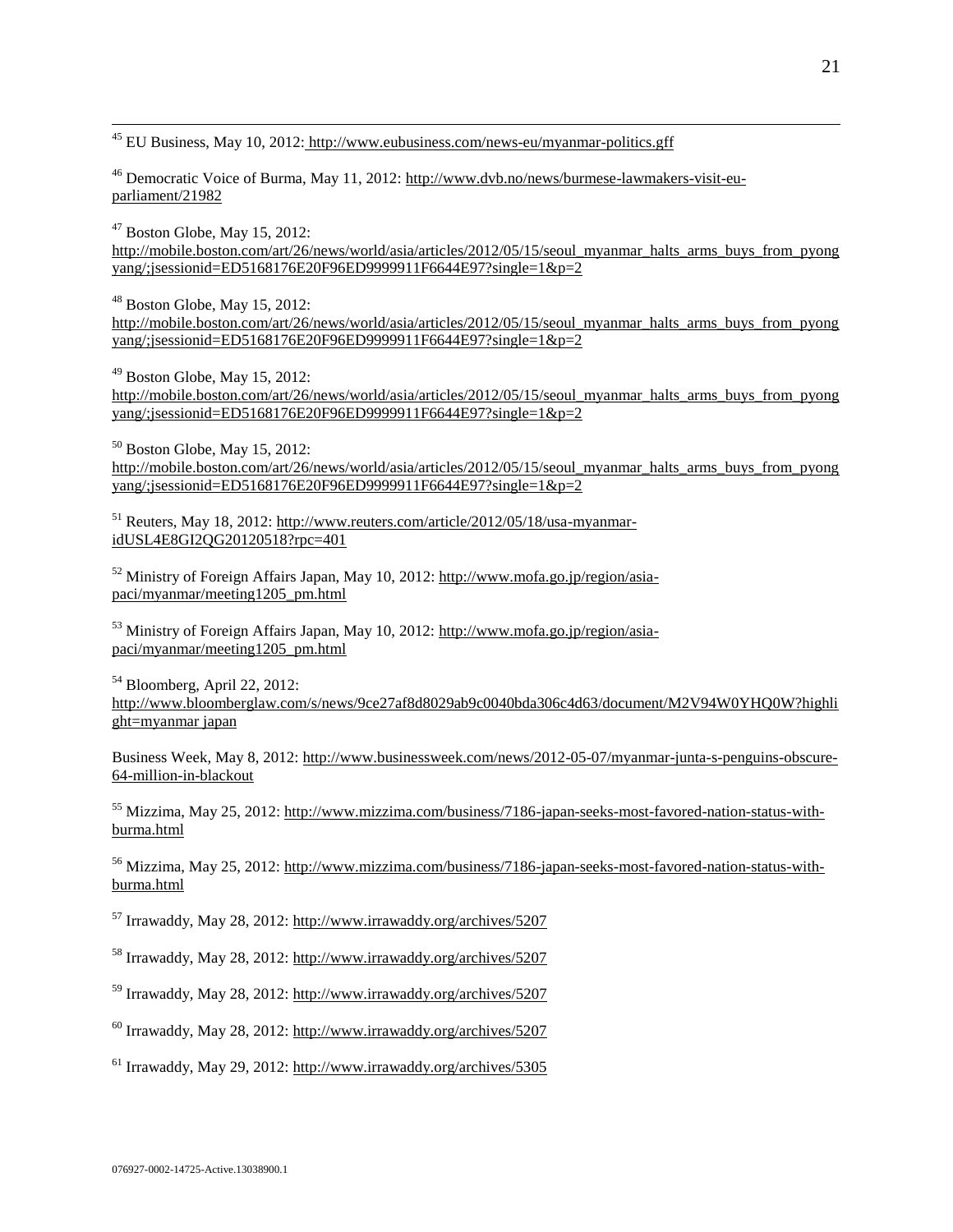$62$  Democratic Voice of Burma, May 21, 2012[: http://www.dvb.no/analysis/norway-outlines-burma-](http://www.dvb.no/analysis/norway-outlines-burma-%E2%80%98peace-initiative%E2%80%99/22085) [%E2%80%98peace-initiative%E2%80%99/22085](http://www.dvb.no/analysis/norway-outlines-burma-%E2%80%98peace-initiative%E2%80%99/22085)

Irrawaddy, May 25, 2012:<http://www.irrawaddy.org/archives/5061>

 $\overline{a}$ 

 $63$  Democratic Voice of Burma, May 21, 2012[: http://www.dvb.no/analysis/norway-outlines-burma-](http://www.dvb.no/analysis/norway-outlines-burma-%E2%80%98peace-initiative%E2%80%99/22085) [%E2%80%98peace-initiative%E2%80%99/22085](http://www.dvb.no/analysis/norway-outlines-burma-%E2%80%98peace-initiative%E2%80%99/22085)

<sup>64</sup> Democratic Voice of Burma, May 21, 2012[: http://www.dvb.no/analysis/norway-outlines-burma-](http://www.dvb.no/analysis/norway-outlines-burma-%E2%80%98peace-initiative%E2%80%99/22085) [%E2%80%98peace-initiative%E2%80%99/22085](http://www.dvb.no/analysis/norway-outlines-burma-%E2%80%98peace-initiative%E2%80%99/22085)

<sup>65</sup> Irrawaddy, May 25, 2012:<http://www.irrawaddy.org/archives/5061>

<sup>66</sup> International Monetary Fund, May 7, 2012:<http://www.imf.org/external/pubs/ft/survey/so/2012/car050712a.htm>

<sup>67</sup> International Monetary Fund, May 7, 2012:<http://www.imf.org/external/pubs/ft/survey/so/2012/car050712a.htm>

<sup>68</sup> International Monetary Fund, May 7, 2012:<http://www.imf.org/external/pubs/ft/survey/so/2012/car050712a.htm>

<sup>69</sup> Irrawaddy, May 21, 2012:<http://www.irrawaddy.org/archives/4625>

<sup>70</sup> Irrawaddy, May 21, 2012:<http://www.irrawaddy.org/archives/4625>

 $^{71}$  The Guardian, May 2, 2012:<http://www.guardian.co.uk/world/2012/may/02/aung-san-suu-kyi-oath-parliament>

<sup>72</sup> The Guardian, May 2, 2012:<http://www.guardian.co.uk/world/2012/may/02/aung-san-suu-kyi-oath-parliament>

<sup>73</sup> Wall Street Journal, April 30, 2012: [http://online.wsj.com/article/SB10001424052702303916904577375184093081076.html?mod=WSJ\\_World\\_LEFTS](http://online.wsj.com/article/SB10001424052702303916904577375184093081076.html?mod=WSJ_World_LEFTSecondNews) [econdNews](http://online.wsj.com/article/SB10001424052702303916904577375184093081076.html?mod=WSJ_World_LEFTSecondNews)

Mizzima, April 30, 2012: [http://www.mizzima.com/news/inside-burma/7028-nld-lawmakers-to-take-oath-of-office](http://www.mizzima.com/news/inside-burma/7028-nld-lawmakers-to-take-oath-of-office-on-wednesday.html)[on-wednesday.html](http://www.mizzima.com/news/inside-burma/7028-nld-lawmakers-to-take-oath-of-office-on-wednesday.html)

New York Times, April 30, 2012: [http://www.nytimes.com/2012/05/01/world/asia/suu-kyis-party-yields-in-dispute](http://www.nytimes.com/2012/05/01/world/asia/suu-kyis-party-yields-in-dispute-over-oath-of-office.html?_r=1&partner=bloomberg)[over-oath-of-office.html?\\_r=1&partner=bloomberg](http://www.nytimes.com/2012/05/01/world/asia/suu-kyis-party-yields-in-dispute-over-oath-of-office.html?_r=1&partner=bloomberg)

<sup>74</sup> International Crisis Group, Asia Briefing  $N^{\circ}$ 136, April 11, 2012: [http://www.crisisgroup.org/~/media/Files/asia/south-east-asia/burma-myanmar/b136-reform-in-myanmar-one-year](http://www.crisisgroup.org/~/media/Files/asia/south-east-asia/burma-myanmar/b136-reform-in-myanmar-one-year-on.pdf)[on.pdf](http://www.crisisgroup.org/~/media/Files/asia/south-east-asia/burma-myanmar/b136-reform-in-myanmar-one-year-on.pdf)

<sup>75</sup> Washington Post, May 18, 2012: [http://www.washingtonpost.com/world/asia\\_pacific/myanmar-president-thein](http://www.washingtonpost.com/world/asia_pacific/myanmar-president-thein-sein-not-feeling-well-officials-say-67-year-old-has-heart-condition/2012/05/17/gIQA1XuMXU_story.html)[sein-not-feeling-well-officials-say-67-year-old-has-heart-condition/2012/05/17/gIQA1XuMXU\\_story.html](http://www.washingtonpost.com/world/asia_pacific/myanmar-president-thein-sein-not-feeling-well-officials-say-67-year-old-has-heart-condition/2012/05/17/gIQA1XuMXU_story.html)

<sup>76</sup> Business Week, May 3, 2012[: http://www.businessweek.com/news/2012-05-03/myanmar-s-leader-may-step](http://www.businessweek.com/news/2012-05-03/myanmar-s-leader-may-step-aside-after-2015-elections-aide-says)[aside-after-2015-elections-aide-says](http://www.businessweek.com/news/2012-05-03/myanmar-s-leader-may-step-aside-after-2015-elections-aide-says)

<sup>77</sup> International Herald Tribune Global Opinion, May 16, 2012: [http://latitude.blogs.nytimes.com/2012/05/16/aung](http://latitude.blogs.nytimes.com/2012/05/16/aung-san-suu-kyis-popularity-is-a-mixed-blessing-for-the-opposition-in-myanmar/)[san-suu-kyis-popularity-is-a-mixed-blessing-for-the-opposition-in-myanmar/](http://latitude.blogs.nytimes.com/2012/05/16/aung-san-suu-kyis-popularity-is-a-mixed-blessing-for-the-opposition-in-myanmar/)

<sup>78</sup> International Herald Tribune Global Opinion, May 16, 2012: [http://latitude.blogs.nytimes.com/2012/05/16/aung](http://latitude.blogs.nytimes.com/2012/05/16/aung-san-suu-kyis-popularity-is-a-mixed-blessing-for-the-opposition-in-myanmar/)[san-suu-kyis-popularity-is-a-mixed-blessing-for-the-opposition-in-myanmar/](http://latitude.blogs.nytimes.com/2012/05/16/aung-san-suu-kyis-popularity-is-a-mixed-blessing-for-the-opposition-in-myanmar/)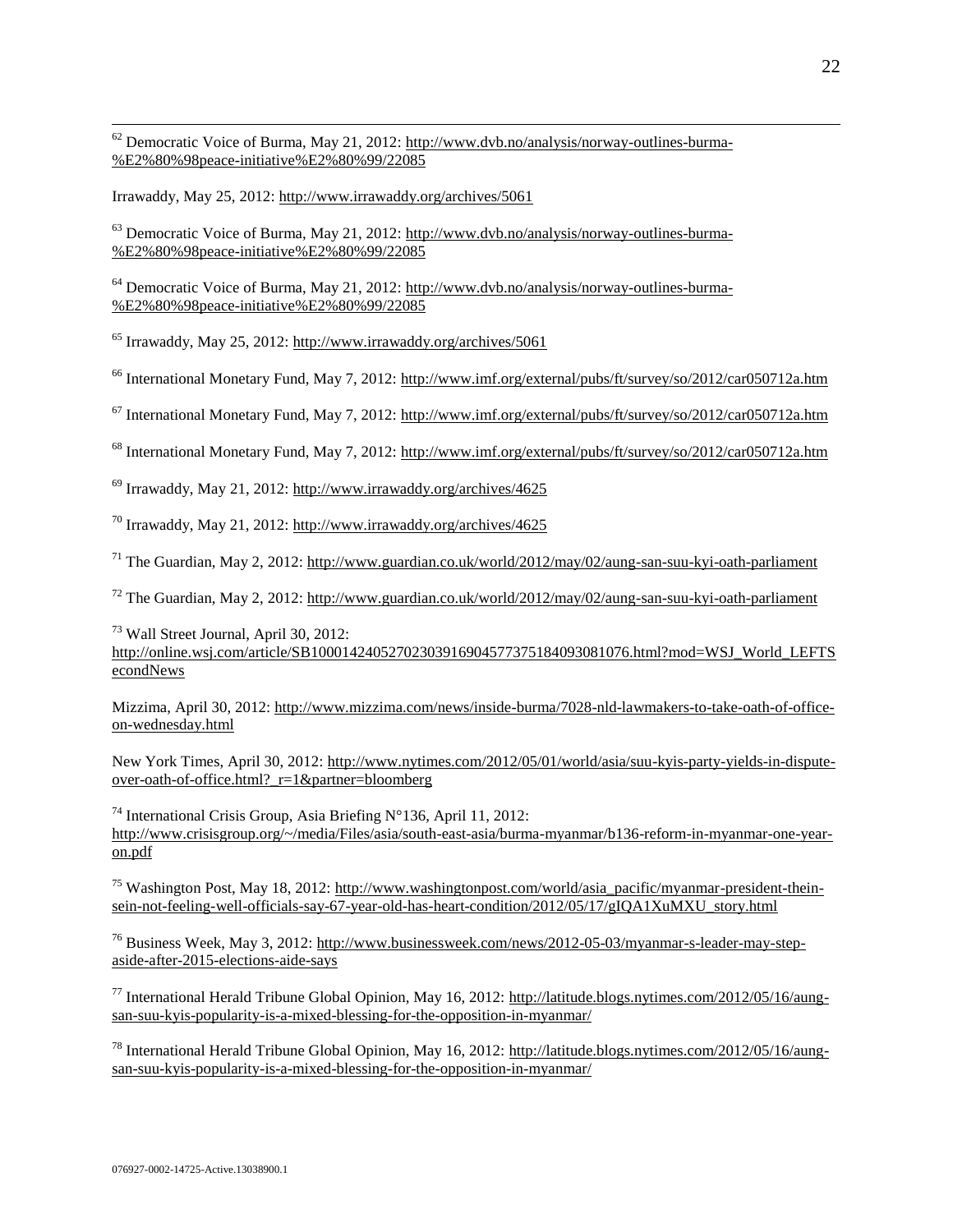$\overline{a}$ <sup>79</sup> International Herald Tribune Global Opinion, May 16, 2012: [http://latitude.blogs.nytimes.com/2012/05/16/aung](http://latitude.blogs.nytimes.com/2012/05/16/aung-san-suu-kyis-popularity-is-a-mixed-blessing-for-the-opposition-in-myanmar/)[san-suu-kyis-popularity-is-a-mixed-blessing-for-the-opposition-in-myanmar/](http://latitude.blogs.nytimes.com/2012/05/16/aung-san-suu-kyis-popularity-is-a-mixed-blessing-for-the-opposition-in-myanmar/)

<sup>80</sup> International Herald Tribune Global Opinion, May 16, 2012: [http://latitude.blogs.nytimes.com/2012/05/16/aung](http://latitude.blogs.nytimes.com/2012/05/16/aung-san-suu-kyis-popularity-is-a-mixed-blessing-for-the-opposition-in-myanmar/)[san-suu-kyis-popularity-is-a-mixed-blessing-for-the-opposition-in-myanmar/](http://latitude.blogs.nytimes.com/2012/05/16/aung-san-suu-kyis-popularity-is-a-mixed-blessing-for-the-opposition-in-myanmar/)

<sup>81</sup> International Herald Tribune Global Opinion, May 16, 2012: [http://latitude.blogs.nytimes.com/2012/05/16/aung](http://latitude.blogs.nytimes.com/2012/05/16/aung-san-suu-kyis-popularity-is-a-mixed-blessing-for-the-opposition-in-myanmar/)[san-suu-kyis-popularity-is-a-mixed-blessing-for-the-opposition-in-myanmar/](http://latitude.blogs.nytimes.com/2012/05/16/aung-san-suu-kyis-popularity-is-a-mixed-blessing-for-the-opposition-in-myanmar/)

<sup>82</sup> Irrawaddy, May 21, 2012:<http://www.irrawaddy.org/archives/4689>

<sup>83</sup> Democratic Voice of Burma, May 18, 2012[: www.dvb.no/news/china-prepares-for-influx-of-kachin](http://www.dvb.no/news/china-prepares-for-influx-of-kachin-refugeees/22049)[refugeees/22049](http://www.dvb.no/news/china-prepares-for-influx-of-kachin-refugeees/22049)

Democratic Voice of Burma, May 21, 2012[: www.dvb.no/news/military-joins-peace-process-with-armed](http://www.dvb.no/news/military-joins-peace-process-with-armed-groups/22060)[groups/22060](http://www.dvb.no/news/military-joins-peace-process-with-armed-groups/22060)

International Crisis Group, Asia Briefing N°136, April 11, 2012: [http://www.crisisgroup.org/~/media/Files/asia/south-east-asia/burma-myanmar/b136-reform-in-myanmar-one-year](http://www.crisisgroup.org/~/media/Files/asia/south-east-asia/burma-myanmar/b136-reform-in-myanmar-one-year-on.pdf)[on.pdf](http://www.crisisgroup.org/~/media/Files/asia/south-east-asia/burma-myanmar/b136-reform-in-myanmar-one-year-on.pdf)

<sup>84</sup> The Guardian, May 18, 2012:<http://www.guardian.co.uk/world/feedarticle/10248075>

<sup>85</sup> Statement of Extraordinary Meeting of the UNFC, May 2012: [http://uscampaignforburma.org/wp](http://uscampaignforburma.org/wp-content/uploads/2012/05/UNFC-Statement-May-2012_-Eng1.pdf)[content/uploads/2012/05/UNFC-Statement-May-2012\\_-Eng1.pdf](http://uscampaignforburma.org/wp-content/uploads/2012/05/UNFC-Statement-May-2012_-Eng1.pdf)

<sup>86</sup> Irrawaddy, May 26, 2012:<http://www.irrawaddy.org/archives/5121>

 $87$  International Crisis Group, Asia Briefing N°136, April 11, 2012: [http://www.crisisgroup.org/~/media/Files/asia/south-east-asia/burma-myanmar/b136-reform-in-myanmar-one-year](http://www.crisisgroup.org/~/media/Files/asia/south-east-asia/burma-myanmar/b136-reform-in-myanmar-one-year-on.pdf)[on.pdf](http://www.crisisgroup.org/~/media/Files/asia/south-east-asia/burma-myanmar/b136-reform-in-myanmar-one-year-on.pdf)

<sup>88</sup> International Crisis Group, Asia Briefing N°136, April 11, 2012: [http://www.crisisgroup.org/~/media/Files/asia/south-east-asia/burma-myanmar/b136-reform-in-myanmar-one-year](http://www.crisisgroup.org/~/media/Files/asia/south-east-asia/burma-myanmar/b136-reform-in-myanmar-one-year-on.pdf)[on.pdf](http://www.crisisgroup.org/~/media/Files/asia/south-east-asia/burma-myanmar/b136-reform-in-myanmar-one-year-on.pdf)

<sup>89</sup> Mizzima, April 17, 2012:<http://www.mizzima.com/news/inside-burma/6952-nmsp-govt-resume-peace-talks.html>

<sup>90</sup> Reuters, April 30, 2012: [http://www.reuters.com/article/2012/04/30/us-myanmar-conflict](http://www.reuters.com/article/2012/04/30/us-myanmar-conflict-idUSBRE83T0I720120430)[idUSBRE83T0I720120430](http://www.reuters.com/article/2012/04/30/us-myanmar-conflict-idUSBRE83T0I720120430)

<sup>91</sup> International Crisis Group, Asia Briefing  $N^{\circ}$ 136, April 11, 2012: [http://www.crisisgroup.org/~/media/Files/asia/south-east-asia/burma-myanmar/b136-reform-in-myanmar-one-year](http://www.crisisgroup.org/~/media/Files/asia/south-east-asia/burma-myanmar/b136-reform-in-myanmar-one-year-on.pdf)[on.pdf](http://www.crisisgroup.org/~/media/Files/asia/south-east-asia/burma-myanmar/b136-reform-in-myanmar-one-year-on.pdf)

<sup>92</sup> International Crisis Group, Asia Briefing N°136, April 11, 2012: [http://www.crisisgroup.org/~/media/Files/asia/south-east-asia/burma-myanmar/b136-reform-in-myanmar-one-year](http://www.crisisgroup.org/~/media/Files/asia/south-east-asia/burma-myanmar/b136-reform-in-myanmar-one-year-on.pdf)[on.pdf](http://www.crisisgroup.org/~/media/Files/asia/south-east-asia/burma-myanmar/b136-reform-in-myanmar-one-year-on.pdf)

<sup>93</sup> International Crisis Group, Asia Briefing N°136, April 11, 2012: [http://www.crisisgroup.org/~/media/Files/asia/south-east-asia/burma-myanmar/b136-reform-in-myanmar-one-year](http://www.crisisgroup.org/~/media/Files/asia/south-east-asia/burma-myanmar/b136-reform-in-myanmar-one-year-on.pdf)[on.pdf](http://www.crisisgroup.org/~/media/Files/asia/south-east-asia/burma-myanmar/b136-reform-in-myanmar-one-year-on.pdf)

<sup>94</sup> Irrawaddy, May 21, 2012:<http://www.irrawaddy.org/archives/4689>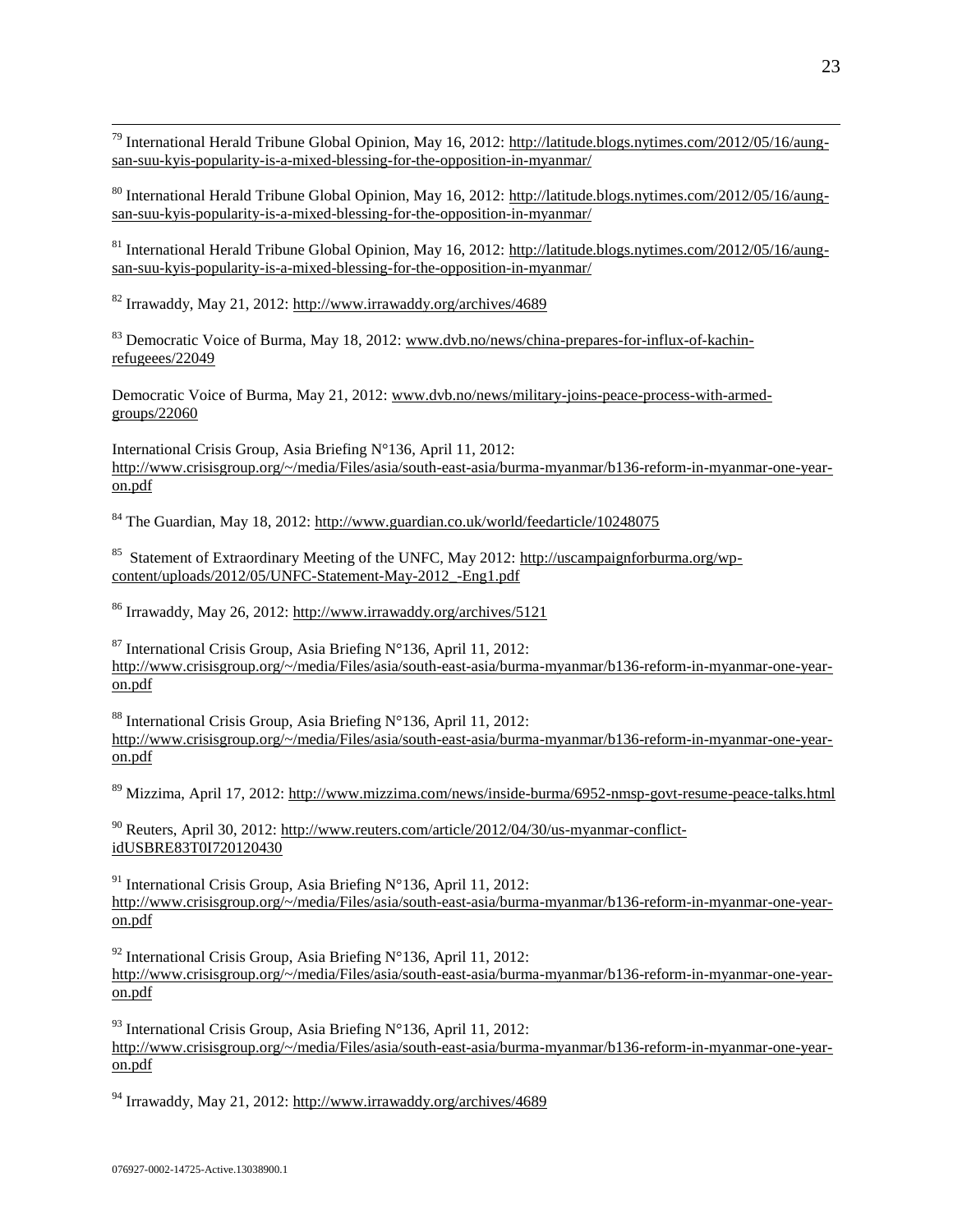<sup>95</sup> Democratic Voice of Burma, May 24, 2012[: http://www.dvb.no/uncategorized/no-end-in-sight-for-kachin](http://www.dvb.no/uncategorized/no-end-in-sight-for-kachin-conflict/22143)[conflict/22143](http://www.dvb.no/uncategorized/no-end-in-sight-for-kachin-conflict/22143)

<sup>96</sup> Burma Partnership, May 7, 2012: [http://www.burmapartnership.org/2012/05/30-april-6-may-ban-ki-moon](http://www.burmapartnership.org/2012/05/30-april-6-may-ban-ki-moon-highlights-the-plight-of-kachin-people-as-fighting-intensifies)[highlights-the-plight-of-kachin-people-as-fighting-intensifies](http://www.burmapartnership.org/2012/05/30-april-6-may-ban-ki-moon-highlights-the-plight-of-kachin-people-as-fighting-intensifies) 

Kachin Development Networking Group, May 2012[: http://www.kdng.org/publication/236-lessons-from-the-kachin](http://www.kdng.org/publication/236-lessons-from-the-kachin-development-experience.html)[development-experience.html](http://www.kdng.org/publication/236-lessons-from-the-kachin-development-experience.html)

 $^{97}$  Burma Partnership, May 7, 2012: [http://www.burmapartnership.org/2012/05/30-april-6-may-ban-ki-moon](http://www.burmapartnership.org/2012/05/30-april-6-may-ban-ki-moon-highlights-the-plight-of-kachin-people-as-fighting-intensifies)[highlights-the-plight-of-kachin-people-as-fighting-intensifies](http://www.burmapartnership.org/2012/05/30-april-6-may-ban-ki-moon-highlights-the-plight-of-kachin-people-as-fighting-intensifies) 

Kachin Development Networking Group, May 2012[: http://www.kdng.org/publication/236-lessons-from-the-kachin](http://www.kdng.org/publication/236-lessons-from-the-kachin-development-experience.html)[development-experience.html](http://www.kdng.org/publication/236-lessons-from-the-kachin-development-experience.html)

<sup>98</sup> Kachin Development Networking Group, May 2012: [http://www.kdng.org/publication/236-lessons-from-the](http://www.kdng.org/publication/236-lessons-from-the-kachin-development-experience.html)[kachin-development-experience.html](http://www.kdng.org/publication/236-lessons-from-the-kachin-development-experience.html)

<sup>99</sup> Asia Times Online, June 2, 2012[: http://www.atimes.com/atimes/Southeast\\_Asia/NF02Ae01.html](http://www.atimes.com/atimes/Southeast_Asia/NF02Ae01.html)

<sup>100</sup> Asia Times Online, June 2, 2012: [http://www.atimes.com/atimes/Southeast\\_Asia/NF02Ae01.html](http://www.atimes.com/atimes/Southeast_Asia/NF02Ae01.html)

<sup>101</sup> Asia Times Online, June 2, 2012: [http://www.atimes.com/atimes/Southeast\\_Asia/NF02Ae01.html](http://www.atimes.com/atimes/Southeast_Asia/NF02Ae01.html)

<sup>102</sup> Asia Times Online, June 2, 2012: [http://www.atimes.com/atimes/Southeast\\_Asia/NF02Ae01.html](http://www.atimes.com/atimes/Southeast_Asia/NF02Ae01.html)

<sup>103</sup> Asia Times Online, June 2, 2012: [http://www.atimes.com/atimes/Southeast\\_Asia/NF02Ae01.html](http://www.atimes.com/atimes/Southeast_Asia/NF02Ae01.html)

<sup>104</sup> Asia Times Online, June 2, 2012: [http://www.atimes.com/atimes/Southeast\\_Asia/NF02Ae01.html](http://www.atimes.com/atimes/Southeast_Asia/NF02Ae01.html)

Burma Centre for Ethnic Studies, May 2012:<http://www.burmaethnicstudies.net/pdf/BCES-BP-No.6.pdf>

<sup>105</sup> Asia Times Online, June 2, 2012: [http://www.atimes.com/atimes/Southeast\\_Asia/NF02Ae01.html](http://www.atimes.com/atimes/Southeast_Asia/NF02Ae01.html)

<sup>106</sup> Asia Times Online, June 2, 2012: [http://www.atimes.com/atimes/Southeast\\_Asia/NF02Ae01.html](http://www.atimes.com/atimes/Southeast_Asia/NF02Ae01.html)

<sup>107</sup> Asia Times Online, June 2, 2012: [http://www.atimes.com/atimes/Southeast\\_Asia/NF02Ae01.html](http://www.atimes.com/atimes/Southeast_Asia/NF02Ae01.html)

<sup>108</sup> Asia Times Online, June 2, 2012: [http://www.atimes.com/atimes/Southeast\\_Asia/NF02Ae01.html](http://www.atimes.com/atimes/Southeast_Asia/NF02Ae01.html)

<sup>109</sup> Irrawaddy, May 8, 2012:<http://www.irrawaddy.org/archives/3796>

<sup>110</sup> Irrawaddy, May 8, 2012:<http://www.irrawaddy.org/archives/3796>

The New Light of Myanmar, May 19, 2012:<http://www.mrtv3.net.mm/newpaper/195newsn.pdf>

<sup>111</sup> Irrawaddy, May 8, 2012:<http://www.irrawaddy.org/archives/3796>

Mizzima, May 9, 2012[: http://www.mizzima.com/news/inside-burma/7081-burmas-president-vice-president-to-lead](http://www.mizzima.com/news/inside-burma/7081-burmas-president-vice-president-to-lead-peace-team.html)[peace-team.html](http://www.mizzima.com/news/inside-burma/7081-burmas-president-vice-president-to-lead-peace-team.html)

<sup>112</sup> Irrawaddy, May 8, 2012:<http://www.irrawaddy.org/archives/3796>

 $\overline{a}$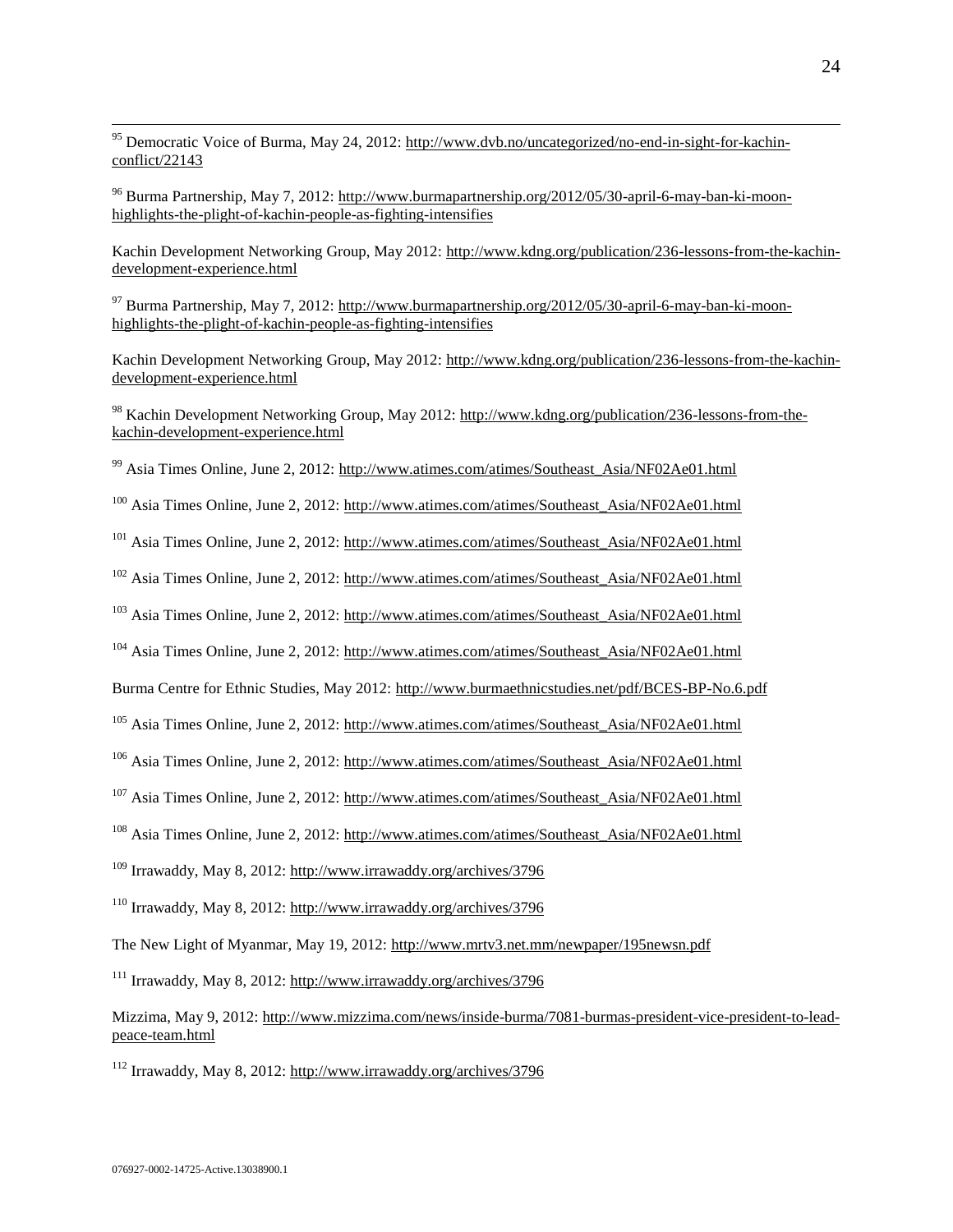Mizzima, May 9, 2012[: http://www.mizzima.com/news/inside-burma/7081-burmas-president-vice-president-to-lead](http://www.mizzima.com/news/inside-burma/7081-burmas-president-vice-president-to-lead-peace-team.html)[peace-team.html](http://www.mizzima.com/news/inside-burma/7081-burmas-president-vice-president-to-lead-peace-team.html)

<sup>113</sup> Irrawaddy, May 8, 2012:<http://www.irrawaddy.org/archives/3796>

 $\overline{a}$ 

<sup>114</sup> Irrawaddy, May 8, 2012:<http://www.irrawaddy.org/archives/3796>

<sup>115</sup> Irrawaddy, May 8, 2012:<http://www.irrawaddy.org/archives/3796>

Radio Netherlands Worldwide, May 9, 2012: [www.rnw.nl/english/bulletin/myanmar-leader-reshuffles-peace-team](http://www.rnw.nl/english/bulletin/myanmar-leader-reshuffles-peace-team)

<sup>116</sup> Irrawaddy, May 8, 2012:<http://www.irrawaddy.org/archives/3796>

<sup>117</sup> Democratic Voice of Burma, May 21, 2012: [www.dvb.no/news/military-joins-peace-process-with-armed](http://www.dvb.no/news/military-joins-peace-process-with-armed-groups/22060)[groups/22060](http://www.dvb.no/news/military-joins-peace-process-with-armed-groups/22060)

<sup>118</sup> Irrawaddy, May 21, 2012:<http://www.irrawaddy.org/archives/4689>

<sup>119</sup> Irrawaddy, April 30, 2012:<http://www.irrawaddy.org/archives/3368>

<sup>120</sup> Irrawaddy, April 30, 2012:<http://www.irrawaddy.org/archives/3368>

 $121$  BBC News, May 25, 2012[: www.bbc.co.uk/news/world-asia-pacific-18189153?print=true](http://www.bbc.co.uk/news/world-asia-pacific-18189153?print=true)

Democratic Voice of Burma, May 21, 2012[: www.dvb.no/news/military-joins-peace-process-with-armed](http://www.dvb.no/news/military-joins-peace-process-with-armed-groups/22060)[groups/22060](http://www.dvb.no/news/military-joins-peace-process-with-armed-groups/22060)

<sup>122</sup> Democratic Voice of Burma, May 21, 2012: [www.dvb.no/news/military-joins-peace-process-with-armed](http://www.dvb.no/news/military-joins-peace-process-with-armed-groups/22060)[groups/22060](http://www.dvb.no/news/military-joins-peace-process-with-armed-groups/22060)

 $123$  Democratic Voice of Burma, May 21, 2012: [www.dvb.no/news/military-joins-peace-process-with-armed](http://www.dvb.no/news/military-joins-peace-process-with-armed-groups/22060)[groups/22060](http://www.dvb.no/news/military-joins-peace-process-with-armed-groups/22060)

<sup>124</sup> Democratic Voice of Burma, May 21, 2012: [www.dvb.no/news/military-joins-peace-process-with-armed](http://www.dvb.no/news/military-joins-peace-process-with-armed-groups/22060)[groups/22060](http://www.dvb.no/news/military-joins-peace-process-with-armed-groups/22060)

<sup>125</sup> BBC News, May 25, 2012[: www.bbc.co.uk/news/world-asia-pacific-18189153?print=true](http://www.bbc.co.uk/news/world-asia-pacific-18189153?print=true)

Democratic Voice of Burma, May 21, 2012[: www.dvb.no/news/military-joins-peace-process-with-armed](http://www.dvb.no/news/military-joins-peace-process-with-armed-groups/22060)[groups/22060](http://www.dvb.no/news/military-joins-peace-process-with-armed-groups/22060)

 $126$  Shan Herald, May 22, 2012: [http://www.shanland.org/index.php?option=com\\_content&view=article&id=4674:burma-political-system-change](http://www.shanland.org/index.php?option=com_content&view=article&id=4674:burma-political-system-change-key-to-resolving-ethnic-conflict&catid=115:opinions&Itemid=308)[key-to-resolving-ethnic-conflict&catid=115:opinions&Itemid=308](http://www.shanland.org/index.php?option=com_content&view=article&id=4674:burma-political-system-change-key-to-resolving-ethnic-conflict&catid=115:opinions&Itemid=308)

<sup>127</sup> Democratic Voice of Burma, May 21, 2012: [www.dvb.no/news/military-joins-peace-process-with-armed](http://www.dvb.no/news/military-joins-peace-process-with-armed-groups/22060)[groups/22060](http://www.dvb.no/news/military-joins-peace-process-with-armed-groups/22060)

<sup>128</sup> BBC News, May 25, 2012[: www.bbc.co.uk/news/world-asia-pacific-18189153?print=true](http://www.bbc.co.uk/news/world-asia-pacific-18189153?print=true)

<sup>129</sup> Democratic Voice of Burma, May 21, 2012: [www.dvb.no/news/military-joins-peace-process-with-armed](http://www.dvb.no/news/military-joins-peace-process-with-armed-groups/22060)[groups/22060](http://www.dvb.no/news/military-joins-peace-process-with-armed-groups/22060)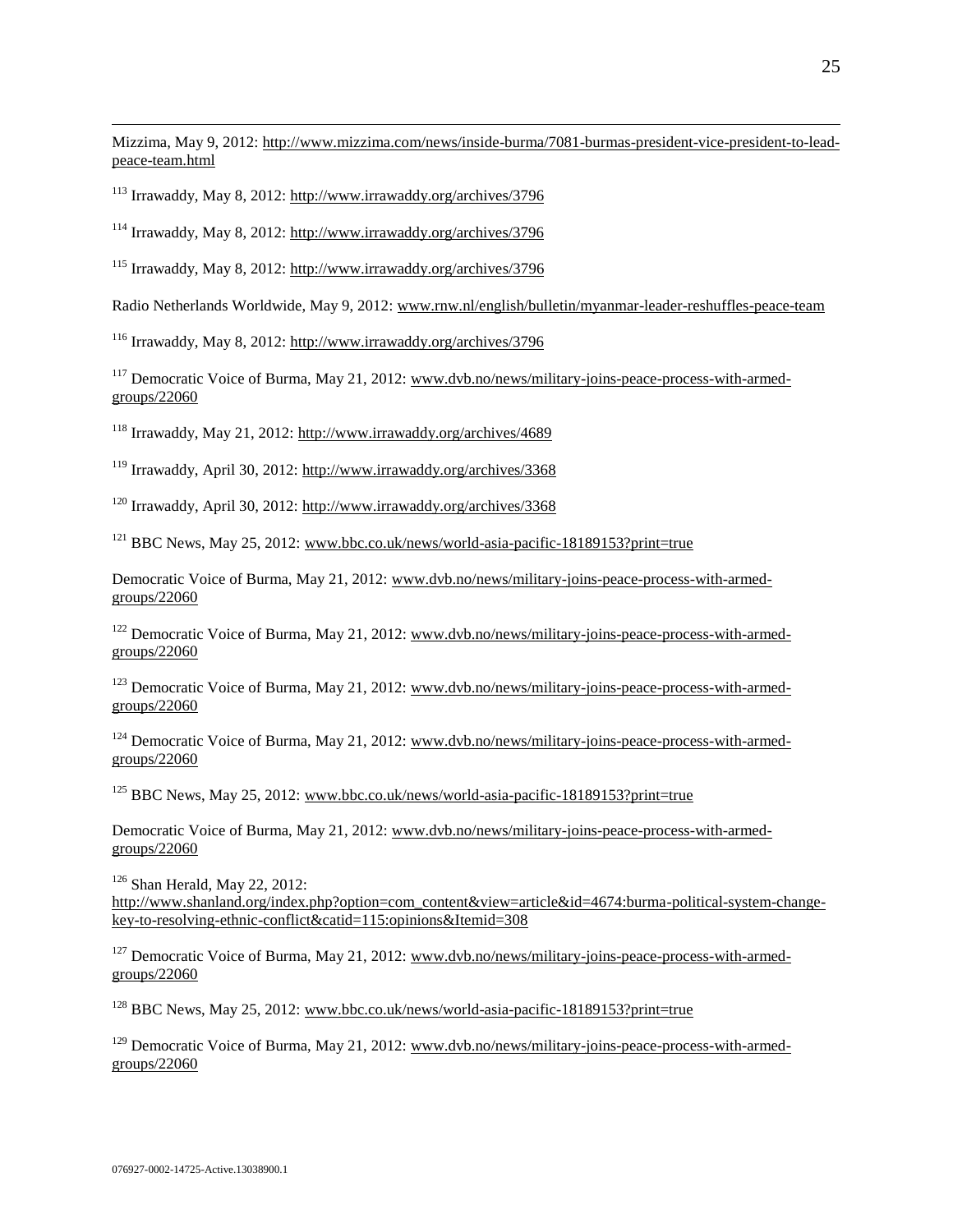<sup>130</sup> Democratic Voice of Burma, May 21, 2012: [www.dvb.no/news/military-joins-peace-process-with-armed](http://www.dvb.no/news/military-joins-peace-process-with-armed-groups/22060)[groups/22060](http://www.dvb.no/news/military-joins-peace-process-with-armed-groups/22060)

<sup>131</sup> Democratic Voice of Burma, May 25, 2012: [www.dvb.no/news/shan-rebels-army-engage-in-brief-fight/22166](http://www.dvb.no/news/shan-rebels-army-engage-in-brief-fight/22166)

<sup>132</sup> Mizzima, April 25, 2012[: http://www.mizzima.com/special/kachin-battle-report/6996-kio-rejects-offer-to-hold](http://www.mizzima.com/special/kachin-battle-report/6996-kio-rejects-offer-to-hold-peace-talk-in-myitkyina.html)[peace-talk-in-myitkyina.html](http://www.mizzima.com/special/kachin-battle-report/6996-kio-rejects-offer-to-hold-peace-talk-in-myitkyina.html)

<sup>133</sup> Irrawaddy, May 21, 2012:<http://www.irrawaddy.org/archives/4689>

 $\overline{a}$ 

<sup>134</sup> Irrawaddy, May 21, 2012:<http://www.irrawaddy.org/archives/4689>

Irrawaddy, May 31, 2012:<http://www.irrawaddy.org/archives/5531>

<sup>135</sup> Irrawaddy, May 31, 2012:<http://www.irrawaddy.org/archives/5531>

<sup>136</sup> Democratic Voice of Burma, May 24, 2012: [http://www.dvb.no/uncategorized/no-end-in-sight-for-kachin](http://www.dvb.no/uncategorized/no-end-in-sight-for-kachin-conflict/22143)[conflict/22143](http://www.dvb.no/uncategorized/no-end-in-sight-for-kachin-conflict/22143)

<sup>137</sup> Democratic Voice of Burma, May 24, 2012: [http://www.dvb.no/uncategorized/no-end-in-sight-for-kachin](http://www.dvb.no/uncategorized/no-end-in-sight-for-kachin-conflict/22143)[conflict/22143](http://www.dvb.no/uncategorized/no-end-in-sight-for-kachin-conflict/22143)

<sup>138</sup> Democratic Voice of Burma, May 24, 2012: [http://www.dvb.no/uncategorized/no-end-in-sight-for-kachin](http://www.dvb.no/uncategorized/no-end-in-sight-for-kachin-conflict/22143)[conflict/22143](http://www.dvb.no/uncategorized/no-end-in-sight-for-kachin-conflict/22143)

<sup>139</sup> Democratic Voice of Burma, May 16, 2012: [www.dvb.no/news/fighting-prevents-aid-from-reaching](http://www.dvb.no/news/fighting-prevents-aid-from-reaching-refugees/22045)[refugees/22045](http://www.dvb.no/news/fighting-prevents-aid-from-reaching-refugees/22045)

<sup>140</sup> Voice of America, May 21, 2012: [www.voanews.com/content/burma-kachin-electricity-shortages/894335.html](http://www.voanews.com/content/burma-kachin-electricity-shortages/894335.html)

<sup>141</sup> Voice of America, May 21, 2012: www.yoanews.com/content/burma-kachin-electricity-shortages/894335.html

<sup>142</sup> Democratic Voice of Burma, May 18, 2012: [www.dvb.no/news/china-prepares-for-influx-of-kachin](http://www.dvb.no/news/china-prepares-for-influx-of-kachin-refugeees/22049)[refugeees/22049](http://www.dvb.no/news/china-prepares-for-influx-of-kachin-refugeees/22049)

<sup>143</sup> Irrawaddy, May 31, 2012:<http://www.irrawaddy.org/archives/5531>

<sup>144</sup> BBC News, May 25, 2012[: www.bbc.co.uk/news/world-asia-pacific-18189153?print=true](http://www.bbc.co.uk/news/world-asia-pacific-18189153?print=true)

<sup>145</sup> Human Rights Watch, March 20, 2012: [http://www.hrw.org/news/2012/03/20/burma-reforms-yet-reach-kachin](http://www.hrw.org/news/2012/03/20/burma-reforms-yet-reach-kachin-state)[state](http://www.hrw.org/news/2012/03/20/burma-reforms-yet-reach-kachin-state)

<sup>146</sup> The New York Times, March 15, 2012[: http://www.nytimes.com/2012/03/16/opinion/where-myanmar-keeps](http://www.nytimes.com/2012/03/16/opinion/where-myanmar-keeps-trampling-rights.html?_r=2)trampling-rights.html? $r=2$ 

<sup>147</sup> Irrawaddy, May 28, 2012:<http://www.irrawaddy.org/archives/5202>

<sup>148</sup> Irrawaddy, May 28, 2012:<http://www.irrawaddy.org/archives/5202>

<sup>149</sup> Democratic Voice of Burma, May 18, 2012: [www.dvb.no/news/china-prepares-for-influx-of-kachin](http://www.dvb.no/news/china-prepares-for-influx-of-kachin-refugeees/22049)[refugeees/22049](http://www.dvb.no/news/china-prepares-for-influx-of-kachin-refugeees/22049)

<sup>150</sup> Democratic Voice of Burma, May 18, 2012: [www.dvb.no/news/china-prepares-for-influx-of-kachin](http://www.dvb.no/news/china-prepares-for-influx-of-kachin-refugeees/22049)[refugeees/22049](http://www.dvb.no/news/china-prepares-for-influx-of-kachin-refugeees/22049)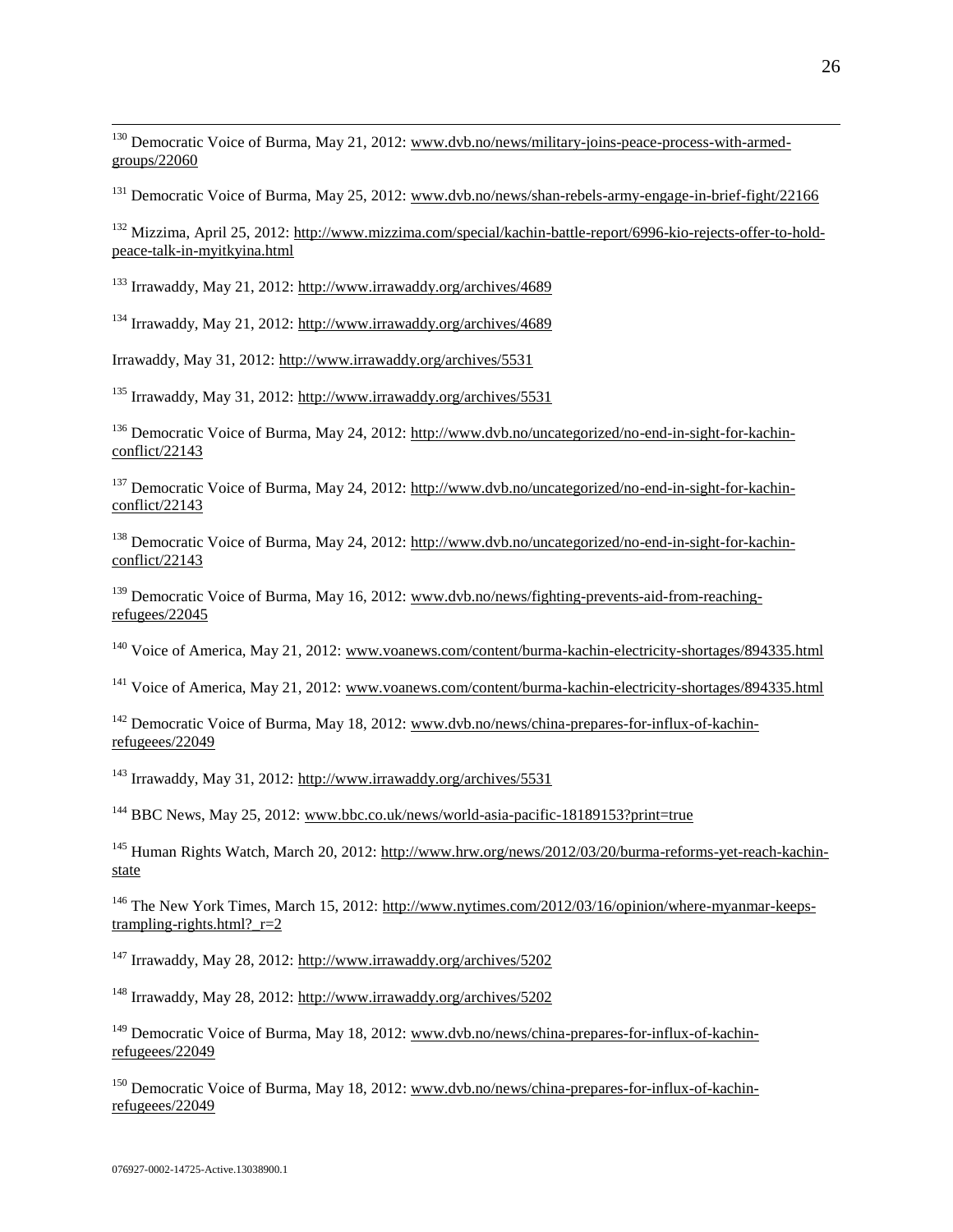<sup>151</sup> Democratic Voice of Burma, May 18, 2012: [www.dvb.no/news/china-prepares-for-influx-of-kachin](http://www.dvb.no/news/china-prepares-for-influx-of-kachin-refugeees/22049)[refugeees/22049](http://www.dvb.no/news/china-prepares-for-influx-of-kachin-refugeees/22049)

Democratic Voice of Burma, May 25, 2012[: http://www.dvb.no/news/traffickers-target-displaced-kachin-on](http://www.dvb.no/news/traffickers-target-displaced-kachin-on-chinese-border/22171)[chinese-border/22171](http://www.dvb.no/news/traffickers-target-displaced-kachin-on-chinese-border/22171)

<sup>152</sup> Democratic Voice of Burma, May 25, 2012: [http://www.dvb.no/news/traffickers-target-displaced-kachin-on](http://www.dvb.no/news/traffickers-target-displaced-kachin-on-chinese-border/22171)[chinese-border/22171](http://www.dvb.no/news/traffickers-target-displaced-kachin-on-chinese-border/22171)

<sup>153</sup> Democratic Voice of Burma, May 25, 2012: [http://www.dvb.no/news/traffickers-target-displaced-kachin-on](http://www.dvb.no/news/traffickers-target-displaced-kachin-on-chinese-border/22171)[chinese-border/22171](http://www.dvb.no/news/traffickers-target-displaced-kachin-on-chinese-border/22171)

<sup>154</sup> Burma Partnership, May 10, 2012[: http://www.burmapartnership.org/2012/05/statement-of-extraordinary](http://www.burmapartnership.org/2012/05/statement-of-extraordinary-meeting-of-the-unfc/)[meeting-of-the-unfc/](http://www.burmapartnership.org/2012/05/statement-of-extraordinary-meeting-of-the-unfc/)

<sup>155</sup> Democratic Voice of Burma, May 24, 2012: [http://www.dvb.no/uncategorized/no-end-in-sight-for-kachin](http://www.dvb.no/uncategorized/no-end-in-sight-for-kachin-conflict/22143)[conflict/22143](http://www.dvb.no/uncategorized/no-end-in-sight-for-kachin-conflict/22143)

<sup>156</sup> Burma Centre for Ethnic Studies, May 2012:<http://www.burmaethnicstudies.net/pdf/BCES-BP-No.6.pdf>

<sup>157</sup> Burma Centre for Ethnic Studies, May 2012:<http://www.burmaethnicstudies.net/pdf/BCES-BP-No.6.pdf>

<sup>158</sup> Burma Partnership, May 10, 2012: http://www.burmapartnership.org/2012/05/statement-of-extraordinarymeeting-of-the-unfc/

<sup>159</sup> Burma Centre for Ethnic Studies, May 2012:<http://www.burmaethnicstudies.net/pdf/BCES-BP-No.6.pdf>

<sup>160</sup> Burma Centre for Ethnic Studies, May 2012:<http://www.burmaethnicstudies.net/pdf/BCES-BP-No.6.pdf>

<sup>161</sup> Democracy For Burma, April 20, 2012: [http://democracyforburma.wordpress.com/2012/04/20/united](http://democracyforburma.wordpress.com/2012/04/20/united-nationalities-federal-council-unfc-is-now-ready-to-parley-with-naypyitaws-chief-negotiator-u-aung-min/)[nationalities-federal-council-unfc-is-now-ready-to-parley-with-naypyitaws-chief-negotiator-u-aung-min/](http://democracyforburma.wordpress.com/2012/04/20/united-nationalities-federal-council-unfc-is-now-ready-to-parley-with-naypyitaws-chief-negotiator-u-aung-min/)

<sup>162</sup> Burma Centre for Ethnic Studies, May 2012:<http://www.burmaethnicstudies.net/pdf/BCES-BP-No.6.pdf>

Irin, April 27, 2012:<http://m.irinnews.org/95370.htm>

 $\overline{a}$ 

<sup>163</sup> Democracy For Burma, April 20, 2012: [http://democracyforburma.wordpress.com/2012/04/20/united](http://democracyforburma.wordpress.com/2012/04/20/united-nationalities-federal-council-unfc-is-now-ready-to-parley-with-naypyitaws-chief-negotiator-u-aung-min/)[nationalities-federal-council-unfc-is-now-ready-to-parley-with-naypyitaws-chief-negotiator-u-aung-min/](http://democracyforburma.wordpress.com/2012/04/20/united-nationalities-federal-council-unfc-is-now-ready-to-parley-with-naypyitaws-chief-negotiator-u-aung-min/)

<sup>164</sup> Burma Partnership, May 10, 2012[: http://www.burmapartnership.org/2012/05/statement-of-extraordinary](http://www.burmapartnership.org/2012/05/statement-of-extraordinary-meeting-of-the-unfc/)[meeting-of-the-unfc/](http://www.burmapartnership.org/2012/05/statement-of-extraordinary-meeting-of-the-unfc/)

<sup>165</sup> Burma Partnership, May 10, 2012[: http://www.burmapartnership.org/2012/05/statement-of-extraordinary](http://www.burmapartnership.org/2012/05/statement-of-extraordinary-meeting-of-the-unfc/)[meeting-of-the-unfc/](http://www.burmapartnership.org/2012/05/statement-of-extraordinary-meeting-of-the-unfc/)

Democratic Voice of Burma, May 31, 2012[: http://www.dvb.no/news/norway-defends-controversial-peace](http://www.dvb.no/news/norway-defends-controversial-peace-initiative/22241)[initiative/22241](http://www.dvb.no/news/norway-defends-controversial-peace-initiative/22241)

<sup>166</sup> Democracy for Burma, May 14, 2012: [http://democracyforburma.wordpress.com/2012/05/14/knu-to-open-third](http://democracyforburma.wordpress.com/2012/05/14/knu-to-open-third-ceasefire-liaison-office-in-dooplaya-district/)[ceasefire-liaison-office-in-dooplaya-district/](http://democracyforburma.wordpress.com/2012/05/14/knu-to-open-third-ceasefire-liaison-office-in-dooplaya-district/)

<sup>167</sup> The Nation, May 14, 2012[: http://www.nationmultimedia.com/business/KNU-chief-calls-for-close-secrutiny-of-](http://www.nationmultimedia.com/business/KNU-chief-calls-for-close-secrutiny-of-Myanmar-30181872.html)[Myanmar-30181872.html](http://www.nationmultimedia.com/business/KNU-chief-calls-for-close-secrutiny-of-Myanmar-30181872.html)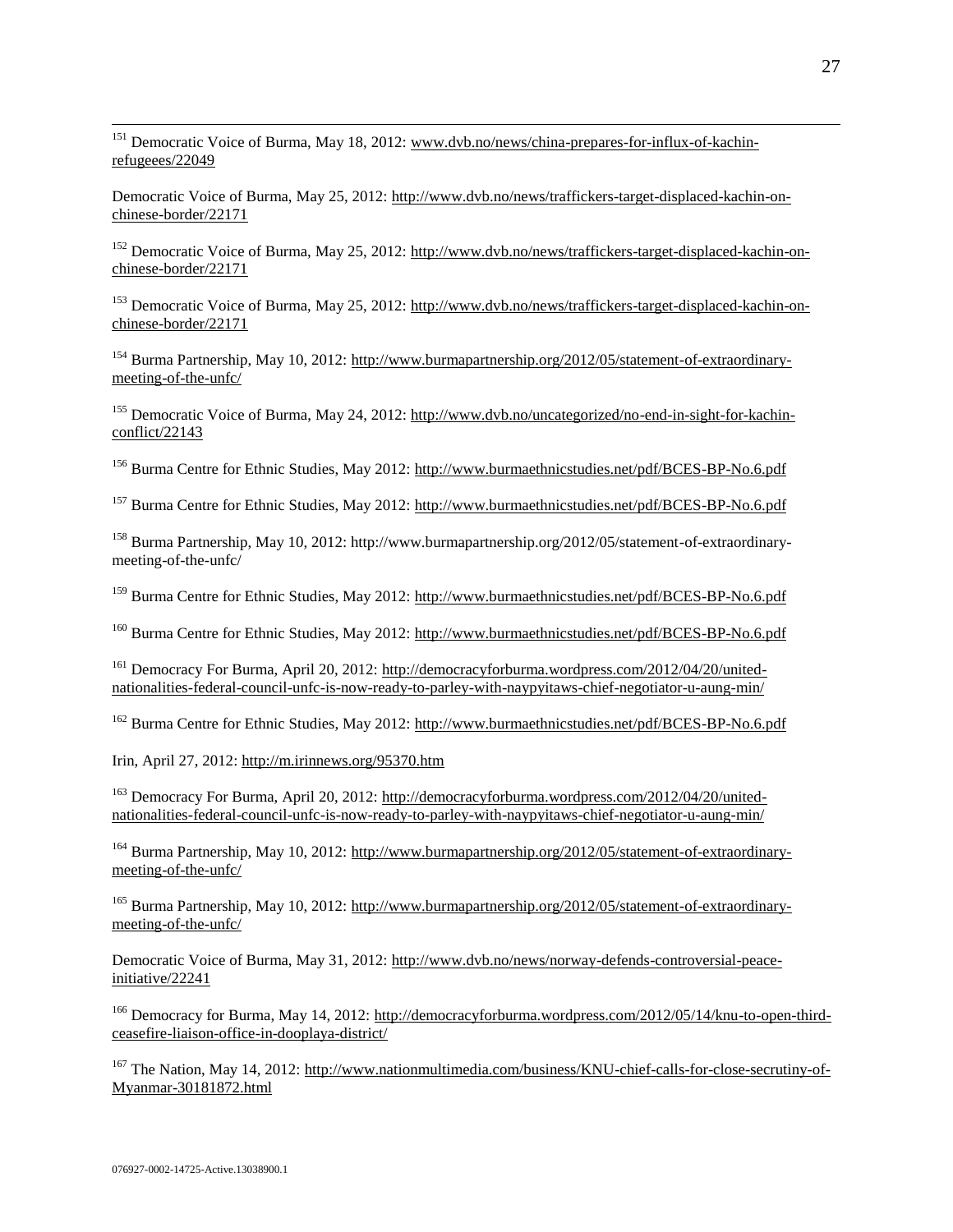<sup>168</sup> The Nation, May 14, 2012[: http://www.nationmultimedia.com/business/KNU-chief-calls-for-close-secrutiny-of-](http://www.nationmultimedia.com/business/KNU-chief-calls-for-close-secrutiny-of-Myanmar-30181872.html)[Myanmar-30181872.html](http://www.nationmultimedia.com/business/KNU-chief-calls-for-close-secrutiny-of-Myanmar-30181872.html)

<sup>169</sup> The Nation, May 14, 2012[: http://www.nationmultimedia.com/business/KNU-chief-calls-for-close-secrutiny-of-](http://www.nationmultimedia.com/business/KNU-chief-calls-for-close-secrutiny-of-Myanmar-30181872.html)[Myanmar-30181872.html](http://www.nationmultimedia.com/business/KNU-chief-calls-for-close-secrutiny-of-Myanmar-30181872.html)

<sup>170</sup> The Nation, May 14, 2012[: http://www.nationmultimedia.com/business/KNU-chief-calls-for-close-secrutiny-of-](http://www.nationmultimedia.com/business/KNU-chief-calls-for-close-secrutiny-of-Myanmar-30181872.html)[Myanmar-30181872.html](http://www.nationmultimedia.com/business/KNU-chief-calls-for-close-secrutiny-of-Myanmar-30181872.html)

<sup>171</sup> The Congress Blog, May 10, 2012[: http://thehill.com/blogs/congress-blog/foreign-policy/226729-senator-webb](http://thehill.com/blogs/congress-blog/foreign-policy/226729-senator-webb-is-still-wrong-on-burma)[is-still-wrong-on-burma](http://thehill.com/blogs/congress-blog/foreign-policy/226729-senator-webb-is-still-wrong-on-burma)

<sup>172</sup> The Nation, May 14, 2012[: http://www.nationmultimedia.com/business/KNU-chief-calls-for-close-secrutiny-of-](http://www.nationmultimedia.com/business/KNU-chief-calls-for-close-secrutiny-of-Myanmar-30181872.html)[Myanmar-30181872.html](http://www.nationmultimedia.com/business/KNU-chief-calls-for-close-secrutiny-of-Myanmar-30181872.html)

<sup>173</sup> Business Standard, May 29, 2012[, http://www.business-standard.com/generalnews/news/myanmar-ultimatum-to](http://www.business-standard.com/generalnews/news/myanmar-ultimatum-to-ne-militant-groups-to-packby-june-10/14809/)[ne-militant-groups-to-packby-june-10/14809/](http://www.business-standard.com/generalnews/news/myanmar-ultimatum-to-ne-militant-groups-to-packby-june-10/14809/)

<sup>174</sup> Business Standard, May 29, 2012[, http://www.business-standard.com/generalnews/news/myanmar-ultimatum-to](http://www.business-standard.com/generalnews/news/myanmar-ultimatum-to-ne-militant-groups-to-packby-june-10/14809/)[ne-militant-groups-to-packby-june-10/14809/](http://www.business-standard.com/generalnews/news/myanmar-ultimatum-to-ne-militant-groups-to-packby-june-10/14809/)

<sup>175</sup> Irrawaddy, May 22, 2012:<http://www.irrawaddy.org/archives/4808>

<sup>176</sup> Irrawaddy, May 22, 2012:<http://www.irrawaddy.org/archives/4808>

Irrawaddy, May 31, 2012:<http://www.irrawaddy.org/archives/5518>

<sup>177</sup> Irrawaddy, May 22, 2012:<http://www.irrawaddy.org/archives/4808>

<sup>178</sup> Mizzima, April 20, 2012[: http://www.mizzima.com/news/regional/6978-rohingya-camping-out-at-unhcr](http://www.mizzima.com/news/regional/6978-rohingya-camping-out-at-unhcr-office.html)[office.html](http://www.mizzima.com/news/regional/6978-rohingya-camping-out-at-unhcr-office.html)

<sup>179</sup> The National, May 18, 2012: [http://www.thenational.ae/news/world/south-asia/indias-myanmar-refugees-get](http://www.thenational.ae/news/world/south-asia/indias-myanmar-refugees-get-visas-after-month-of-protests-in-delhi)[visas-after-month-of-protests-in-delhi](http://www.thenational.ae/news/world/south-asia/indias-myanmar-refugees-get-visas-after-month-of-protests-in-delhi)

<sup>180</sup> The National, May 18, 2012: [http://www.thenational.ae/news/world/south-asia/indias-myanmar-refugees-get](http://www.thenational.ae/news/world/south-asia/indias-myanmar-refugees-get-visas-after-month-of-protests-in-delhi)[visas-after-month-of-protests-in-delhi](http://www.thenational.ae/news/world/south-asia/indias-myanmar-refugees-get-visas-after-month-of-protests-in-delhi)

<sup>181</sup> Amnesty International, Annual Report 2012:<http://www.amnesty.org/en/region/myanmar/report-2012>

<sup>182</sup> ND-Burma, May 8, 2012: http://www.nd-burma.org/reports/item/93-human-rights-situation-in-burma.html

<sup>183</sup> HRW Statement, April 28, 2012:<http://www.hrw.org/news/2012/04/28/burma-ban-should-press-lasting-reforms>

<sup>184</sup> International Crisis Group, Asia Briefing N°136, April 11, 2012: [http://www.crisisgroup.org/~/media/Files/asia/south-east-asia/burma-myanmar/b136-reform-in-myanmar-one-year](http://www.crisisgroup.org/~/media/Files/asia/south-east-asia/burma-myanmar/b136-reform-in-myanmar-one-year-on.pdf)[on.pdf](http://www.crisisgroup.org/~/media/Files/asia/south-east-asia/burma-myanmar/b136-reform-in-myanmar-one-year-on.pdf)

185 International Crisis Group, Asia Briefing N°136, April 11, 2012: [http://www.crisisgroup.org/~/media/Files/asia/south-east-asia/burma-myanmar/b136-reform-in-myanmar-one-year](http://www.crisisgroup.org/~/media/Files/asia/south-east-asia/burma-myanmar/b136-reform-in-myanmar-one-year-on.pdf)[on.pdf](http://www.crisisgroup.org/~/media/Files/asia/south-east-asia/burma-myanmar/b136-reform-in-myanmar-one-year-on.pdf)

<sup>186</sup> U.S. State Department, Country Reports on Human Rights Practices for 2011, May 24, 2012: <http://www.state.gov/j/drl/rls/hrrpt/humanrightsreport/index.htm#wrapper>

 $\overline{a}$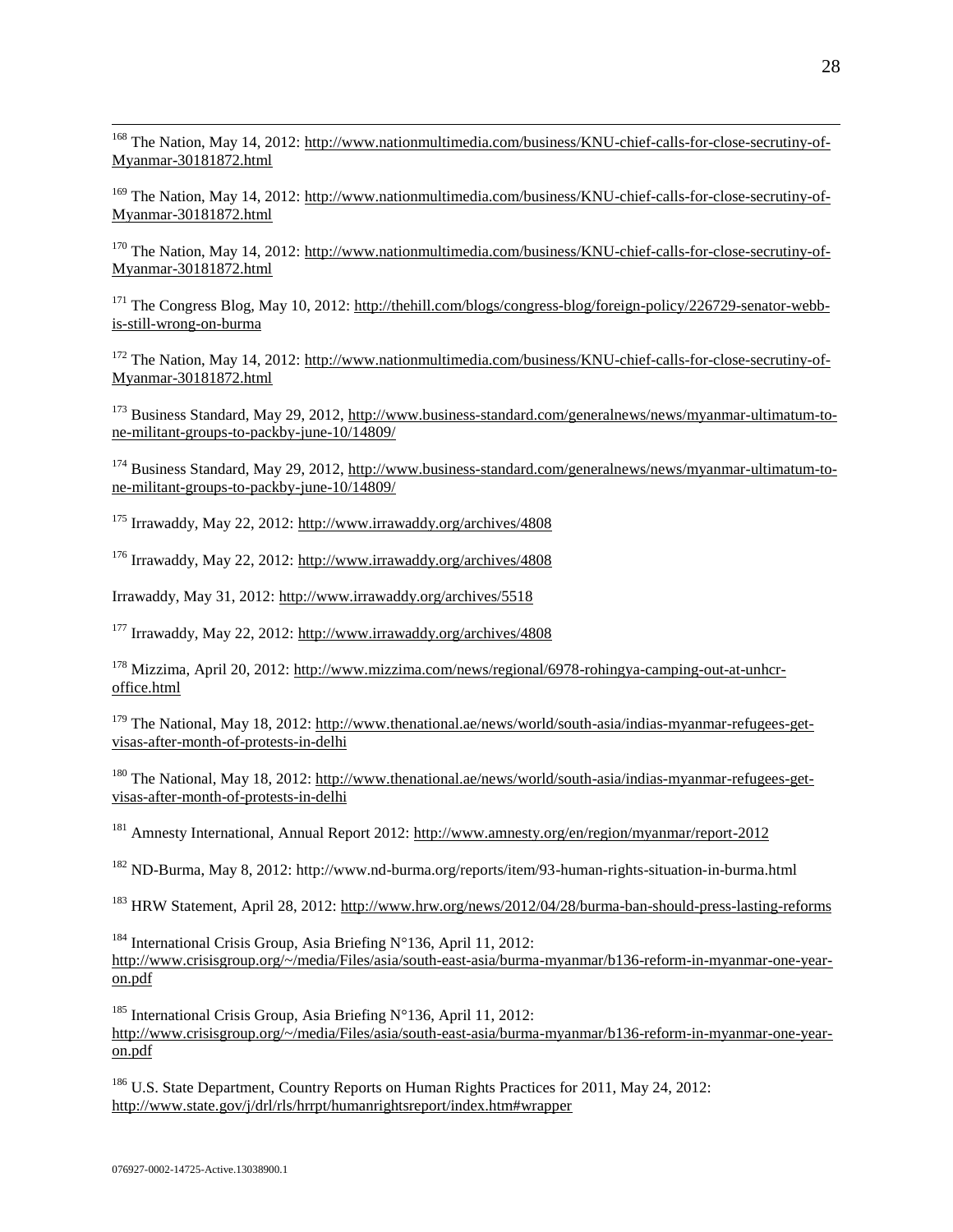<sup>187</sup> Agence France-Presse, May 17, 2012[: http://www.rawstory.com/rs/2012/05/17/clinton-wants-myanmars](http://www.rawstory.com/rs/2012/05/17/clinton-wants-myanmars-remaining-political-prisoners-freed/)[remaining-political-prisoners-freed/](http://www.rawstory.com/rs/2012/05/17/clinton-wants-myanmars-remaining-political-prisoners-freed/)

<sup>188</sup> European Commission, May 12, 2012: [http://europa.eu/rapid/pressReleasesAction.do?reference=MEMO/12/323&format=HTML&aged=0&language=EN](http://europa.eu/rapid/pressReleasesAction.do?reference=MEMO/12/323&format=HTML&aged=0&language=EN&guiLanguage=en) [&guiLanguage=en](http://europa.eu/rapid/pressReleasesAction.do?reference=MEMO/12/323&format=HTML&aged=0&language=EN&guiLanguage=en)

<sup>189</sup> The Associated Press, May 9, 2012: [http://www.ajc.com/news/nation-world/myanmar-reforms-leave-political-](http://www.ajc.com/news/nation-world/myanmar-reforms-leave-political-1434105.html)[1434105.html](http://www.ajc.com/news/nation-world/myanmar-reforms-leave-political-1434105.html)

 $190$  The Wall Street Journal, May 1, 2012: <http://online.wsj.com/article/SB10001424052702303916904577377452642483334.html>

<sup>191</sup> The Associated Press, May 9, 2012: [http://www.ajc.com/news/nation-world/myanmar-reforms-leave-political-](http://www.ajc.com/news/nation-world/myanmar-reforms-leave-political-1434105.html)[1434105.html](http://www.ajc.com/news/nation-world/myanmar-reforms-leave-political-1434105.html)

<sup>192</sup> Assistance Association of Political Prisoners-Burma, May 7, 2012:<http://www.aappb.org/>

<sup>193</sup> Assistance Association of Political Prisoners-Burma, May 7, 2012:<http://www.aappb.org/>

<sup>194</sup> The Wall Street Journal, May 1, 2012: <http://online.wsj.com/article/SB10001424052702303916904577377452642483334.html>

<sup>195</sup> Reporters Uncensored, May 8, 2012[: http://www.huffingtonpost.com/reporters-uncensored/myanmar-a-long](http://www.huffingtonpost.com/reporters-uncensored/myanmar-a-long-way-to-wal_b_1490837.html)[way-to-wal\\_b\\_1490837.html](http://www.huffingtonpost.com/reporters-uncensored/myanmar-a-long-way-to-wal_b_1490837.html)

<sup>196</sup> The Associated Press, May 9, 2012: [http://www.ajc.com/news/nation-world/myanmar-reforms-leave-political-](http://www.ajc.com/news/nation-world/myanmar-reforms-leave-political-1434105.html)[1434105.html](http://www.ajc.com/news/nation-world/myanmar-reforms-leave-political-1434105.html)

<sup>197</sup> Assistance Association of Political Prisoners-Burma, May 23, 2012:<http://www.aappb.org/release203.html>

<sup>198</sup> BBC News, May 24, 2012[: www.bbc.co.uk/news/world-asia-18187078](http://www.bbc.co.uk/news/world-asia-18187078)

Democratic Voice of Burma, May 21, 2012[: www.dvb.no/news/massive-protest-shines-a-light-on-power-cuts/22081](http://www.dvb.no/news/massive-protest-shines-a-light-on-power-cuts/22081)

HRW Statement, March 15, 2012[: http://www.hrw.org/news/2012/03/15/burma-new-law-demonstrations-falls-short](http://www.hrw.org/news/2012/03/15/burma-new-law-demonstrations-falls-short)

<sup>199</sup> Democratic Voice of Burma, May 21, 2012: [www.dvb.no/news/massive-protest-shines-a-light-on-power](http://www.dvb.no/news/massive-protest-shines-a-light-on-power-cuts/22081)[cuts/22081](http://www.dvb.no/news/massive-protest-shines-a-light-on-power-cuts/22081)

HRW Statement, March 15, 2012[: http://www.hrw.org/news/2012/03/15/burma-new-law-demonstrations-falls-short](http://www.hrw.org/news/2012/03/15/burma-new-law-demonstrations-falls-short)

<sup>200</sup> Washington Post, May 23, 2012: [http://www.washingtonpost.com/world/asia\\_pacific/protesters-angry-over](http://www.washingtonpost.com/world/asia_pacific/protesters-angry-over-chronic-power-cuts-return-to-the-streets-of-myanmars-biggest-city/2012/05/23/gJQAbTwUkU_story.html)[chronic-power-cuts-return-to-the-streets-of-myanmars-biggest-city/2012/05/23/gJQAbTwUkU\\_story.html](http://www.washingtonpost.com/world/asia_pacific/protesters-angry-over-chronic-power-cuts-return-to-the-streets-of-myanmars-biggest-city/2012/05/23/gJQAbTwUkU_story.html)

 $^{201}$  Reuters, May 24, 2012: [http://www.reuters.com/article/2012/05/24/us-myanmar-protest](http://www.reuters.com/article/2012/05/24/us-myanmar-protest-idUSBRE84N07T20120524)[idUSBRE84N07T20120524](http://www.reuters.com/article/2012/05/24/us-myanmar-protest-idUSBRE84N07T20120524)

<sup>202</sup> Democratic Voice of Burma, May 21, 2012: [www.dvb.no/news/massive-protest-shines-a-light-on-power](http://www.dvb.no/news/massive-protest-shines-a-light-on-power-cuts/22081)[cuts/22081](http://www.dvb.no/news/massive-protest-shines-a-light-on-power-cuts/22081)

<sup>203</sup> Washington Post, May 23, 2012: [http://www.washingtonpost.com/world/asia\\_pacific/protesters-angry-over](http://www.washingtonpost.com/world/asia_pacific/protesters-angry-over-chronic-power-cuts-return-to-the-streets-of-myanmars-biggest-city/2012/05/23/gJQAbTwUkU_story.html)[chronic-power-cuts-return-to-the-streets-of-myanmars-biggest-city/2012/05/23/gJQAbTwUkU\\_story.html](http://www.washingtonpost.com/world/asia_pacific/protesters-angry-over-chronic-power-cuts-return-to-the-streets-of-myanmars-biggest-city/2012/05/23/gJQAbTwUkU_story.html)

 $\overline{a}$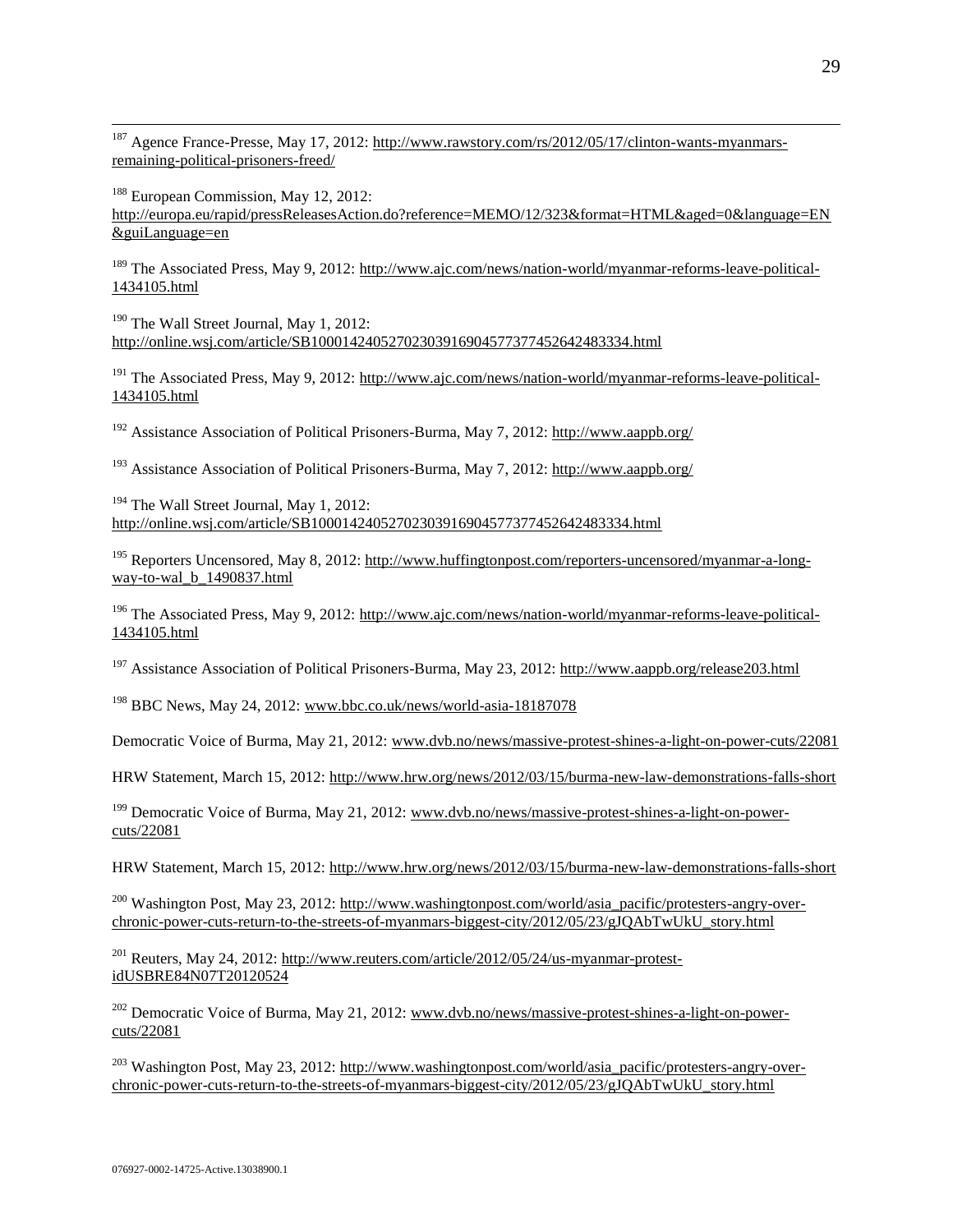$\overline{a}$ <sup>204</sup> Reuters, May 25, 2012:<http://www.reuters.com/article/2012/05/25/myanmar-protest-idUSL4E8GP15P20120525>

<sup>205</sup> Washington Post, May 23, 2012: [http://www.washingtonpost.com/world/asia\\_pacific/protesters-angry-over](http://www.washingtonpost.com/world/asia_pacific/protesters-angry-over-chronic-power-cuts-return-to-the-streets-of-myanmars-biggest-city/2012/05/23/gJQAbTwUkU_story.html)[chronic-power-cuts-return-to-the-streets-of-myanmars-biggest-city/2012/05/23/gJQAbTwUkU\\_story.html](http://www.washingtonpost.com/world/asia_pacific/protesters-angry-over-chronic-power-cuts-return-to-the-streets-of-myanmars-biggest-city/2012/05/23/gJQAbTwUkU_story.html)

<sup>206</sup> Reuters, May 25, 2012: [http://www.reuters.com/article/2012/05/25/us-myanmar-protest](http://www.reuters.com/article/2012/05/25/us-myanmar-protest-idUSBRE84O08U20120525)[idUSBRE84O08U20120525](http://www.reuters.com/article/2012/05/25/us-myanmar-protest-idUSBRE84O08U20120525)

<sup>207</sup> Reuters, May 25, 2012: [http://www.reuters.com/article/2012/05/25/us-myanmar-protest](http://www.reuters.com/article/2012/05/25/us-myanmar-protest-idUSBRE84O08U20120525)[idUSBRE84O08U20120525](http://www.reuters.com/article/2012/05/25/us-myanmar-protest-idUSBRE84O08U20120525)

 $^{208}$  BBC News, May 24, 2012[: www.bbc.co.uk/news/world-asia-18187078](http://www.bbc.co.uk/news/world-asia-18187078)

Democratic Voice of Burma, May 24, 2012[: www.dvb.no/news/riot-police-attack-arrest-protestors/22150](http://www.dvb.no/news/riot-police-attack-arrest-protestors/22150)

Irrawaddy, May 25, 2012:<http://www.irrawaddy.org/archives/5087>

Reuters, May 24, 2012[: http://www.reuters.com/article/2012/05/24/us-myanmar-protest-idUSBRE84N07T20120524](http://www.reuters.com/article/2012/05/24/us-myanmar-protest-idUSBRE84N07T20120524)

<sup>209</sup> Washington Post, May 23, 2012: [http://www.washingtonpost.com/world/asia\\_pacific/protesters-angry-over](http://www.washingtonpost.com/world/asia_pacific/protesters-angry-over-chronic-power-cuts-return-to-the-streets-of-myanmars-biggest-city/2012/05/23/gJQAbTwUkU_story.html)[chronic-power-cuts-return-to-the-streets-of-myanmars-biggest-city/2012/05/23/gJQAbTwUkU\\_story.html](http://www.washingtonpost.com/world/asia_pacific/protesters-angry-over-chronic-power-cuts-return-to-the-streets-of-myanmars-biggest-city/2012/05/23/gJQAbTwUkU_story.html)

<sup>210</sup> Reuters, May 25, 2012: [http://www.reuters.com/article/2012/05/25/us-myanmar-protest](http://www.reuters.com/article/2012/05/25/us-myanmar-protest-idUSBRE84O08U20120525)[idUSBRE84O08U20120525](http://www.reuters.com/article/2012/05/25/us-myanmar-protest-idUSBRE84O08U20120525)

<sup>211</sup> Reuters, May 25, 2012: [http://www.reuters.com/article/2012/05/25/us-myanmar-protest](http://www.reuters.com/article/2012/05/25/us-myanmar-protest-idUSBRE84O08U20120525)[idUSBRE84O08U20120525](http://www.reuters.com/article/2012/05/25/us-myanmar-protest-idUSBRE84O08U20120525)

<sup>212</sup> Time, May 22, 2012:<http://www.time.com/time/world/article/0,8599,2115427,00.html>

<sup>213</sup> Time, May 22, 2012: http://www.time.com/time/world/article/0,8599.2115427.00.html

<sup>214</sup> Reuters, May 23, 2012:<http://www.reuters.com/article/2012/05/23/myanmar-protest-idUSL4E8GN28920120523>

<sup>215</sup> Reuters, May 24, 2012:<http://af.reuters.com/article/worldNews/idAFBRE84N0QY20120524>

<sup>216</sup> Reuters, May 24, 2012:<http://af.reuters.com/article/worldNews/idAFBRE84N0QY20120524>

 $^{217}$  Reuters, May 25, 2012: [http://www.reuters.com/article/2012/05/25/us-myanmar-protest](http://www.reuters.com/article/2012/05/25/us-myanmar-protest-idUSBRE84O08U20120525)[idUSBRE84O08U20120525](http://www.reuters.com/article/2012/05/25/us-myanmar-protest-idUSBRE84O08U20120525)

<sup>218</sup> The National, May 25, 2012: [http://www.thenational.ae/news/world/asia-pacific/myanmar-government-in](http://www.thenational.ae/news/world/asia-pacific/myanmar-government-in-balancing-act-after-protests)[balancing-act-after-protests](http://www.thenational.ae/news/world/asia-pacific/myanmar-government-in-balancing-act-after-protests)

<sup>219</sup> The National, May 25, 2012: [http://www.thenational.ae/news/world/asia-pacific/myanmar-government-in](http://www.thenational.ae/news/world/asia-pacific/myanmar-government-in-balancing-act-after-protests)[balancing-act-after-protests](http://www.thenational.ae/news/world/asia-pacific/myanmar-government-in-balancing-act-after-protests)

<sup>220</sup> Myanmar Times, May 28, 2012[: http://www.mmtimes.com/2012/news/628/news62825.html](http://www.mmtimes.com/2012/news/628/news62825.html)

<sup>221</sup> Agence France-Presse, May 20, 2012[: http://news.yahoo.com/myanmar-workers-embrace-power-strike-](http://news.yahoo.com/myanmar-workers-embrace-power-strike-044921452--finance.html)[044921452--finance.html](http://news.yahoo.com/myanmar-workers-embrace-power-strike-044921452--finance.html)

 $^{222}$  Democratic Voice of Burma, May 21, 2012: [www.dvb.no/news/massive-protest-shines-a-light-on-power](http://www.dvb.no/news/massive-protest-shines-a-light-on-power-cuts/22081)[cuts/22081](http://www.dvb.no/news/massive-protest-shines-a-light-on-power-cuts/22081)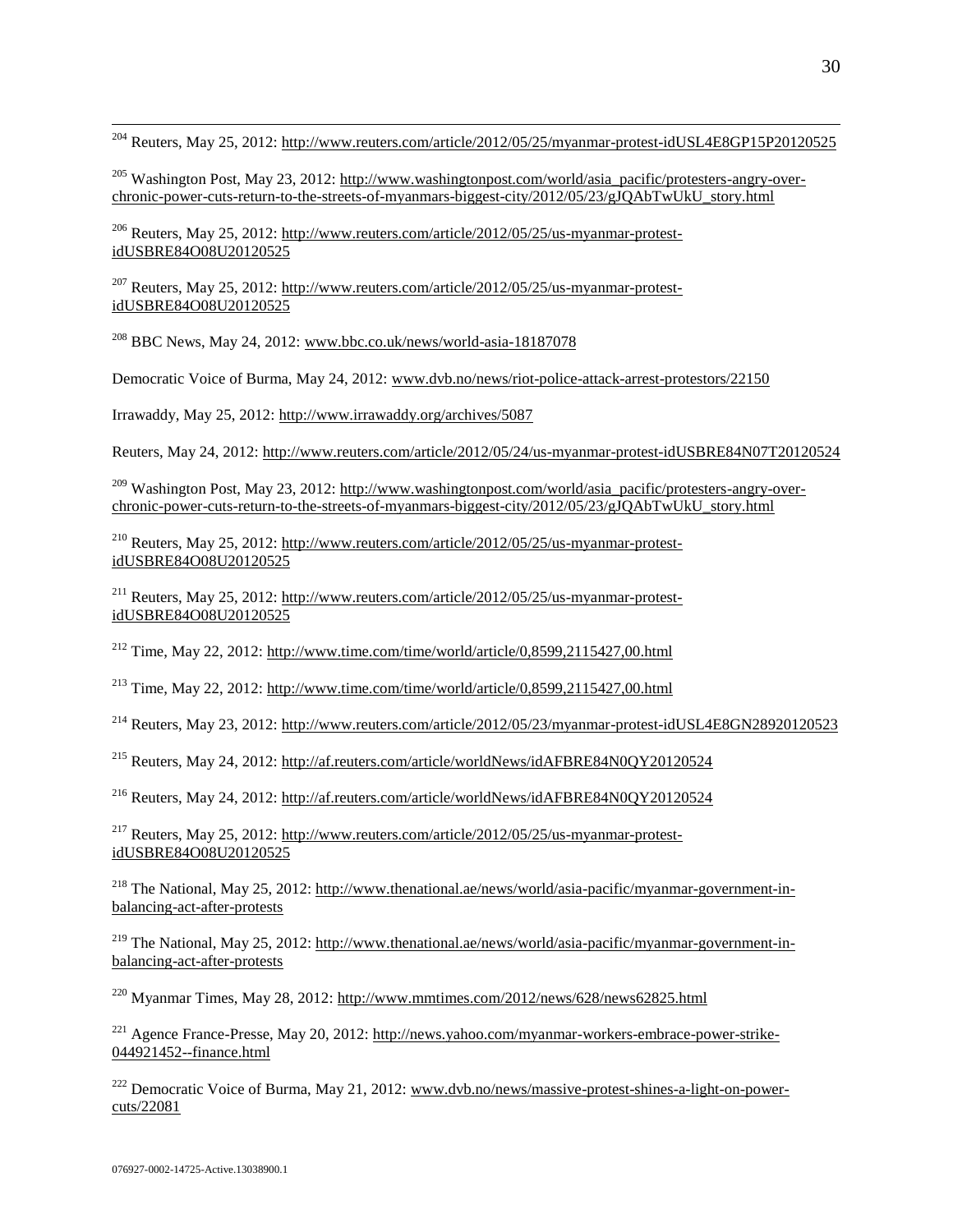<sup>223</sup> Reuters, May 25, 2012: [http://www.reuters.com/article/2012/05/25/us-myanmar-protest](http://www.reuters.com/article/2012/05/25/us-myanmar-protest-idUSBRE84O08U20120525)[idUSBRE84O08U20120525](http://www.reuters.com/article/2012/05/25/us-myanmar-protest-idUSBRE84O08U20120525)

<sup>224</sup> Asia Times, May 26, 2012: [http://www.atimes.com/atimes/Southeast\\_Asia/NE26Ae01.html](http://www.atimes.com/atimes/Southeast_Asia/NE26Ae01.html)

<sup>225</sup> Irrawaddy, May 15, 2012:<http://www.irrawaddy.org/archives/4275>

 $\overline{a}$ 

Reporters Without Borders, March 13, 2012: [http://en.rsf.org/birmanie-will-media-freedom-continue-to-13-03-](http://en.rsf.org/birmanie-will-media-freedom-continue-to-13-03-2012,42104.html) [2012,42104.html](http://en.rsf.org/birmanie-will-media-freedom-continue-to-13-03-2012,42104.html)

<sup>226</sup> Irrawaddy, May 15, 2012:<http://www.irrawaddy.org/archives/4275>

<sup>227</sup> Reporters Without Borders, March 13, 2012: [http://en.rsf.org/birmanie-will-media-freedom-continue-to-13-03-](http://en.rsf.org/birmanie-will-media-freedom-continue-to-13-03-2012,42104.html) [2012,42104.html](http://en.rsf.org/birmanie-will-media-freedom-continue-to-13-03-2012,42104.html)

<sup>228</sup> Reporters Without Borders, March 13, 2012: [http://en.rsf.org/birmanie-will-media-freedom-continue-to-13-03-](http://en.rsf.org/birmanie-will-media-freedom-continue-to-13-03-2012,42104.html) [2012,42104.html](http://en.rsf.org/birmanie-will-media-freedom-continue-to-13-03-2012,42104.html)

<sup>229</sup> Business Week, May 17, 2012[: http://www.businessweek.com/news/2012-05-17/myanmar-s-corruption-legacy](http://www.businessweek.com/news/2012-05-17/myanmar-s-corruption-legacy-shadows-opening-to-investors#p2)[shadows-opening-to-investors#p2](http://www.businessweek.com/news/2012-05-17/myanmar-s-corruption-legacy-shadows-opening-to-investors#p2) 

<sup>230</sup> Burma Lawyers' Council: http://www.blc-burma.org/html/burma%20code/lr\_e\_bc02\_23.html

<sup>231</sup> Burma Lawyers' Council, April 2007:<http://www.blc-burma.org/PDF/LIOB/LawKapala%2026%20Eng.pdf>

Democratic Voice of Burma, March 30, 2009: [http://www.dvb.no/news/lawyers-group-request-abolition-of](http://www.dvb.no/news/lawyers-group-request-abolition-of-unlawful-association-act/2105)[unlawful-association-act/2105](http://www.dvb.no/news/lawyers-group-request-abolition-of-unlawful-association-act/2105)

Democratic Voice of Burma, January 30, 2012: [http://www.dvb.no/news/lawyers-urge-end-to-politicised](http://www.dvb.no/news/lawyers-urge-end-to-politicised-laws/19990)[laws/19990](http://www.dvb.no/news/lawyers-urge-end-to-politicised-laws/19990)

<sup>232</sup> Democratic Voice of Burma, January 30, 2012[: http://www.dvb.no/news/lawyers-urge-end-to-politicised](http://www.dvb.no/news/lawyers-urge-end-to-politicised-laws/19990)[laws/19990](http://www.dvb.no/news/lawyers-urge-end-to-politicised-laws/19990)

<sup>233</sup> Karen News, March 15, 2012: [http://karennews.org/2012/03/ceasefire-promise-broken-knu-leader-sentence-to](http://karennews.org/2012/03/ceasefire-promise-broken-knu-leader-sentence-to-life.html/)[life.html/](http://karennews.org/2012/03/ceasefire-promise-broken-knu-leader-sentence-to-life.html/) 

<sup>234</sup> Karen News, March 15, 2012: [http://karennews.org/2012/03/ceasefire-promise-broken-knu-leader-sentence-to](http://karennews.org/2012/03/ceasefire-promise-broken-knu-leader-sentence-to-life.html/)[life.html/](http://karennews.org/2012/03/ceasefire-promise-broken-knu-leader-sentence-to-life.html/) 

<sup>235</sup> Asia Times, October 12, 2011: http://www.atimes.com/atimes/southeast\_asia/mj12ae01.html

Democratic Voice of Burma, January 30, 2012: [http://www.dvb.no/news/lawyers-urge-end-to-politicised](http://www.dvb.no/news/lawyers-urge-end-to-politicised-laws/19990)[laws/19990](http://www.dvb.no/news/lawyers-urge-end-to-politicised-laws/19990)

Ethnic Nationalities Council: [http://www.encburma.net/index.php/polocy-papers/37-policypapers/144-towards-a](http://www.encburma.net/index.php/polocy-papers/37-policypapers/144-towards-a-democratic-transition-in-burma.html)[democratic-transition-in-burma.html](http://www.encburma.net/index.php/polocy-papers/37-policypapers/144-towards-a-democratic-transition-in-burma.html) 

Karen News, March 11, 2012[: http://karennews.org/2012/03/judgement-day-for-padoh-mahn-nyein-maung.html/](http://karennews.org/2012/03/judgement-day-for-padoh-mahn-nyein-maung.html/) 

<sup>236</sup> Mint, April 8, 2012[: http://www.livemint.com/2012/04/08221155/Myanmar8217s-Suu-Kyi-meets.html](http://www.livemint.com/2012/04/08221155/Myanmar8217s-Suu-Kyi-meets.html)

<sup>237</sup> Irrawaddy, April 5, 2012:<http://www.irrawaddy.org/archives/2092>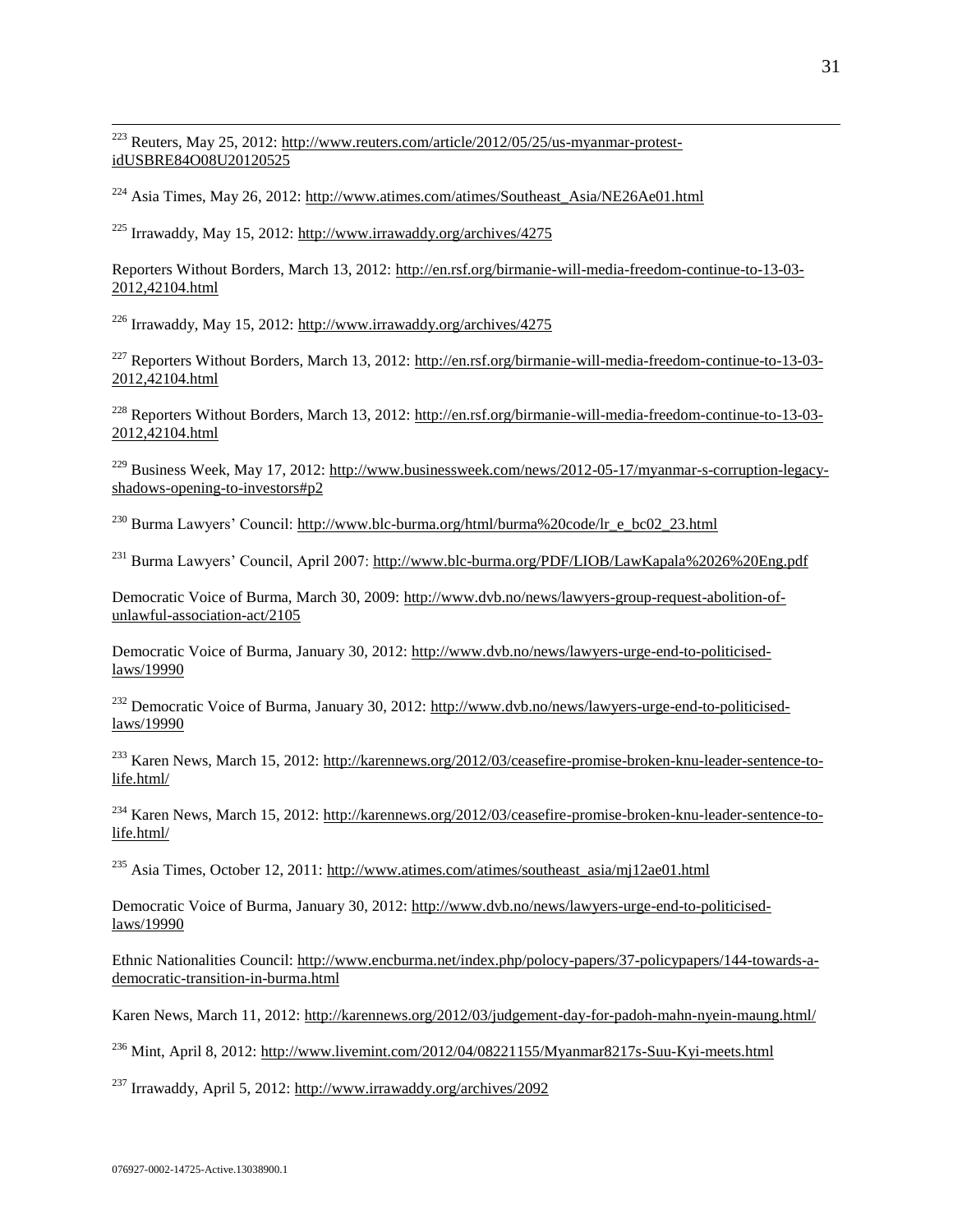<sup>238</sup> Karen National Union, April 7, 2012: [http://www.karennationalunion.net/index.php/burma/news-and](http://www.karennationalunion.net/index.php/burma/news-and-reports/news-stories/karen-national-union-knu-and-myanmar-president-u-thein-sein-meeting)[reports/news-stories/karen-national-union-knu-and-myanmar-president-u-thein-sein-meeting](http://www.karennationalunion.net/index.php/burma/news-and-reports/news-stories/karen-national-union-knu-and-myanmar-president-u-thein-sein-meeting)

<sup>239</sup> Karen News April 15, 2012: [http://karennews.org/2012/04/knu-and-suu-kyi-focused-on-responsible](http://karennews.org/2012/04/knu-and-suu-kyi-focused-on-responsible-development.html/)[development.html/](http://karennews.org/2012/04/knu-and-suu-kyi-focused-on-responsible-development.html/)

<sup>240</sup> Mizzama, May 24, 2012[: http://www.mizzima.com/research/7176-a-translation-of-shan-peacemaking](http://www.mizzima.com/research/7176-a-translation-of-shan-peacemaking-agreement.html)[agreement.html](http://www.mizzima.com/research/7176-a-translation-of-shan-peacemaking-agreement.html) 

<sup>241</sup> Democratic Voice of Burma, January 30, 2012[: http://www.dvb.no/news/lawyers-urge-end-to-politicised](http://www.dvb.no/news/lawyers-urge-end-to-politicised-laws/19990)[laws/19990](http://www.dvb.no/news/lawyers-urge-end-to-politicised-laws/19990)

<sup>242</sup> Democratic Voice of Burma, January 30, 2012[: http://www.dvb.no/news/lawyers-urge-end-to-politicised](http://www.dvb.no/news/lawyers-urge-end-to-politicised-laws/19990)[laws/19990](http://www.dvb.no/news/lawyers-urge-end-to-politicised-laws/19990)

<sup>243</sup> United Nations Human Rights Council, March 7, 2012: [http://unic.un.org/imucms/userfiles/yangon/file/A%20HRC%2019%2067\\_English%5B1%5D.pdf](http://unic.un.org/imucms/userfiles/yangon/file/A%20HRC%2019%2067_English%5B1%5D.pdf)

 $^{244}$  United Nations Human Rights Council, March 7, 2012: [http://unic.un.org/imucms/userfiles/yangon/file/A%20HRC%2019%2067\\_English%5B1%5D.pdf](http://unic.un.org/imucms/userfiles/yangon/file/A%20HRC%2019%2067_English%5B1%5D.pdf)

<sup>245</sup> United Nations Human Rights Council, March 7, 2012: [http://unic.un.org/imucms/userfiles/yangon/file/A%20HRC%2019%2067\\_English%5B1%5D.pdf](http://unic.un.org/imucms/userfiles/yangon/file/A%20HRC%2019%2067_English%5B1%5D.pdf)

<sup>246</sup> The Irrawaddy, May 15, 2012:<http://www.irrawaddy.org/archives/4239>

 $247$  The Irrawaddy, May 15, 2012:<http://www.irrawaddy.org/archives/4239>

<sup>248</sup> The Irrawaddy, May 15, 2012:<http://www.irrawaddy.org/archives/4239>

<sup>249</sup> The Myanmar Times, May 14, 2012:<http://www.mmtimes.com/2012/news/626/news62602.html>

<sup>250</sup> The Irrawaddy, May 15, 2012:<http://www.irrawaddy.org/archives/4239>

<sup>251</sup> Democratic Voice of Burma, May 7, 2012: [http://www.dvb.no/news/farmers-demand-compensation-for](http://www.dvb.no/news/farmers-demand-compensation-for-land/21905)[land/21905](http://www.dvb.no/news/farmers-demand-compensation-for-land/21905)

<sup>252</sup> Democratic Voice of Burma, May 7, 2012: [http://www.dvb.no/news/farmers-demand-compensation-for](http://www.dvb.no/news/farmers-demand-compensation-for-land/21905)[land/21905](http://www.dvb.no/news/farmers-demand-compensation-for-land/21905)

 $^{253}$  Democratic Voice of Burma, May 7, 2012: [http://www.dvb.no/news/farmers-demand-compensation-for](http://www.dvb.no/news/farmers-demand-compensation-for-land/21905)[land/21905](http://www.dvb.no/news/farmers-demand-compensation-for-land/21905)

<sup>254</sup> The Irrawaddy, May 15, 2012:<http://www.irrawaddy.org/archives/4239>

<sup>255</sup> The Irrawaddy, May 15, 2012:<http://www.irrawaddy.org/archives/4239>

<sup>256</sup> David O. Dapice, Anthony J. Saich, Thomas J. Vallely, and Michael J. Montesano, The Harvard Kennedy School, January 20, 2012[: http://ash.harvard.edu/extension/ash/docs/appraising.pdf](http://ash.harvard.edu/extension/ash/docs/appraising.pdf)

<sup>257</sup> Maplecroft, May 17, 2012: [http://maplecroft.com/portfolio/ethical\\_insight/articles/24588/?print](http://maplecroft.com/portfolio/ethical_insight/articles/24588/?print)

<sup>258</sup> The Irrawaddy, April 25, 2012:<http://www.irrawaddy.org/archives/3068>

 $\overline{a}$